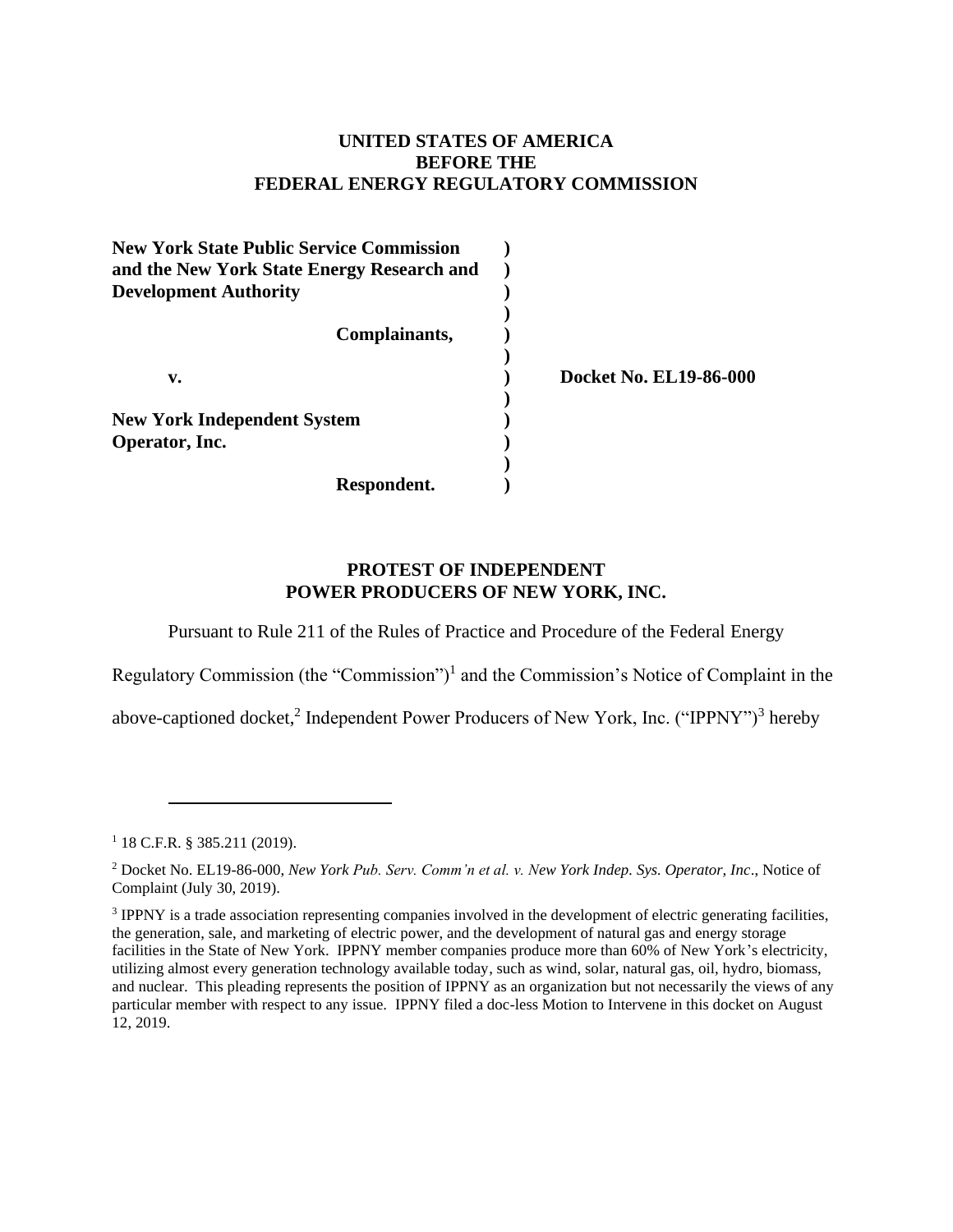protests the complaint filed under Section 206 of the Federal Power Act ("FPA")<sup>4</sup> by the New York State Public Service Commission ("NYPSC") and the New York State Energy Research and Development Authority ("NYSERDA") (together, the "Complainants") against the New York Independent System Operator, Inc. ("NYISO") on July 29, 2019, challenging the application of the buyer-side market power mitigation measures ("BSM Measures") to new electric storage resources ("ESRs").<sup>5</sup> Initially approved by the Commission in 2008 and refined over the past decade, the BSM Measures, which are contained in Attachment H, Section 23.4 of the NYISO's Market Administration and Control Area Services Tariff ("Tariff" or "Services Tariff"), are a carefully structured, balanced set of rules necessary to protect the NYISO's installed capacity market ("ICAP") from artificial price suppression caused by uneconomic new entry. These rules are applied to all new entrants in the Mitigated Capacity Zones unless an entrant demonstrates that it is eligible for an exemption.

In their Complaint, the Complainants requested that the Commission grant a blanket exemption from the BSM Measures to all new ESRs (the "ESR Exemption").<sup>6</sup> Alternatively, if the Commission does not grant a blanket ESR Exemption, the Complainants requested that the Commission exempt up to 300 MW of ESRs from the application of the BSM Measures (the "300 MW Cap") *each* calendar year, with unused amounts rolled forward.<sup>7</sup> The Complainants requested that the Commission grant their Complaint expeditiously using the Commission's fast-

<sup>4</sup> 16 U.S.C. §§ 824e, 825e (2018).

<sup>5</sup> Docket No. EL19-86-000, *supra*, Complaint on Behalf of the New York State Public Service Commission and the New York State Energy Research and Development Authority and Request for Fast Track Processing (July 29, 2019) ("Complaint").

<sup>6</sup> *Id.* at 4.

<sup>7</sup> *Id.* at 4 & n.6.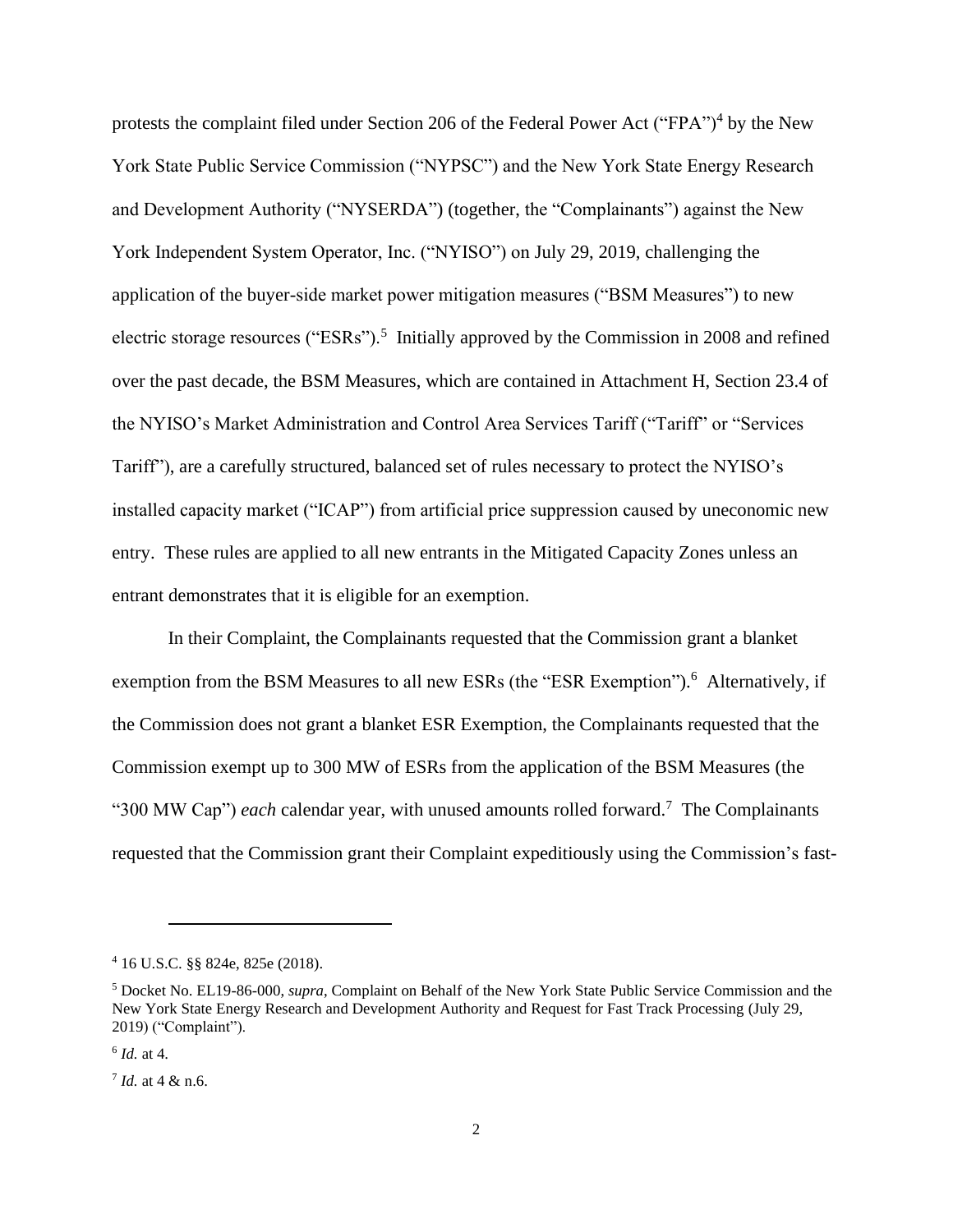track processing procedures to avoid the application of BSM Measures to ESRs that are anticipated to enter the NYISO's 2019 Class Year, which began on August 9, 2019.<sup>8</sup> The Complainants argued that the BSM Measures "present a market barrier" which they allege is contrary to the Commission's directives in Order No. 841 "to ensure the full market participation of [ESRs]" and the State's objectives to encourage the market participation of ESRs.<sup>9</sup>

As discussed more fully below, the Commission should reject the Complaint because Complainants failed to meet their burden under Section 206 of the FPA to demonstrate that the existing BSM Measures are unjust and unreasonable, and they equally failed to provide any reasonable basis for the Commission to find that either their proposed blanket ESR Exemption or their alternative 300 MW Cap is a just and reasonable replacement structure.<sup>10</sup> Indeed, the Complainants' request for an ESR Exemption is the latest chapter of their oft-repeated attack on

<sup>8</sup> Per the Complainants, 300 MW of ESRs are expected to participate in the 2019 Class Year. *Id*. at 37.

<sup>9</sup> *Id.* at 4.

<sup>&</sup>lt;sup>10</sup> The Complainants generally proffered these same arguments when they opposed applying the BSM Measures to ESRs in their February 7, 2019 protest of the NYISO's proposed tariff revisions filed on December 3, 2018, to comply with the Commission's Order No. 841. *See* Docket No. ER19-467-000, *New York Indep. Sys. Operator, Inc.*, Protest and Intervention of the New York State Public Service Commission and the New York State Energy Research and Development Authority (Feb. 7, 2019) ("February 7 Protest"); *see also* Docket No. ER19-467-000, *supra,* Compliance Filing (Dec. 3, 2018) (the "December 3 Compliance Filing"); *Electric Storage Participation in Markets Operated by Regional Transmission Organizations and Independent System Operators*, Order No. 841, 162 FERC ¶ 61,127 (2018); Docket Nos. RM16-23-000 et al., *Electric Storage Participation in Markets Operated by Regional Transmission Organizations and Independent System Operators*, Errata Notice (Feb. 28, 2018); 83 Fed. Reg. 9580 (Mar. 6, 2018) ("Order No. 841"). The December 3 Compliance Filing, which the NYISO filed in compliance with Order No. 841, proposed revisions to the NYISO's tariffs that consisted of new and amended market rules to facilitate the participation of ESRs in the NYISO-administered Energy, Ancillary Services, and ICAP markets. In its answer to the February 7 Protest, IPPNY demonstrated that Complainants' arguments are flawed and should be rejected. Docket No. ER19-467-000, *supra*, Motion for Leave to Answer and Answer of Independent Power Producers of New York, Inc. (Feb. 27, 2019) ("February 27 Answer"). Complainants also reiterated these same arguments when they challenged the NYISO's filing to implement a comprehensive set of rules for distributed energy resources, which include ESRs. *See* Docket No. ER19-2276, *New York Indep. Sys. Operator, Inc.*, Protest and Interventions of the New York State Public Service Commission and New York State Energy Research and Development Authority (July 18, 2019). IPPNY also refuted that filing, citing to its February 27 Answer. IPPNY's protest to the Complaint largely provides the same demonstration as it provided in its February 27 Answer, which is incorporated by reference herein if the Commission rules on the Complaint before it rules on the December 3 Compliance Filing.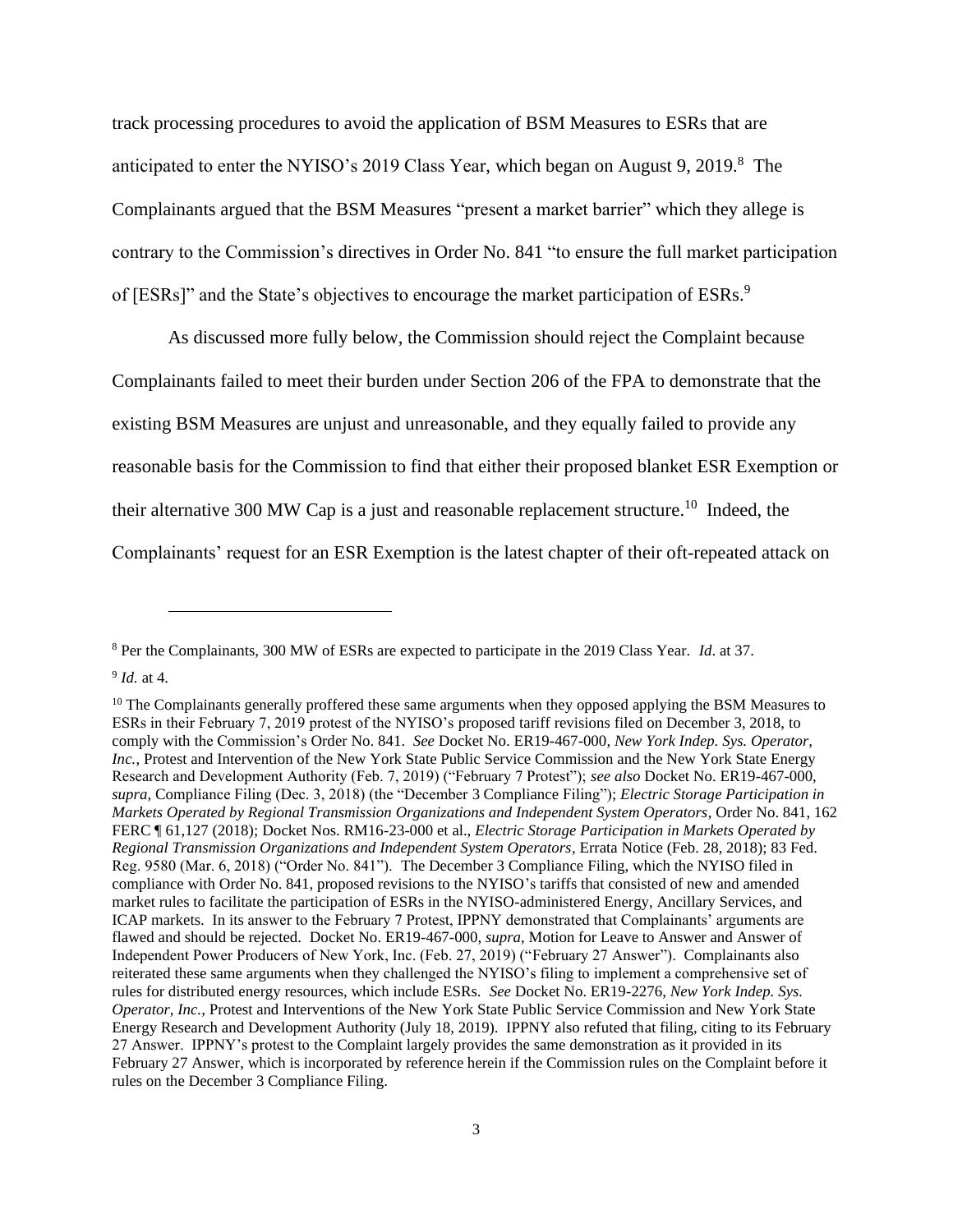the core principles underlying the Commission-approved BSM Measures—namely, that the NYISO cannot permit subsidized uneconomic entry to suppress ICAP prices artificially because doing so unsustainably distorts the market price signals that are necessary to encourage investment in new, and the maintenance of existing, generators to meet reliability standards over the long term.

During the past few years, State public policy intervention in New York has increased substantially and most recently was codified in a comprehensive State statute last month, the Climate Leadership and Community Protection Act, which was designed to address climate change.<sup>11</sup> As acknowledged in the Complaint, it is fully expected that the State of New York will be subsidizing the new entry of thousands of megawatts of ESRs and renewable generation with unduly discriminatory out-of-market subsidies to meet the requirements of the Climate Act. If the impacts of this subsidization on reliability and the New York markets are not addressed by the Commission, the effects of the State's public policy initiatives on resource adequacy and the competitive markets will be devastating.<sup>12</sup>

Complainants' proposed ESR Exemption would open a major loophole in the BSM Measures. The proposed ESR Exemption would allow unsustainably large amounts of uneconomic "Public Policy" projects to flood the market, which will severely damage the longterm reliability of New York's electric system by undermining the necessary just and reasonable ICAP market revenue streams relied on by merchant suppliers that provide the resource

<sup>11</sup> *See* 2019 N.Y. Sess. Laws Ch. 106 (S. 6599) (the "Climate Act").

<sup>&</sup>lt;sup>12</sup> Assuming *arguendo* that the Commission accepted the NYISO's pending proposal to exempt up to 1,000 MW of wind and solar resources from the BSM Measures per interconnection Class Year, the result would be even more devastating. *See* Docket No. ER16-1404-000, *New York Indep. Sys. Operator, Inc.*, Compliance Filing and Request for Commission Action within Sixty Days (Apr. 13, 2016) ("2016 Compliance Filing").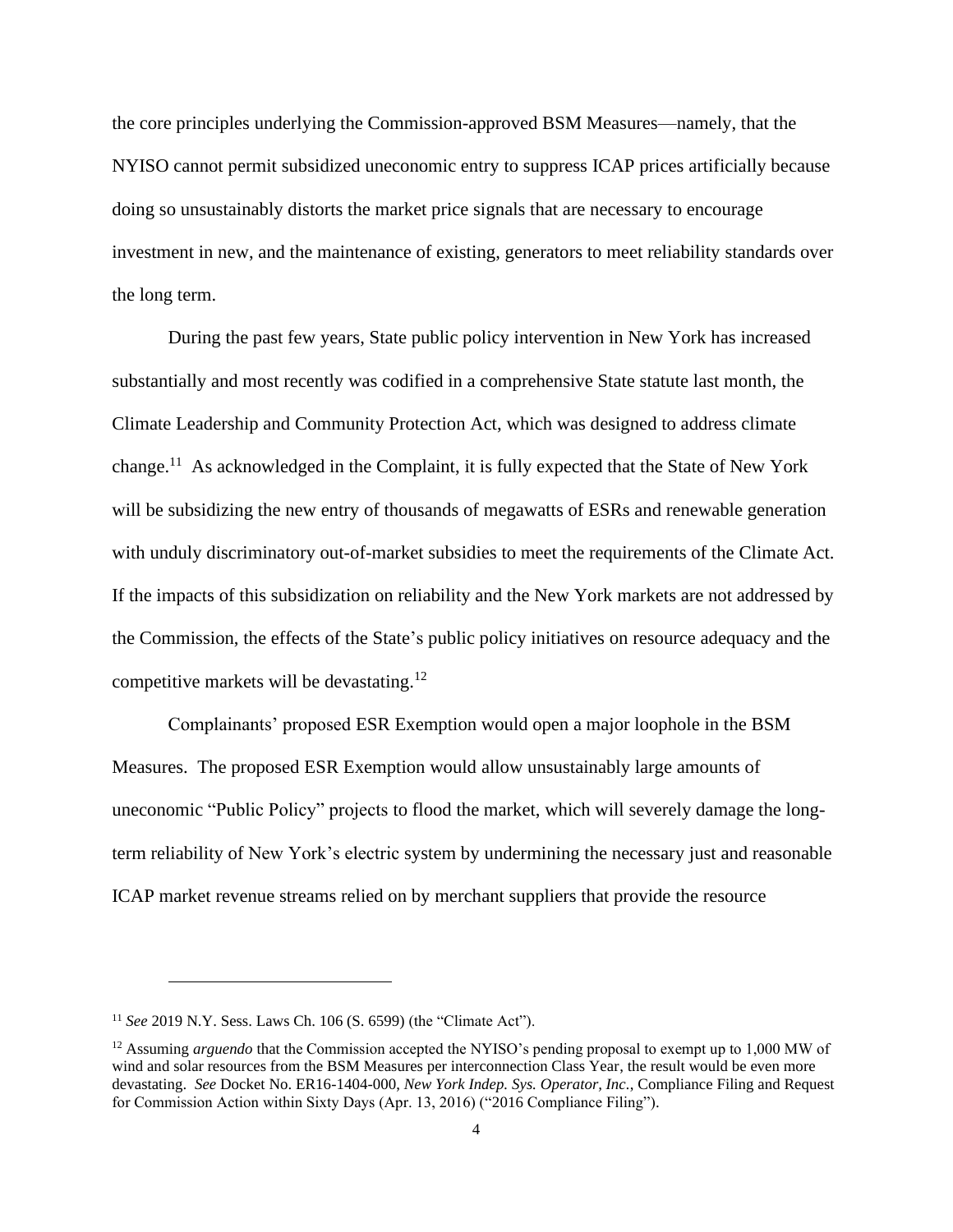adequacy services that keep the lights on. In the end, the Commission-jurisdictional competitive markets will effectively be replaced by a centrally planned and procured system.

The Complainants—one of which has opposed the BSM Measures in their entirety ever since the NYISO first proposed them to the Commission—now make the same arguments that the BSM Measures will unduly impair State public policy goals, which the Commission denied when it accepted the NYISO's proposed BSM Measures in 2008.<sup>13</sup> The Complainants have failed to show any changes since that time that warrant granting the exemption sought. Instead, they have offered nothing more than the same speculation that the BSM Measures could interfere with the State's public policy goals. Indeed, the only significant change since the Commission's 2008 Order is the escalated scale of the State's out-of-market public policy subsidies.

Furthermore, the Complainants' argument that the BSM Measures should not apply to State-subsidized resources because the State has no intent and incentive to suppress ICAP clearing prices is flawed and contrary to Commission precedent. The Commission previously held that uneconomic new entry must not be permitted to unduly suppress market prices artificially, regardless of the intent, finding that "all uneconomic entry has the effect of depressing prices below the competitive level," that "this [was] the key element that mitigation of uneconomic entry should address," and that attempting to limit the application of BSM Measures only to certain types of entrants "raises significant complications and provides undesirable incentives for parties to evade mitigation measures."<sup>14</sup> Just one year ago, the

<sup>13</sup> *New York Indep. Sys. Operator, Inc.*, 122 FERC ¶ 61,211, at P 110 (2008) ("2008 Order").

<sup>14</sup> *New York Indep. Sys. Operator, Inc.*, 124 FERC ¶ 61,301, at P 29 (2008).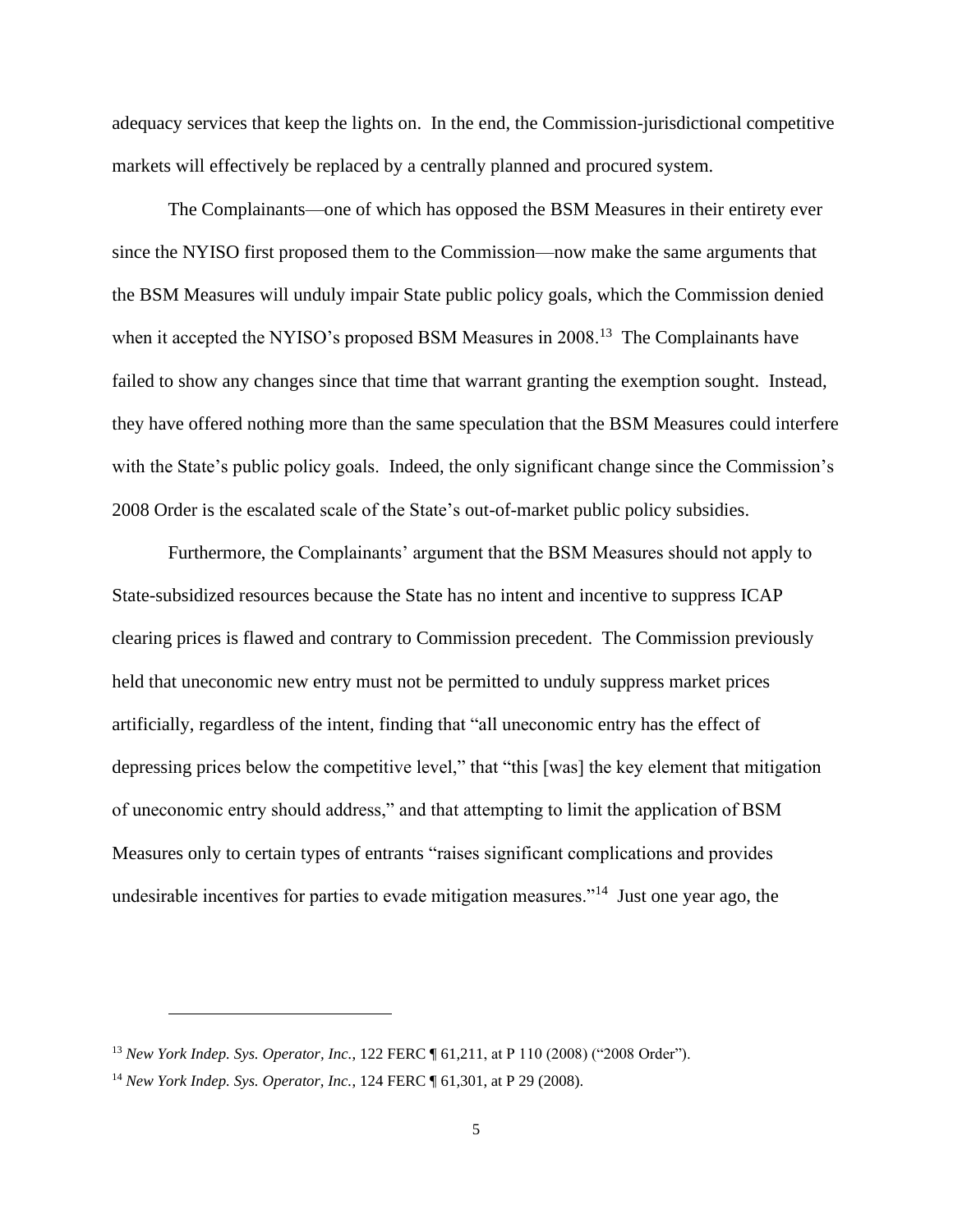Commission reaffirmed that subsidized uneconomic entry resulting from ever-burgeoning State public policy programs, regardless of its intent, cannot go unchecked.<sup>15</sup>

In short, having been unsuccessful in opposing the implementation of the BSM Measures, Complainants now seek to negate them by introducing a broad-sweeping categorical exemption that swallows the rule, going so far as to characterize the BSM Measures "as both a shield to preserve the market position of incumbent generators and as a sword against new market entrants."<sup>16</sup> The BSM Measures are indeed a shield, but they are a just and reasonable shield necessary to protect against price distortions that would otherwise undermine resource adequacy and the NYISO's Demand Curve model, the foundational component of the ICAP market, if left unchecked.

This threat to resource adequacy and the sustainability of New York's competitive market is imminent. As the Complainants highlighted, pending environmental regulations are expected to impact roughly 3,500 MW of peaking facilities in New York City and Long Island by 2025.<sup>17</sup> As addressed *infra*, studies issued this past spring reveal that the retirements of these facilities will lead to significant system needs with durations that cannot be effectively met by ESRs. As currently proposed, peaking plant owners must submit their compliance plans by next spring. If the "shield" provided by the BSM Measures is cast aside, the subsidized—and otherwise uneconomic—ESRs will prevent the entrance of new, and the maintenance of existing, economic resources needed to meet reliability standards over the long term. To ensure the long-term reliability of the system using competitive wholesale markets, the Complaint must be denied.

<sup>&</sup>lt;sup>15</sup> Calpine Corp. et al. v. PJM Interconnection, L.L.C., 163 FERC ¶ 61,236, at P 155 (2018) (citation omitted) ("2018 PJM Order"), *reh'g pending*.

<sup>16</sup> *See* Complaint at 3.

<sup>17</sup> *See id.* at 21, 28.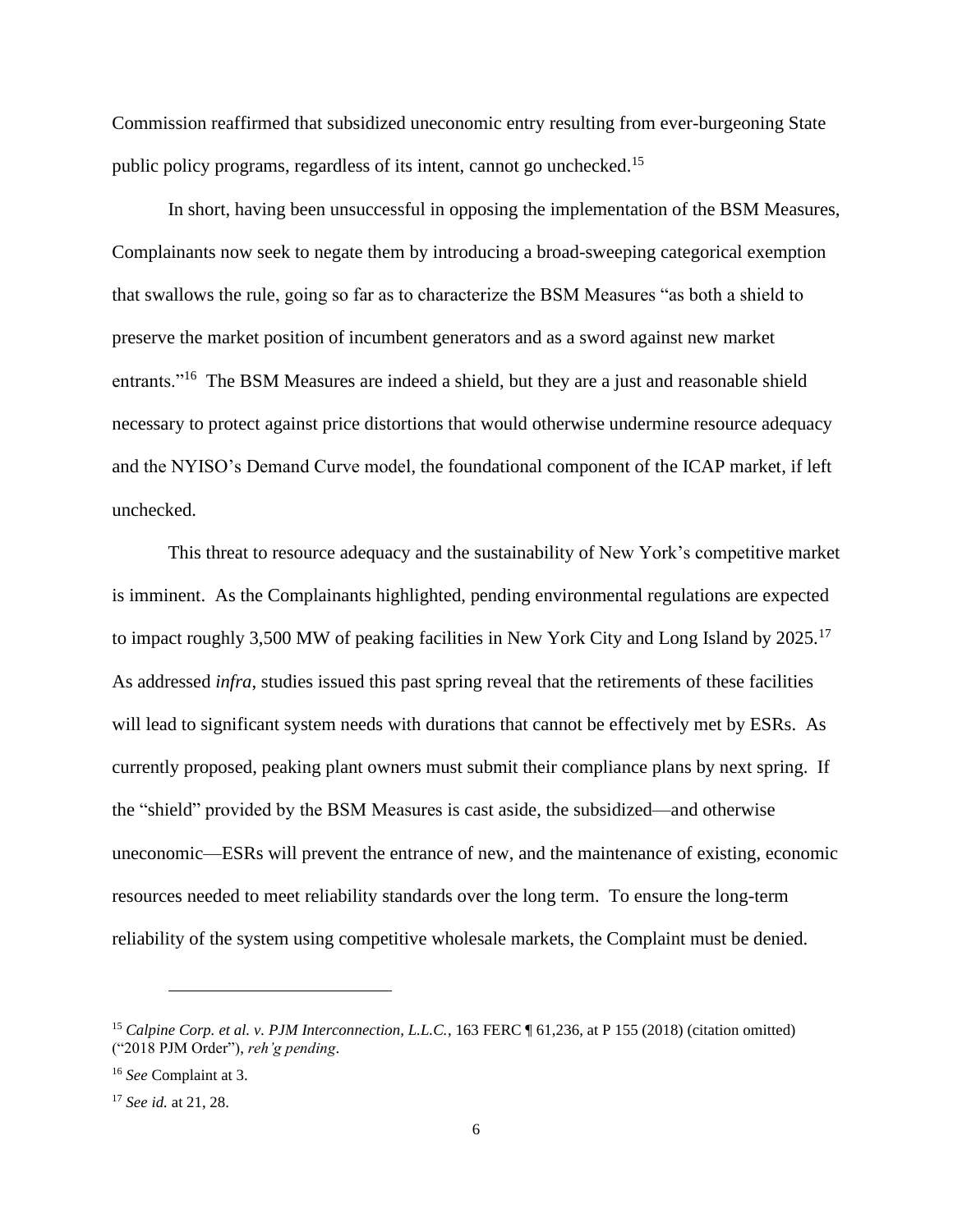#### **I. BACKGROUND**

The NYISO administers New York's competitive energy, ICAP, and ancillary services markets according to the terms of its Services Tariff and reliability standards. One of the Commission's guiding principles is "to ensure the reasonableness of the wholesale, inter-state prices determined in the markets" an independent system operator or regional transmission organization administers.<sup>18</sup> Markets must send accurate price signals to market participants to foster competition and ensure reliability at lowest cost. In fact, the Complainants acknowledged that the ICAP market is designed to "inform retirement and entry decisions by providing a price signal that indicates when sufficient capacity is available or when additional ICAP resources are needed." 19

The BSM Measures, which have been in place for the past 11 years, are the NYISO's primary tool to ensure that uneconomic ICAP supply that enters the market in the Mitigated Capacity Zones cannot artificially suppress ICAP prices to the detriment of resource adequacy, the competitive market, and the investors that rely on such market. In ensuring the integrity of market prices and preventing artificial price suppression, the Commission previously recognized that "mitigating an offer that is below the resource's actual net costs is reasonable, whether that resource lowers the ultimate auction clearing price by 25 percent or by one percent," because even "a small change in the clearing price from a below-cost offer may harm competition."<sup>20</sup>

<sup>18</sup> *PJM Interconnection, L.L.C.*, 137 FERC ¶ 61,145, at P 89 (2011) ("2011 PJM Order").

<sup>19</sup> Complaint at 8.

<sup>20</sup> 2011 PJM Order at P 63.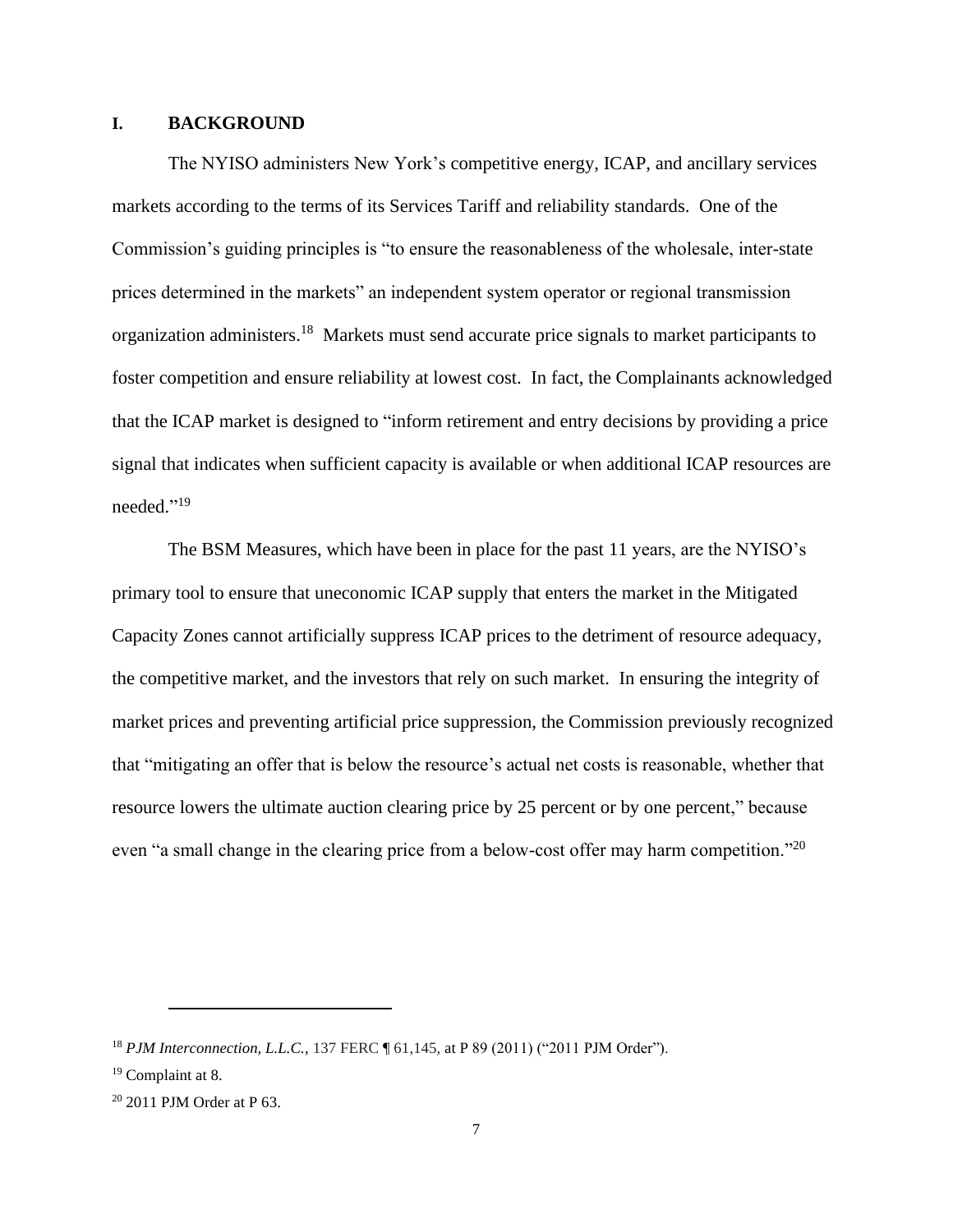#### History of the BSM Measures

In 2004, after targeted and unduly discriminatory out-of-market resource procurements resulted in new resources entering the market as price takers, the NYISO market participants began examining the need to revise market power mitigation rules in the New York City ("NYC") ICAP market. Over the course of the discussions that ensued, some market participants highlighted that there were significant issues in the NYC ICAP market engendered by the exercise of buyer-side market power through new, uneconomic entry to the market (which, at that time, was not subject to any market power mitigation measures). Nevertheless, in September 2006, the NYISO's Management Committee ("MC") voted to make the market power mitigation rules that applied to existing suppliers even more stringent but refused to address the myriad issues related to uneconomic entry.

Ultimately, the NYISO filed an extremely prescriptive and one-sided (supplier-side mitigation only) proposal with the Commission to revise its Services Tariff over the objections of suppliers.<sup>21</sup> In their protests, IPPNY, along with other market participants, demonstrated that the NYISO Initial In-City Filing was flawed and was not just and reasonable because it failed to institute the protections against buyer-side market power necessary to prevent uneconomic, new entry from harming the NYC ICAP market.

Finding that the NYISO's proposed supplier-side revisions lacked adequate cost support and sufficient economic justification, and thus, were not shown to be just and reasonable, the Commission ultimately rejected the NYISO's Initial In-City Filing.<sup>22</sup> Importantly, on its own

<sup>21</sup> *See* Docket No. ER07-360-000, *New York Indep. Sys. Operator, Inc.*, Tariff Revisions to Modify Installed Capacity Market Mitigation Measures Applicable to Certain In-City Generating Units (Dec. 22, 2006) ("NYISO Initial In-City Filing").

<sup>22</sup> *See New York Indep. Sys. Operator, Inc.*, 118 FERC ¶ 61,182, at P 17 (2007).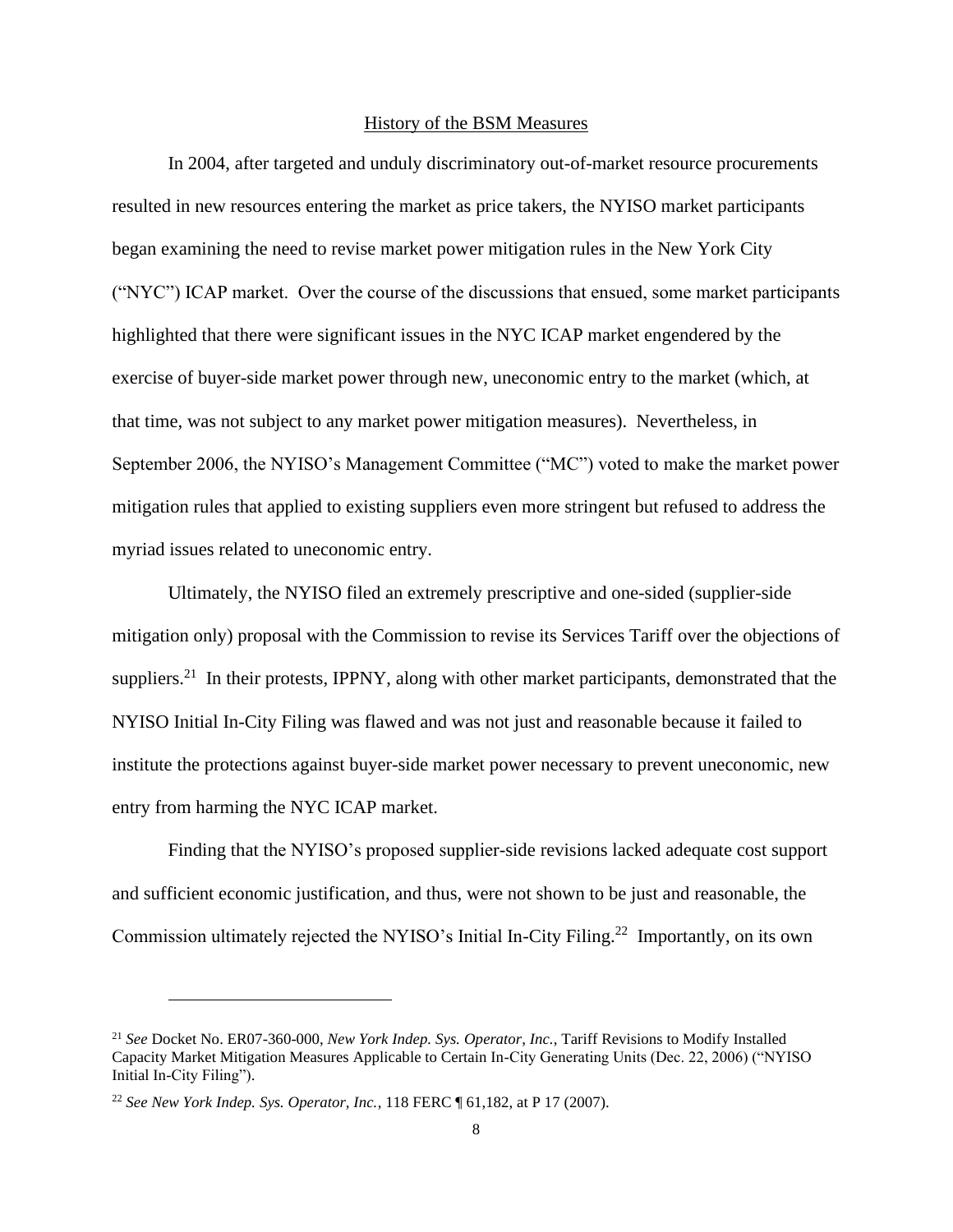motion, the Commission determined that significant issues had been raised concerning the ability of the NYC ICAP market to attract and retain adequate resources to maintain the long-term reliability of the system. Accordingly, the Commission instituted a proceeding to investigate the structure of New York's ICAP markets and—after settlement efforts failed—directed the NYISO to propose a comprehensive revision of the NYC ICAP markets.<sup>23</sup> At that time, the Commission expressly directed that the ICAP market rules must be designed to "provide a level of compensation that will attract and retain needed infrastructure and thus promote long-term reliability while neither over-compensating nor under-compensating generators."<sup>24</sup> The Commission's determination has remained the core tenet guiding the NYISO's ICAP market design since that time.

In response to the Commission's In-City Order, the NYISO proposed a set of comprehensive NYC ICAP market rules.<sup>25</sup> The mitigation rules in the NYISO's In-City Compliance Filing properly included buyer-side rules to prevent artificial ICAP price suppression by new, uneconomic entrants.<sup>26</sup> Several parties, including Complainant NYPSC, challenged the need for *any* buyer-side rules in that proceeding, arguing, *inter alia*, the NYISO's ICAP market structure should be designed to accommodate governmental public policy goals.<sup>27</sup> Specifically, the NYPSC raised what would become its oft-repeated argument that buyer-side

<sup>23</sup> *See New York Indep. Sys. Operator, Inc.*, 120 FERC ¶ 61,024, at P 15 (2007) ("In-City Order").

<sup>24</sup> *Id*. at P 13.

<sup>25</sup> *See* Docket No. EL07-39-000, *New York Indep. Sys. Operator, Inc.*, Compliance Filing of the New York Independent System Operator, Inc. Regarding the New York City ICAP Market Structure (Oct. 4, 2007) ("In-City Compliance Filing").

<sup>&</sup>lt;sup>26</sup> Notably, out-of-market resources that previously had entered the market continued to artificially suppress competitive market prices.

<sup>27</sup> *See, e.g.*, Docket No. EL07-39-000, *supra*, Initial Comments of New York Power Authority (Nov. 19, 2007), at 9.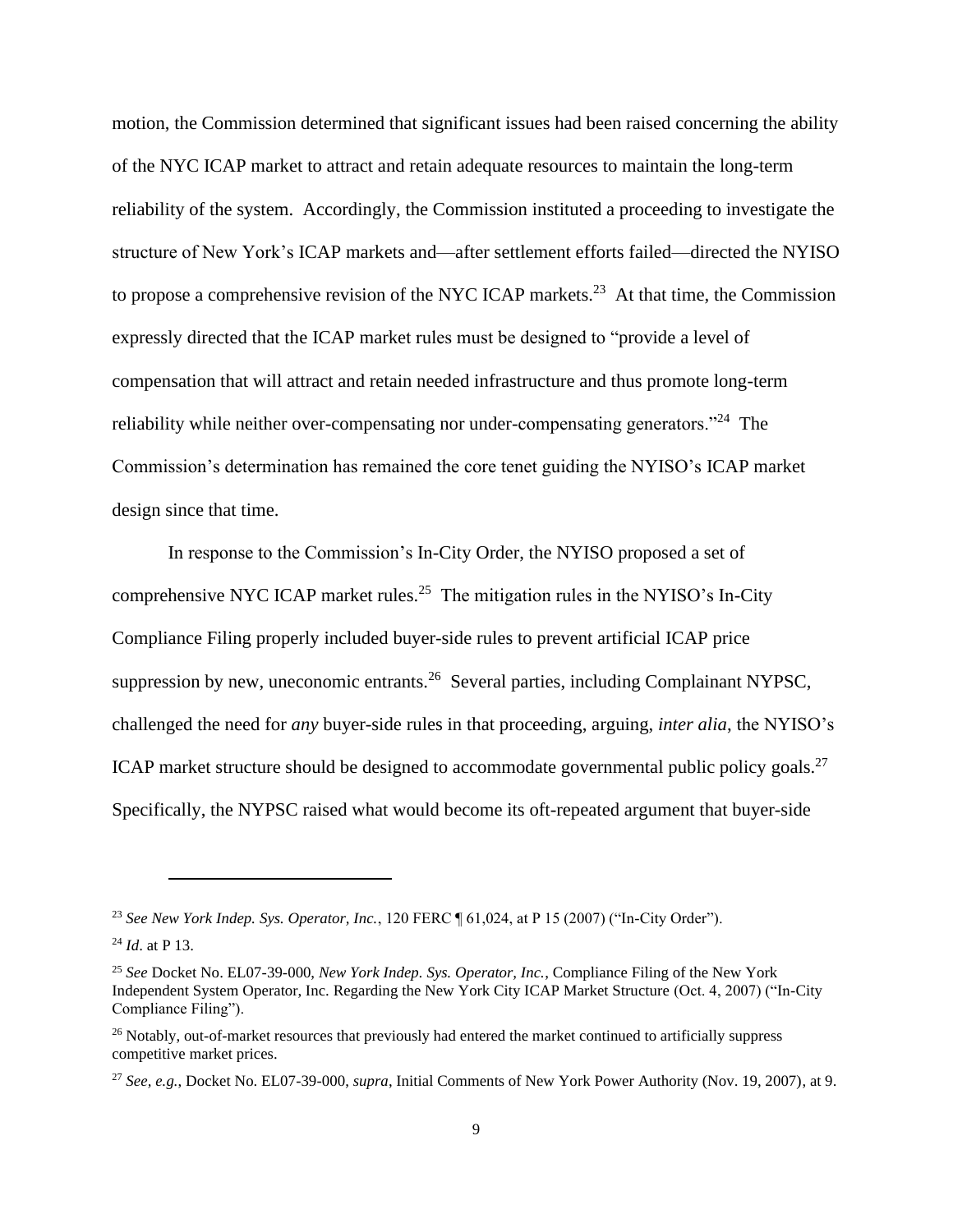rules should be rejected in their entirety because they could interfere with New York's resource adequacy standards, the ability to self-supply ICAP, and the State's efforts to meet public policy goals, such as increased fuel diversity and improved environmental characteristics, and, thus, they would prevent the State from pursuing legitimate public policy goals.<sup>28</sup>

The Commission found that a market which *seems* to benefit consumers by providing low-cost ICAP *in the short term* ultimately harms consumers by permanently depressing ICAP prices below the net cost of new entry ("Net CONE"), preventing the market from sending accurate price signals to new, economic entrants, and thereby discouraging investment, driving up prices, and threatening reliability *in the long term*. 29 The Commission further found that it had the statutory obligation to prevent such suppression and ensure prices were just and reasonable.<sup>30</sup>

To prevent this means of artificial price suppression, the NYISO's revised Services Tariff imposed an offer floor on the ICAP offers of new entrants in Mitigated Capacity Zones equal to the lesser of 75% of Net CONE (the "Default Offer Floor") or the new entrant's own Net CONE, unless the NYISO determined that the new entrant would be economic, and, thus, exempt from

<sup>28</sup> 2008 Order at P 92.

<sup>29</sup> *Id.* at PP 102–103.

<sup>30</sup> *Id.* at P 103.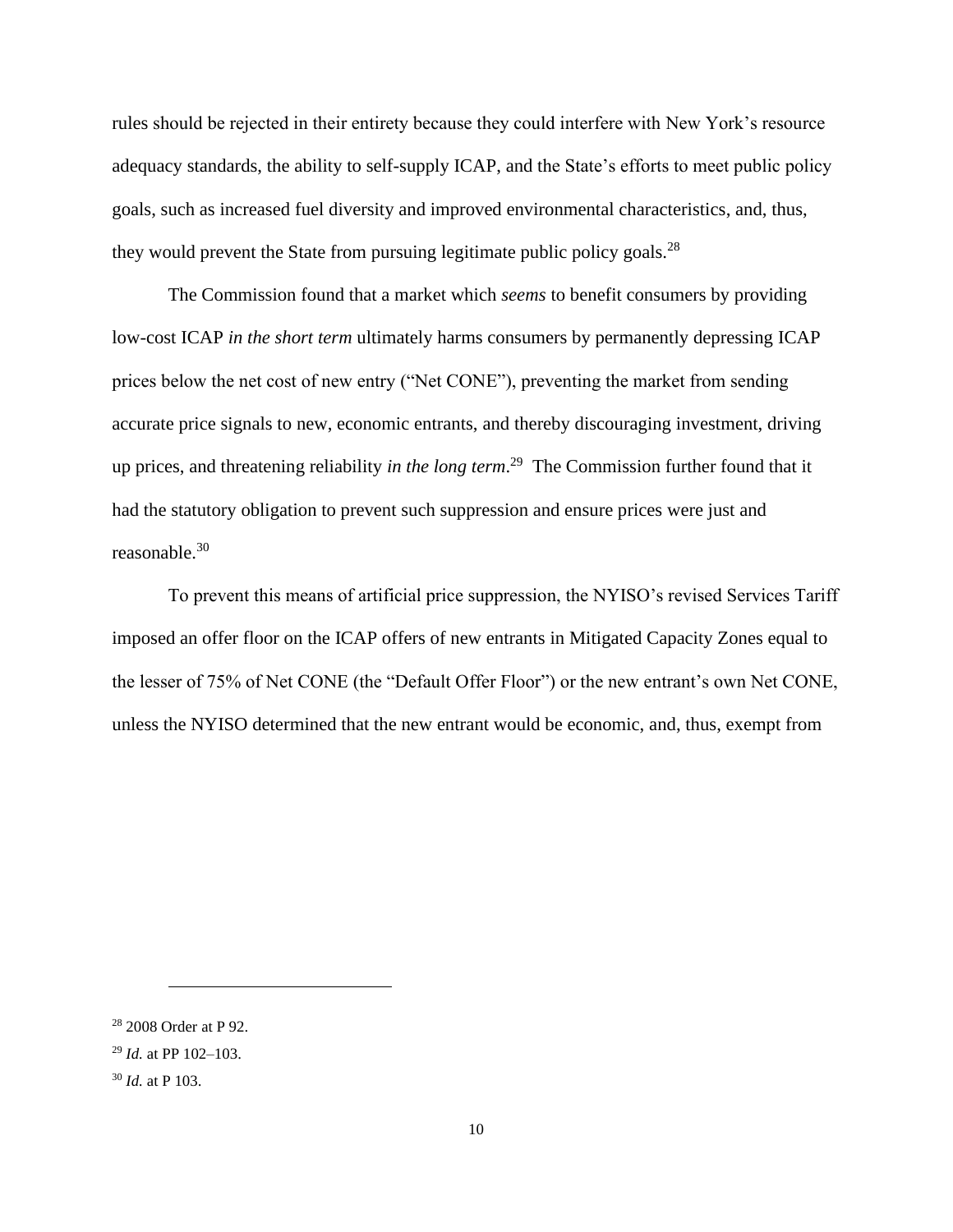mitigation.<sup>31</sup> While the Commission approved the BSM Measures, it initially superimposed a new "net buyer" limitation, a finding it subsequently revised on rehearing, as explained *infra*. 32

Rejecting the NYPSC's argument that the BSM Measures are harmful to the public interest because the State's preferred new resources would not get paid for ICAP if excess capacity caused clearing prices to fall below the minimum offer requirement, the Commission ruled:

> Because uneconomic entry could produce unjust and unreasonable capacity prices by artificially depressing those prices, and NYISO's proposal provides a reasonable means to deter uneconomic entry in the in-City market, we deny NYPSC's request that the Commission reject the proposed minimum bid requirements for new capacity suppliers. Contrary to NYPSC's claim, we find that granting its request would adversely impact matters within the Commission's jurisdiction - in particular, the establishment of just and reasonable wholesale electric energy rates. Adoption of NYPSC's proposal would lead to artificially depressed capacity prices, thus both causing existing generators to be under-compensated and also directly and adversely impacting the Commission's ability to set just and reasonable rates for capacity sales in the in-City market. $33$

<sup>&</sup>lt;sup>31</sup> See New York Indep. Sys. Operator, Inc., 131 FERC ¶ 61,170, at P 31 (2010). In a subsequent filing, the NYISO revised its tariff to provide a Default Offer Floor of 75% of Mitigation Net CONE. *See New York Indep. Sys. Operator, Inc*., 150 FERC ¶ 61,208, at P 46 (2015). The NYISO makes this determination by performing the Mitigation Exemption Test ("MET"), which has two separate parts collectively designed to replicate competitive pricing. Under Part A of the MET, the new entrant is exempt from offer floor mitigation if the NYISO determines that the ICAP clearing price for one year, measured three years out, is expected to be above the Default Offer Floor. Therefore, even a resource with costs in excess of the Default Offer floor is able clear the market and artificially suppress market clearing prices as system excess narrows towards equilibrium. Moreover, under Part B of the MET, the new entrant is entitled to an exemption if, starting three years out, the NYISO determines that the average expected clearing price in the first three years of its operation is expected to be higher than the new entrant's individually calculated Unit Net CONE.

<sup>32</sup> 2008 Order at P 106.

<sup>33</sup> *Id.* at P 110.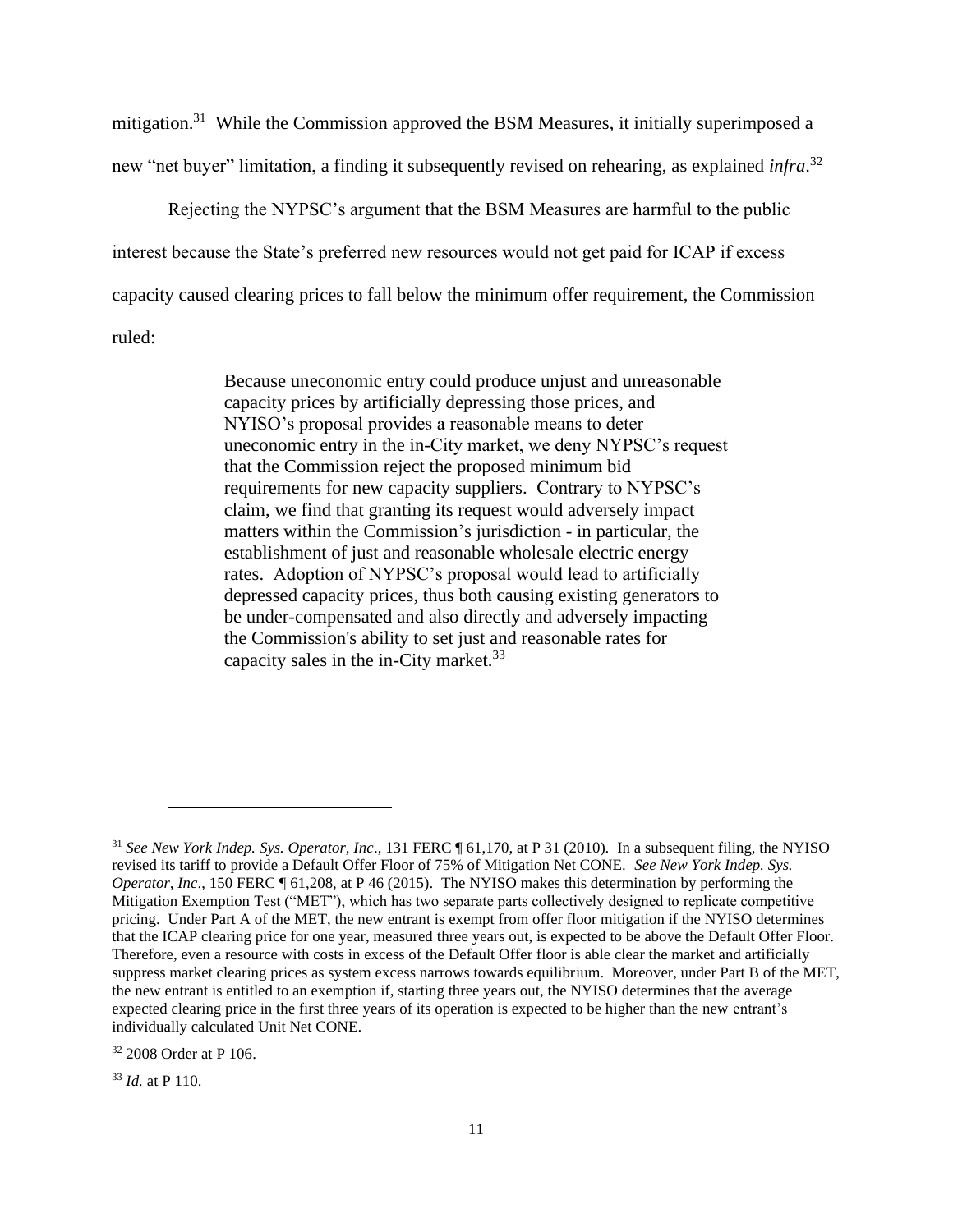The Commission ruled that the BSM Measures included in the In-City Compliance Filing were necessary and approved those measures "to prevent uneconomic entry that would reduce prices in the NYC capacity market below just and reasonable levels."<sup>34</sup>

Several stakeholders, including IPPNY and the NYISO itself, requested rehearing of the Commission's 2008 Order to address the Commission's initial finding that the BSM Measures were only meant to prevent uneconomic entry by net buyers. The Commission ultimately granted rehearing and ruled that the BSM Measures should be applied to all new uneconomic entry to meet the core purpose of these rules, holding:

> We find that *all* uneconomic entry has the effect of depressing prices below the competitive level and that this is the key element that mitigation of uneconomic entry should address. Parties requesting rehearing have convinced us that *defining net buyers raises significant complications and provides undesirable incentives for parties to evade mitigation measures.*<sup>35</sup>

The Commission also denied a rehearing request filed by the NYPSC which pointed to rules in place in the adjoining regions and reiterated its arguments that the BSM Measures could interfere with its "legitimate interest in ensuring that new resources, including self-supplied resources, which are deemed appropriate from a public policy perspective" are built in New York.<sup>36</sup> The Commission ruled:

> Although some concepts adopted in the PJM and ISO-New England forward capacity markets may translate to NYISO's monthly ICAP market, not all do. In particular, in a multi-state

<sup>34</sup> *Id*. at P 100.

<sup>35</sup> *New York Indep. Sys. Operator, Inc.*, 124 FERC ¶ 61,301, at P 29 (2008) (emphasis added) ("2008 Order on Rehearing").

<sup>&</sup>lt;sup>36</sup> *Id.* at P 34. Pointing to PJM Interconnection, L.L.C.'s ("PJM's") and ISO-New England's ("ISO-NE") tariff provisions that exempt certain new capacity constructed under a state mandate from price floors that might otherwise apply, the NYPSC argued that the NYISO should be directed to modify its tariff to allow load-serving entities to self-supply uneconomic resources while not allowing such self-supply to suppress ICAP prices. *Id*.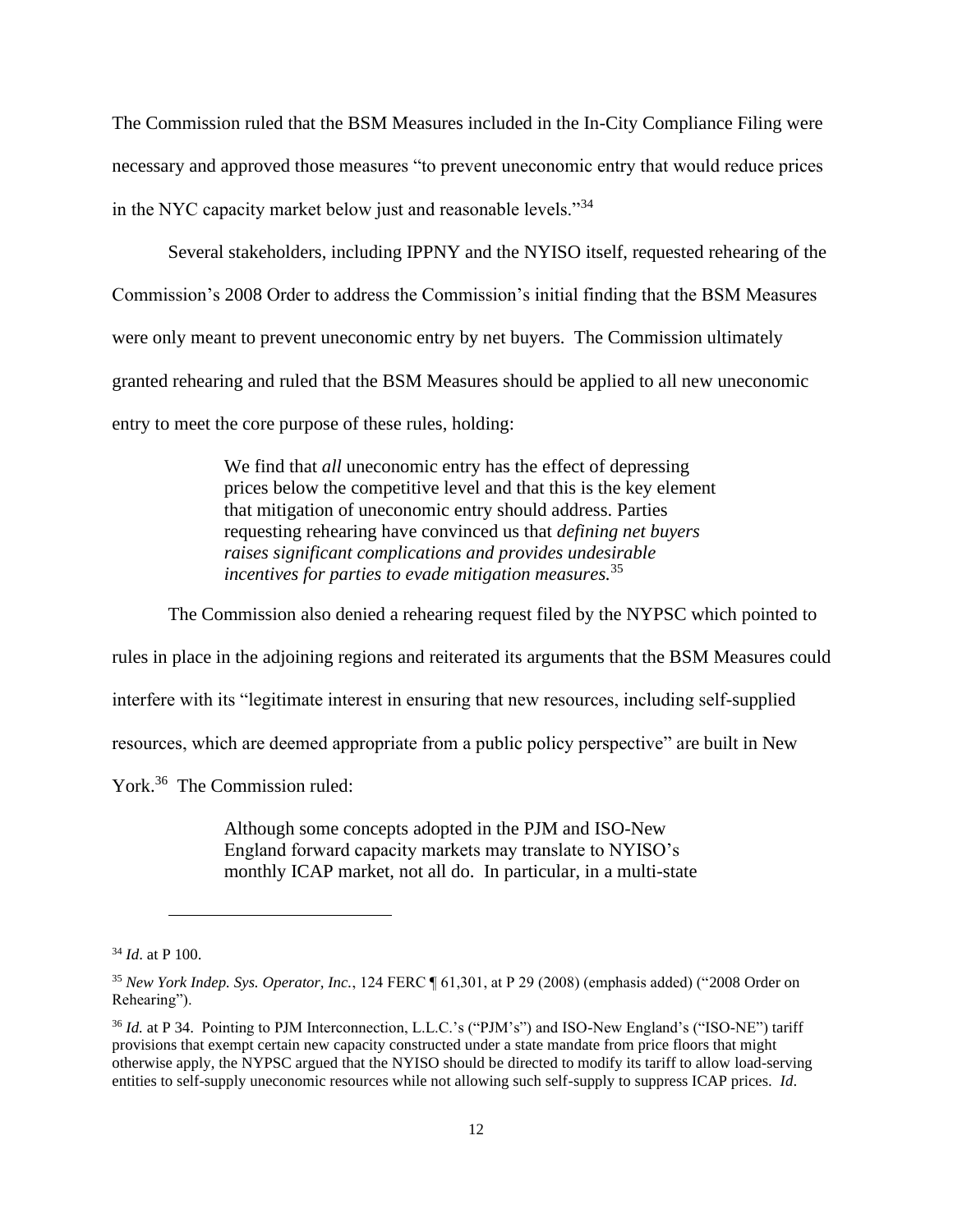Regional Transmission Organization (RTO) like PJM and ISO-New England, individual state support for new entry that happens to be uneconomic translates into subsidies for customers in other states—that is, the customers of one state pay for new capacity that is bid into a capacity market at a below-market price in order to guarantee it clears the market. This drives down the marketclearing price for all market participants including those in other states. An individual state is much less likely to do this in a multistate RTO like PJM and ISO-New England than in a single state RTO like NYISO, given the localization of costs and dispersion of benefits in the case of a multi-state RTO.<sup>37</sup>

The Commission also stated that exemptions from mitigation for new resources that further specific legitimate state policy goals may be appropriate in specific cases, but it found that the NYPSC "had not provided sufficient specificity to allow us to mandate an appropriately narrow exemption at this time."<sup>38</sup> The Commission stated that the NYPSC may seek to justify a mitigation exemption in a filing made under Section 206 of the FPA "for entry of new capacity that is required by a state-mandated requirement that furthers a specific legitimate state objective."<sup>39</sup> However, should it do so, the Commission made it clear that the NYPSC must demonstrate an exemption is "the appropriate mechanism for supporting its goals."<sup>40</sup> Nevertheless, it needs to be recognized that provisions already exist which enable subsidized public policy and other resources to clear the market as long as they do not unduly suppress clearing prices.

Since their initial implementation, the BSM Measures have been modified to ensure they continue to meet their intended purpose. For example, the NYISO, through the stakeholder

<sup>37</sup> *Id.* at P 37.

<sup>38</sup> *Id*. at P 38.

<sup>39</sup> *Id.*

<sup>40</sup> *Id*. The Complaint cited this Commission ruling. Complaint at 24–25.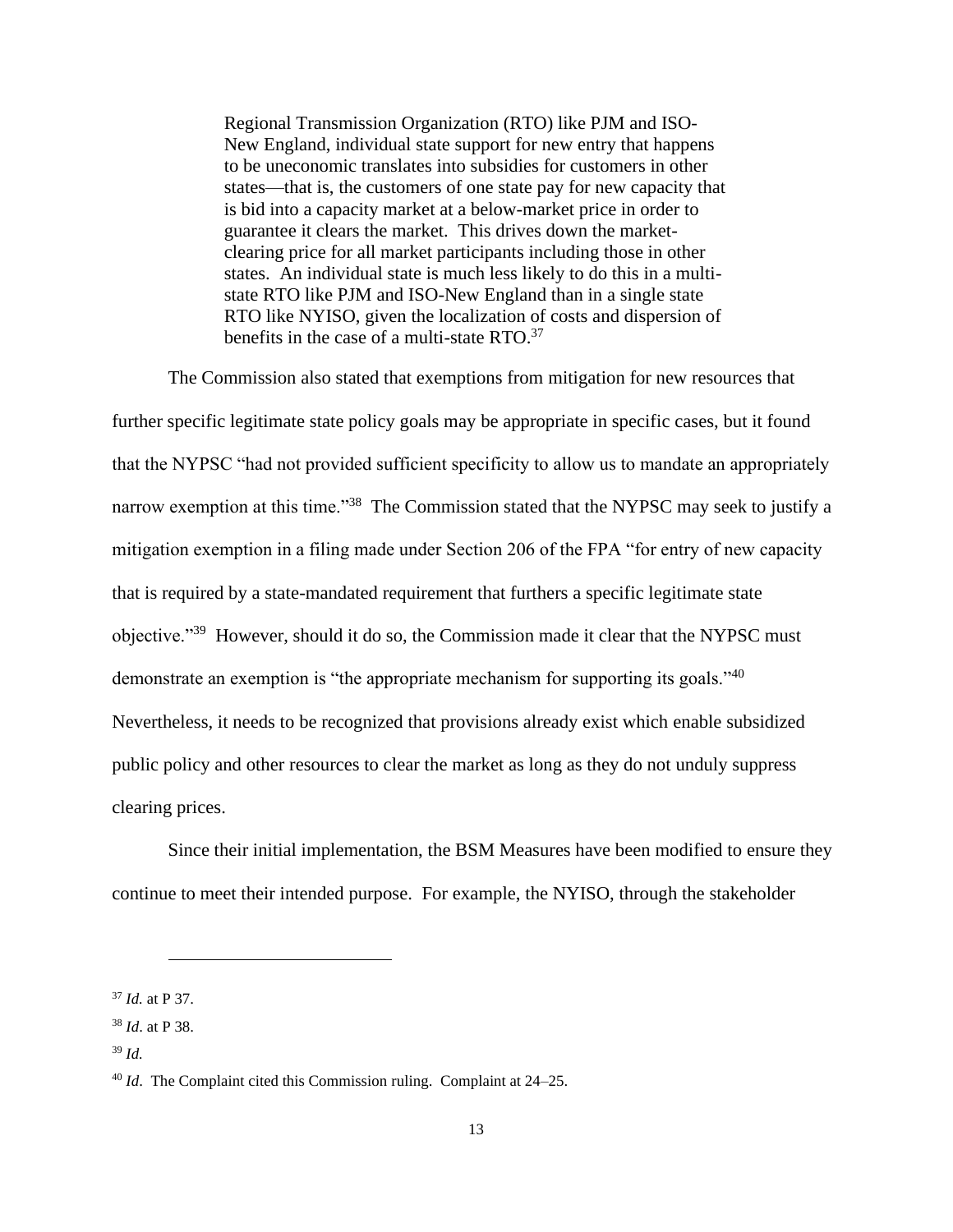process and in response to complaint proceedings, has filed and received authorization to implement refinements to the BSM Measures, such as requiring the MET to be conducted for all new entrants before developers must accept their interconnection cost allocation.<sup>41</sup>

In addition, in 2012, the NYISO's Market Monitoring Unit ("MMU") recommended that the NYISO "grant exemptions to suppliers engaged in purely private investment," thereby allowing pure merchant investors to make independent determinations of the likely ICAP price based on their own data regarding potential retirements.<sup>42</sup> In response, on December 4, 2014, Consolidated Edison Company of New York, Inc. ("Con Edison"), Orange and Rockland Utilities, Inc., New York State Electric and Gas Corporation, Rochester Gas and Electric Corporation, and Central Hudson Gas and Electric Corporation (collectively, "Transmission Owners" or "TOs") filed a complaint pursuant to FPA § 206 that the NYISO's tariff was unjust and unreasonable in the absence of a competitive entry exemption ("CEE").<sup>43</sup> Asserting that "purely private investment" should be able to invest based on their own expectations of future retirements and other system conditions, the TOs requested that the Commission direct the NYISO to add this exemption to its Services Tariff.<sup>44</sup>

<sup>42</sup> David B. Patton et al., *2012 State of the Market Report for the New York ISO Markets*, Potomac Economics (2013), at 24, https://www.potomaceconomics.com/wp-content/uploads/2017/02/NYISO-2012-SOM-Report.pdf ("2012 SOM Report"). The MMU made the same recommendation in 2013. David B. Patton et al., *2013 State of the Market Report for the New York ISO Markets*, Potomac Economics (2014), at 25, https://www.potomaceconomics.com/wp-content/uploads/2017/02/NYISO-2013-SOM-Report.pdf ("2013 SOM Report").

<sup>41</sup> *New York Indep. Sys. Operator, Inc.*, 134 FERC ¶ 61,083, at P 23 (2011).

<sup>43</sup> *See* Docket No. EL15-26-000, *Consolidated Edison Co. of N.Y., Inc. et al. v. New York Indep. Sys. Operator, Inc.*, Complaint (Dec. 4, 2014), at 2.

<sup>44</sup> *Id.*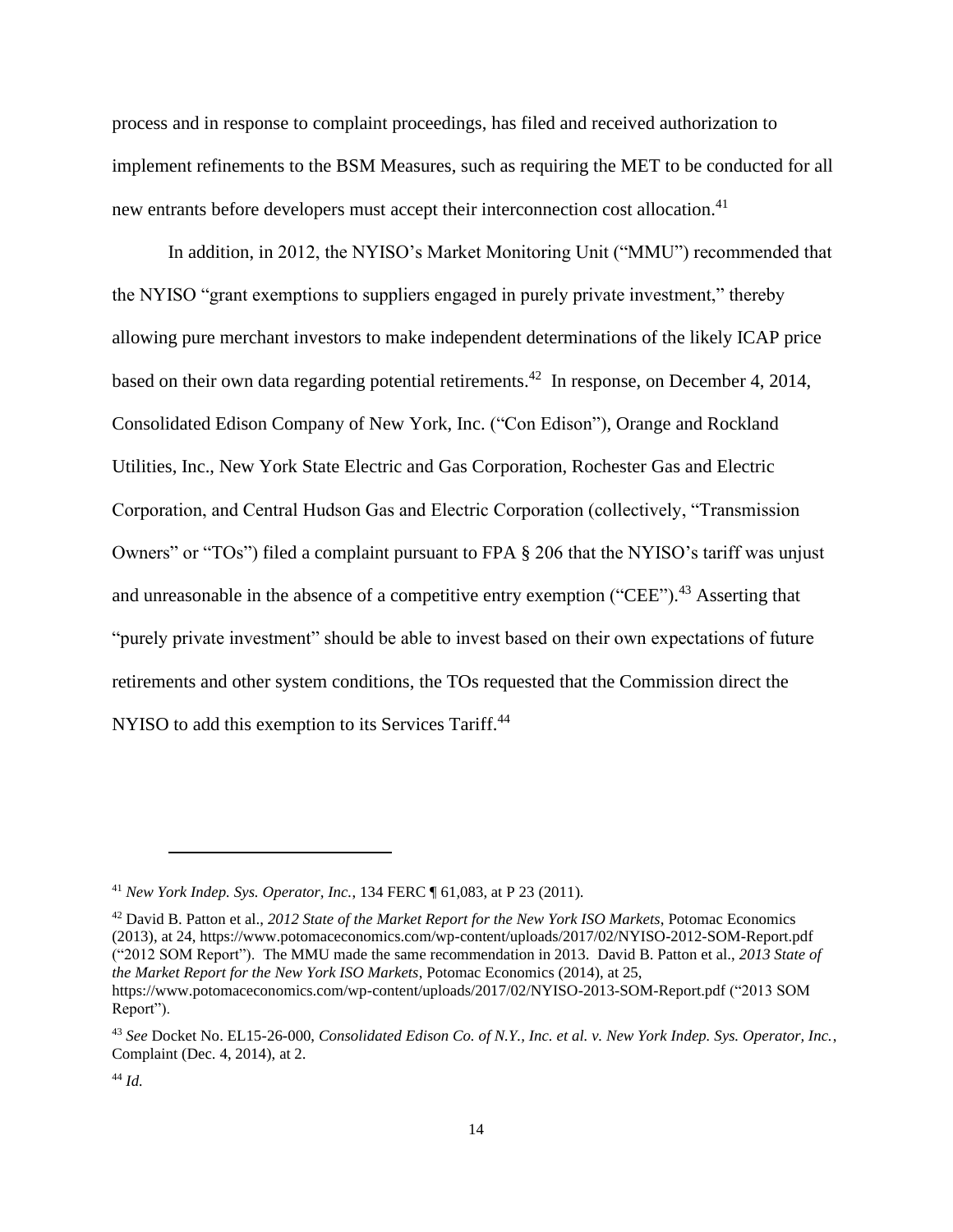On February 26, 2015, the Commission granted the TOs' complaint, stating that "competitive entrants should not be prohibited from taking the risk of entry based on their projections of future capacity prices."<sup>45</sup> The rationale behind this decision, however, continued to reflect the Commission's commitment to protect the market from artificial price suppression. Specifically, while the Commission ordered the NYISO to implement a CEE to the BSM Measures "to allow for private investors, relying solely on market revenues, to enter the capacity market unmitigated upon certifying that they are a purely merchant investment, with no out of market subsidy,"<sup>46</sup> the CEE, by its terms, was limited to new entrants that did not receive support, directly or indirectly, from either a New York State governmental entity or a NYPSCregulated transmission and distribution ("T&D") utility.<sup>47</sup>

Importantly, the Commission continued its vigilance to prevent the adverse impacts on the market resulting from subsidized new entry by, *inter alia*, specifying that subsidized entry remained a concern and rejecting a proposed de minimis contract exception to the CEE.<sup>48</sup> As it explained, "[p]ermitting such subsidies, as part of the competitive entry exemption, may facilitate artificially depressing capacity prices to non-competitive levels because they make it

<sup>46</sup> *Id.*

<sup>48</sup> *Id*. at PP 2, 64.

<sup>45</sup> *Consol. Edison Co. of New York, Inc. et al. v. New York Indep. Sys. Operator, Inc.*, 150 FERC ¶ 61,139, at P 19 (2015) ("CEE Order"). The Commission also found that, "[b]ecause a purely merchant generator places its own capital at risk when it invests in a new resource, any such resource will have a strong incentive to bid its true costs into the auction, and it will clear the market only when it is cost effective." *Id.* at P 46 (quoting *PJM Interconnection, L.L.C.*, 143 FERC ¶ 61,090, at P 57 (2013)).

<sup>&</sup>lt;sup>47</sup> As the CEE exempts all projects that are not receiving State-supported subsidies and the BSM Measures exempt projects that pass the MET and thus are economic, the obvious purpose of the Complaint is to severely limit the NYISO's ability to impose offer-floor mitigation on State- or utility-subsidized, uneconomic new entry. As explicitly recognized by the Commission in the CEE Order, however, this is exactly the type of new entry that should trigger the highest level of scrutiny to protect the market and the market participants that rely on it against the exercise of buyer-side market power whether intended or not.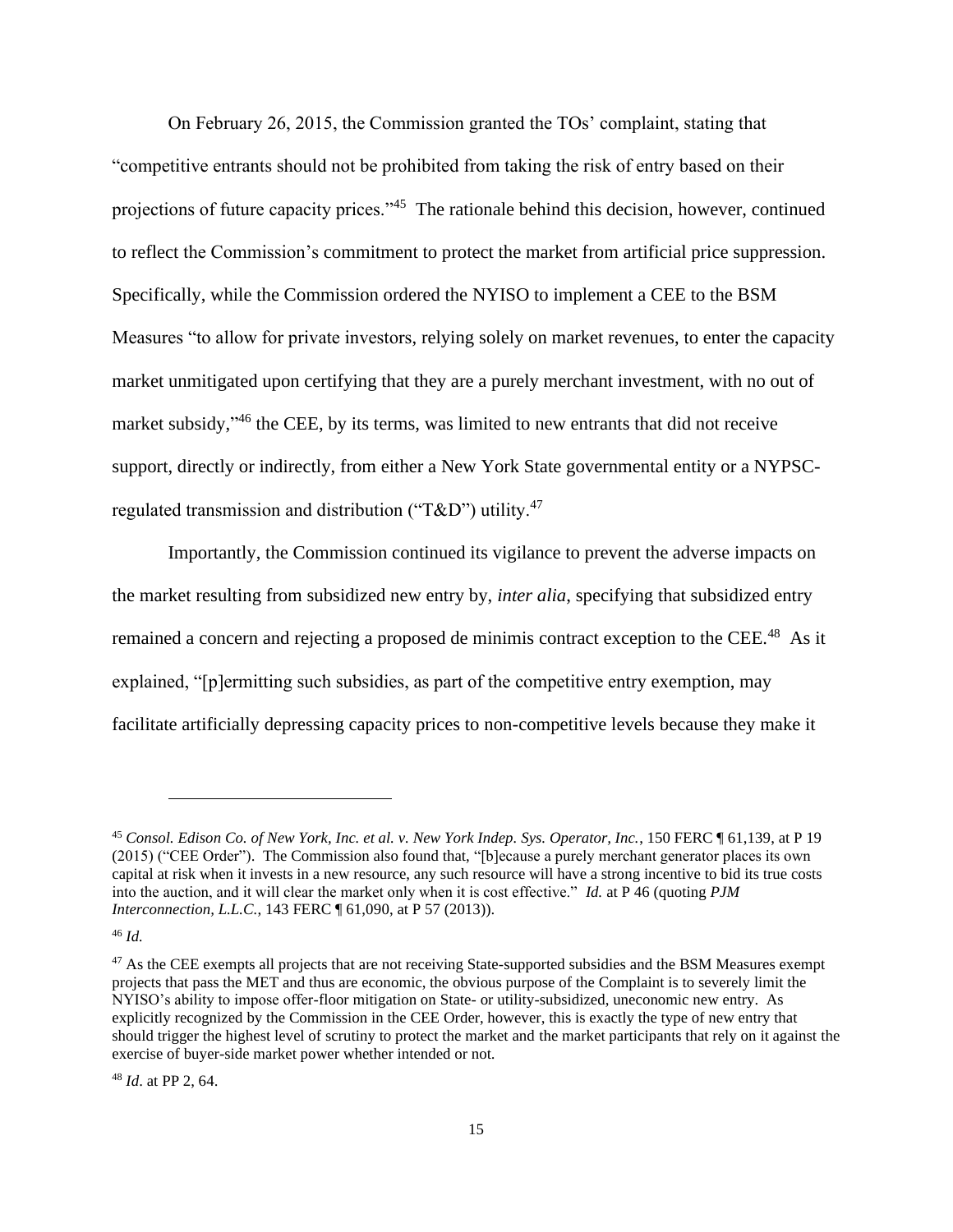financially possible for a resource to offer a price into the capacity auction that is below its actual costs."<sup>49</sup>

On May 8, 2015, the Complainants and the New York Power Authority ("NYPA") filed a complaint against the NYISO, under Section 206 of the FPA, alleging that the BSM Measures were unjust, unreasonable, or unduly discriminatory or preferential without the adoption of a series of broad exemptions.<sup>50</sup> They requested that the Commission limit the NYISO's application of its BSM Measures solely to new (defined to explicitly exclude repowered) oil and gas-fired generation facilities that are 20 MW or greater, and, additionally, that exemptions from the BSM Measures also be granted to: (i) repowerings; (ii) reliability projects; and (iii) selfsupplied resources.<sup>51</sup>

The Commission granted the 2015 Complaint with respect to just two of the requested exemptions, and even then explicitly found that such exemptions only were to be applied under narrowly defined circumstances.<sup>52</sup> Specifically, the Commission directed the NYISO to make a compliance filing revising its BSM Measures "to exempt a narrowly defined set of renewable and self-supply resources that have limited or no incentive and ability to exercise buyer-side market power to artificially suppress ICAP market prices."<sup>53</sup> The Commission further ruled that the NYISO additionally must "limit the total amount of such renewable resources—in the form

<sup>49</sup> *Id*. at P 64.

<sup>50</sup> Docket No. EL15-64-000, *N.Y. Pub. Serv. Comm'n et al. v. N.Y. Indep. Sys. Operator, Inc.*, Complaint of the New York Public Service Commission, New York Power Authority, and New York State Energy Research and Development Authority (May 8, 2015) ("2015 Complaint").

<sup>51</sup> *See id.* at 12.

<sup>52</sup> *New York Pub. Serv. Comm'n et al. v. New York Indep. Sys. Operator, Inc*., 153 FERC ¶ 61,022 (2015) ("October 2015 Order"), *order on reh'g*, 154 FERC ¶ 61,088 (2016).

<sup>53</sup> October 2015 Order at P 10.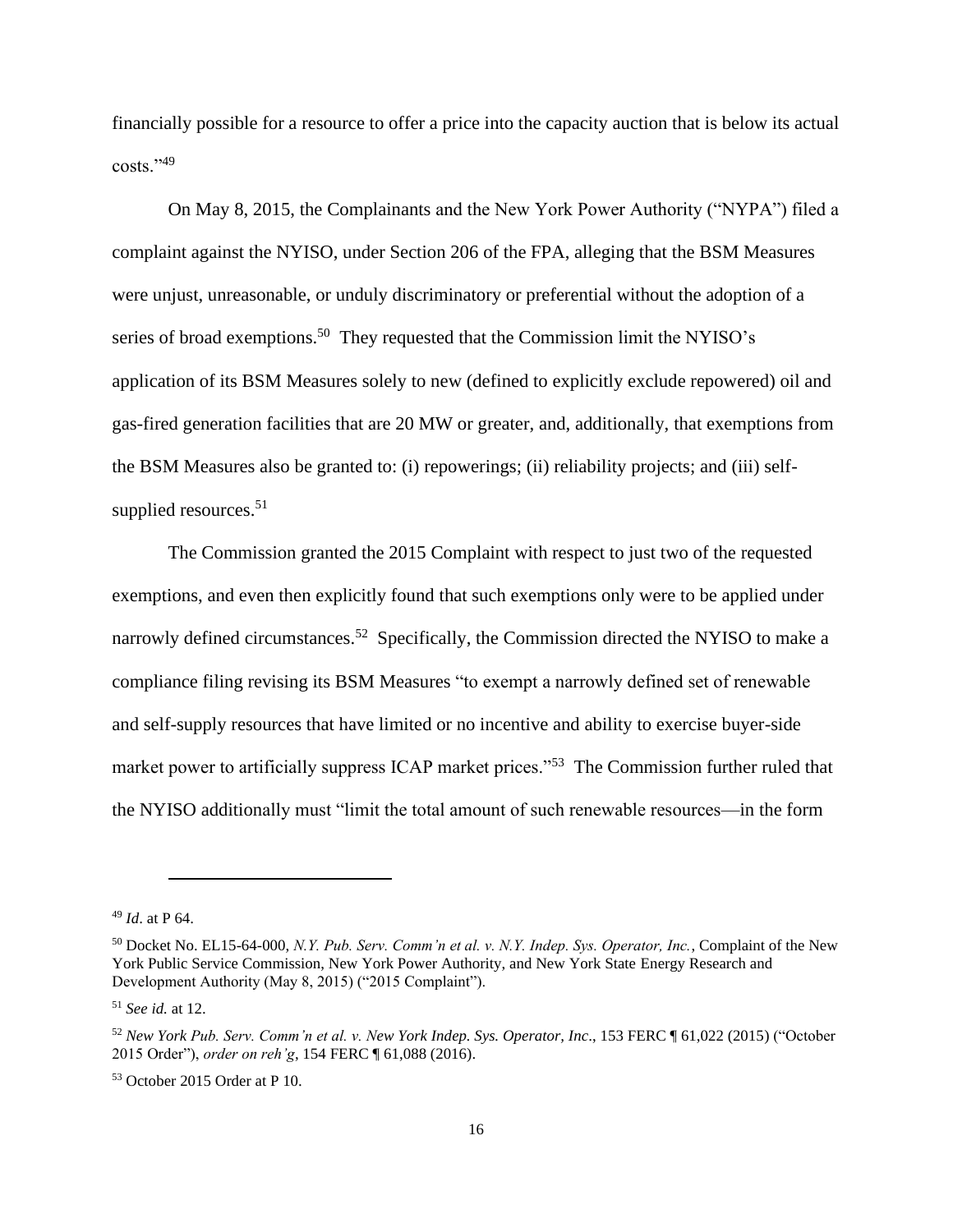of a megawatt cap—that may receive the exemption" for the express purpose of "further limit[ing] any risk that these exempted resources will impact NYISO's ICAP market prices."<sup>54</sup>

The Commission provided parameters for the types of resources that should be eligible for a renewable exemption and the design of a megawatt cap but stated that "the specifics of the renewable resources exemption are best worked out through the stakeholder process."<sup>55</sup> In its filing purporting to comply with the Commission's October 2015 Order, the NYISO proposed revisions to the BSM Measures to exempt certain intermittent renewable (the "Renewable Exemption") and self-supply resources (the "Self-Supply Exemption") from the imposition of Offer Floor mitigation and to cap the amount of these intermittent renewables that could qualify for the Renewable Exemption in the Mitigated Capacity Zones at 1,000 MW of ICAP in any given Class Year (the "1,000 MW Renewable Exemption").<sup>56</sup>

IPPNY and the Electric Power Supply Association ("EPSA") jointly protested the NYISO's 2016 Compliance Filing.<sup>57</sup> IPPNY/EPSA demonstrated that the application of the 1,000 MW Renewable Exemption would severely, and likely irreparably, depress ICAP prices

<sup>&</sup>lt;sup>54</sup> *Id.* at P 51. With respect to the megawatt cap, the Commission indicated that ISO-NE's 200 MW control-area wide cap on the amount of renewable resources that could qualify for an exemption from Offer Floor mitigation under ISO-NE's minimum offer price rule, which was designed to track the level of load growth, should serve as a model for the NYISO's proposed cap. *Id*. However, after this approach proved unworkable because the level of State public policy intervention far outpaced load growth, ISO-NE subsequently filed a new proposal to replace this mechanism. The Commission has accepted ISO-NE's proposal. *ISO New England Inc*., 162 FERC ¶ 61,205 (2018).

<sup>55</sup> October 2015 Order at P 50.

<sup>56</sup> 2016 Compliance Filing at 9–10, 16.

<sup>57</sup> Docket No. ER16-1404-000, *supra*, Joint Protest of Independent Power Producers of New York, Inc. and Electric Power Supply Association (May 31, 2016) ("IPPNY/EPSA Protest").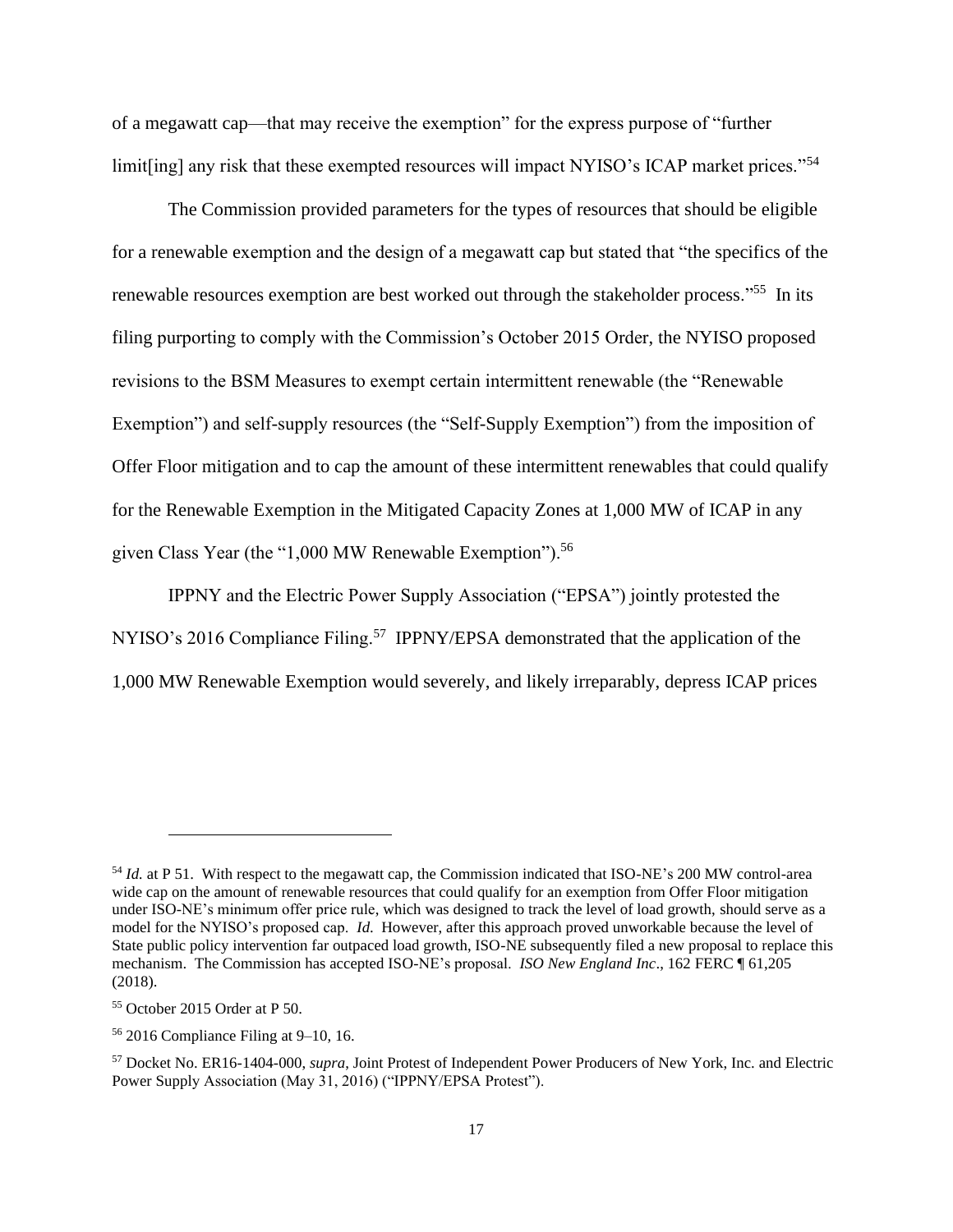given the potential for the cap to be reached each Class Year in the Mitigated Capacity Zones.<sup>58</sup> The Commission has not ruled on the NYISO's 2016 Compliance Filing.<sup>59</sup>

Since the Commission's October 2015 Order, circumstances have changed significantly throughout the Northeast. State intervention to support public policy initiatives is proceeding at unprecedented levels. While the Commission previously had issued orders where it began to focus on the ability and intent of entities to exercise market power, the Commission found that "out-of-market payments by certain PJM states have reached a level sufficient to significantly impact the capacity market clearing prices and the integrity of the resulting price signals on which investors and consumers rely to guide the orderly entry and exit of capacity resources" and thus, "resources receiving out-of-market support [will] significantly affect capacity prices in a manner that will cause unjust and unreasonable and unduly discriminatory rates in PJM regardless of the intent motivating the support."<sup>60</sup>

In New York, the State's public policy efforts have culminated in the enactment of the Climate Act, which took place on July 18, 2019. By its express terms, New York's electric

<sup>58</sup> IPPNY/EPSA Protest at 3.

<sup>59</sup> As such, on July 19, 2019, the NYISO filed a motion requesting, *inter alia*, that the Commission rule on its 2016 Compliance Filing because wind and solar resources that are eligible for the NYISO's proposed 1,000 Renewable Exemption are anticipated to join the 2019 Class Year this month. *See* Docket No. ER16-1404-000, *supra*, Motion Requesting Commission Action on Compliance Filing, Notice of Implementation Plans, and Conditional Request for Tariff Waivers of the New York Independent System Operator, Inc. (July 19, 2019) ("Motion"). The NYISO also notified the Commission that it will implement the 1,000 MW Renewable Exemption as filed unless the Commission issues an order directing otherwise. *Id*. On August 5, 2019, IPPNY/EPSA answered the NYISO's Motion requesting, among other things, that the Commission issue an order in time for the NYISO's BSM Determinations, reject the proposed 1,000 MW Cap and direct the NYISO to adopt IPPNY/EPSA's 2016 proposal which would cap the amount of intermittent renewables that are eligible for the Renewable Exemption to one-half of one percent of the current minimum UCAP requirement for each Mitigated Capacity Zone at the time the Class Year begins. Docket No. ER16-1404-000, *supra*, Answer of Independent Power Producers of New York, Inc. and Electric Power Supply Association (Aug. 5, 2019).

<sup>60</sup> 2018 PJM Order at P 156.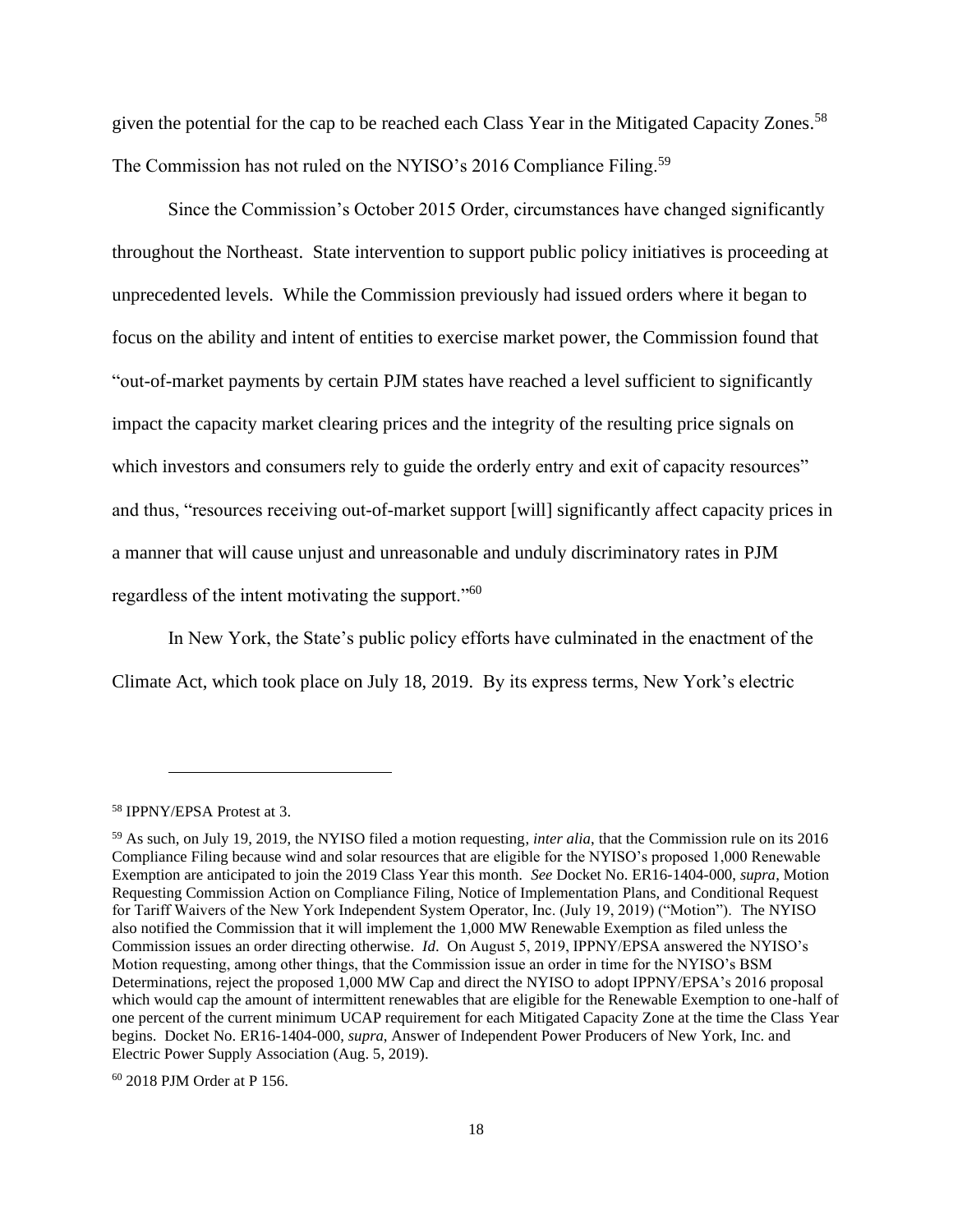system, which produced 26% of its electricity from renewable resources in 2018,<sup>61</sup> must add unprecedented levels of renewable resources to ensure 70% of energy consumed by 2030 is produced by such resources. Ten years later, energy consumed must be entirely emissions-free. As part of achieving these levels, the Climate Act also specifically requires the entry of 3,000 MW of ESRs by 2030, 6,000 MW of photovoltaic solar generation by 2025, and 9,000 MW of offshore wind generation by 2035.

### **II. PROTEST**

# **A. The Complainants Have Failed to Meet Their Burden under Section 206 of the FPA to Demonstrate the Application of the BSM Measures to ESRs Is Unjust and Unreasonable.**

The Complainants argued that application of the BSM Measures to ESRs is unjust, unreasonable and unduly discriminatory because it impedes market entry and participation by ESRs, which obstructs "legitimate" State policy objectives, and that there is no evidence that the State seeks to suppress ICAP prices by subsidizing  $ESRs.<sup>62</sup>$  Therefore, they requested that the Commission order the NYISO to exempt all ESRs from the BSM Measures. <sup>63</sup> If the Commission does not direct such an exemption, the Complainants requested that the Commission exempt all ESRs entering the market up to an annual 300 MW cap with unused exempt capacity carried forward to subsequent annual periods.<sup>64</sup>

Contrary to these claims, application of the BSM Measures to ESRs does not unduly interfere with State policy goals. BSM Measures have been, and continue to be, necessary to

<sup>61</sup> *Power Trends 2019: Reliability and a Greener Grid*, NYISO (2019), at 3,

nyiso.com/documents/20142/2223020/2019-Power-Trends-Report.pdf/0e8d65ee-820c-a718-452c-6c59b2d4818b.

<sup>62</sup> Complaint at 23, 29, 36.

<sup>63</sup> *Id.* at 36.

<sup>64</sup> *Id*. at 36–37.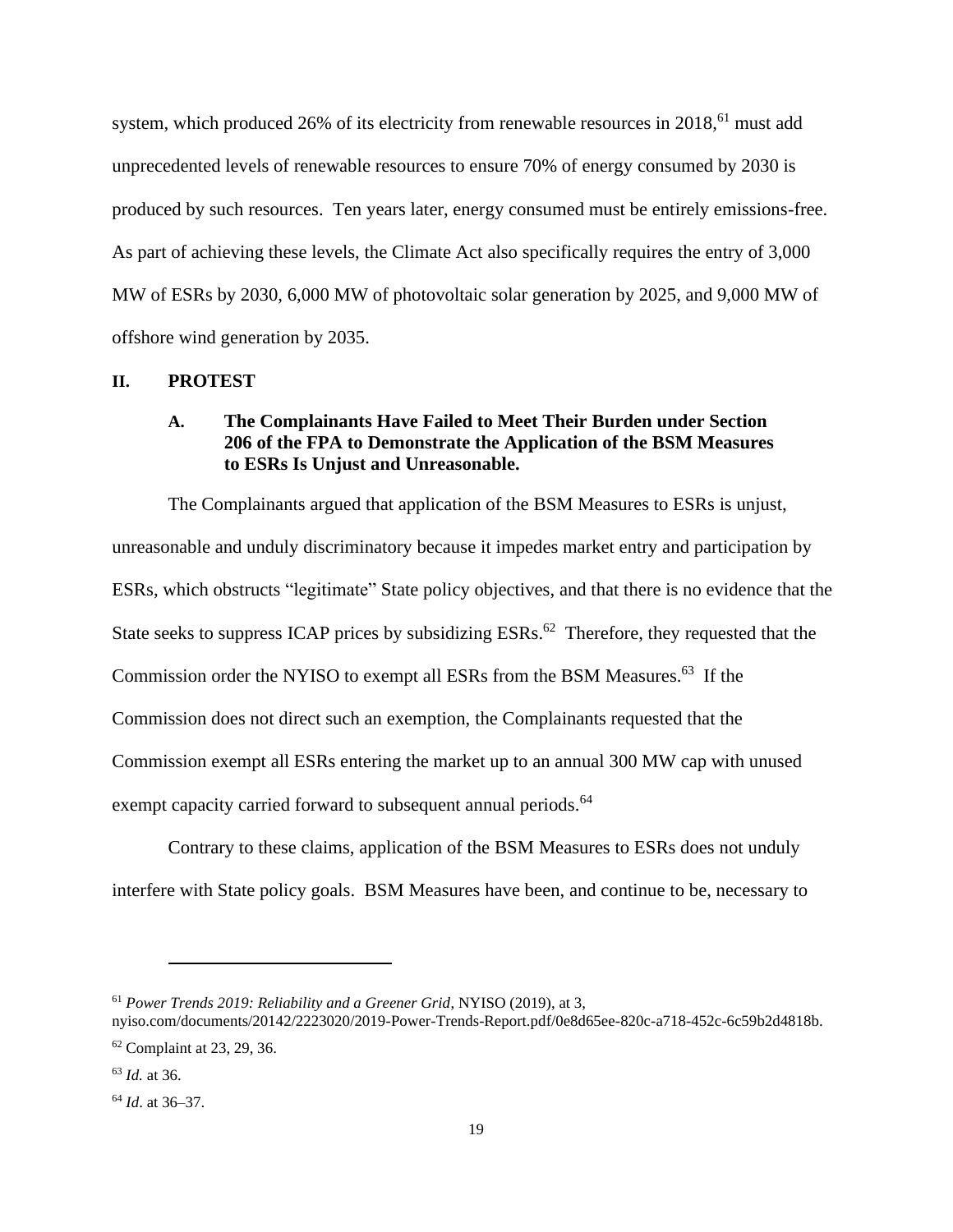ensure that State policy programs are implemented in a manner that will ensure the long-term reliability of the system and will effectively harmonize them with the ongoing development of the wholesale markets. Subsidized, uneconomic ESRs are an effective tool to artificially suppress ICAP prices and must be subject to mitigation under the BSM Measures like all other similarly situated resources.

Under Section 206 of the FPA, the Complainants bear the burden of demonstrating that the existing tariff provisions, rates, or practices they complain of are "unjust, unreasonable, unduly discriminatory, or preferential."<sup>65</sup> The Complainants in the present case have patently failed to meet that burden. In past orders, the Commission has ruled that Section 206 complainants fell short of their burden by "not demonstrat[ing] harm to the market."<sup>66</sup> A merely speculative harm is insufficient to meet the Section 206 burden.<sup>67</sup> If a Section 206 complainant cannot demonstrate that "some real harm (actual or potential) is probable, there is little point in wasting the scarce resources of the Commission."<sup>68</sup> Where the Commission has previously approved a measure as just and reasonable, complainants must present a "compelling reason," likely involving a "significant change in circumstances" to show that the measure is no longer just and reasonable and meet their burden under Section 206.<sup>69</sup>

<sup>65</sup> 16 U.S.C. § 824e.

<sup>66</sup> *Indep. Power Producers of New York, Inc. v. New York Indep. Sys. Operator, Inc.*, 150 FERC ¶ 61,214, at P 65 (2015).

<sup>67</sup> *See, e.g.*, *Entergy Services, Inc.*, 145 FERC ¶ 61,247, at PP 116, 184 (2013).

<sup>68</sup> *S. California Edison Co.*, 50 FERC ¶ 61,275, at 61,872 (1990) ("SC Edison Order").

<sup>69</sup> *Am. Nat'l Power, Inc.*, 98 FERC ¶ 61,154, at 61,549 (2002); *see also Am. Transmission Sys., Inc. et al. v. PJM Interconnection, L.L.C.*, 129 FERC ¶ 61,249, at PP 111–113 (2009) ("Each of the PJM and Midwest ISO cost allocation methodologies has been accepted by the Commission as [a] just and reasonable and not unduly discriminatory methodolog[y] for allocating the costs among the members of each RTO. [Complainant]'s voluntary choice to move from one RTO to another does not cause either of these methodologies to no longer be just and reasonable or not unduly discriminatory simply because each produces a different result.").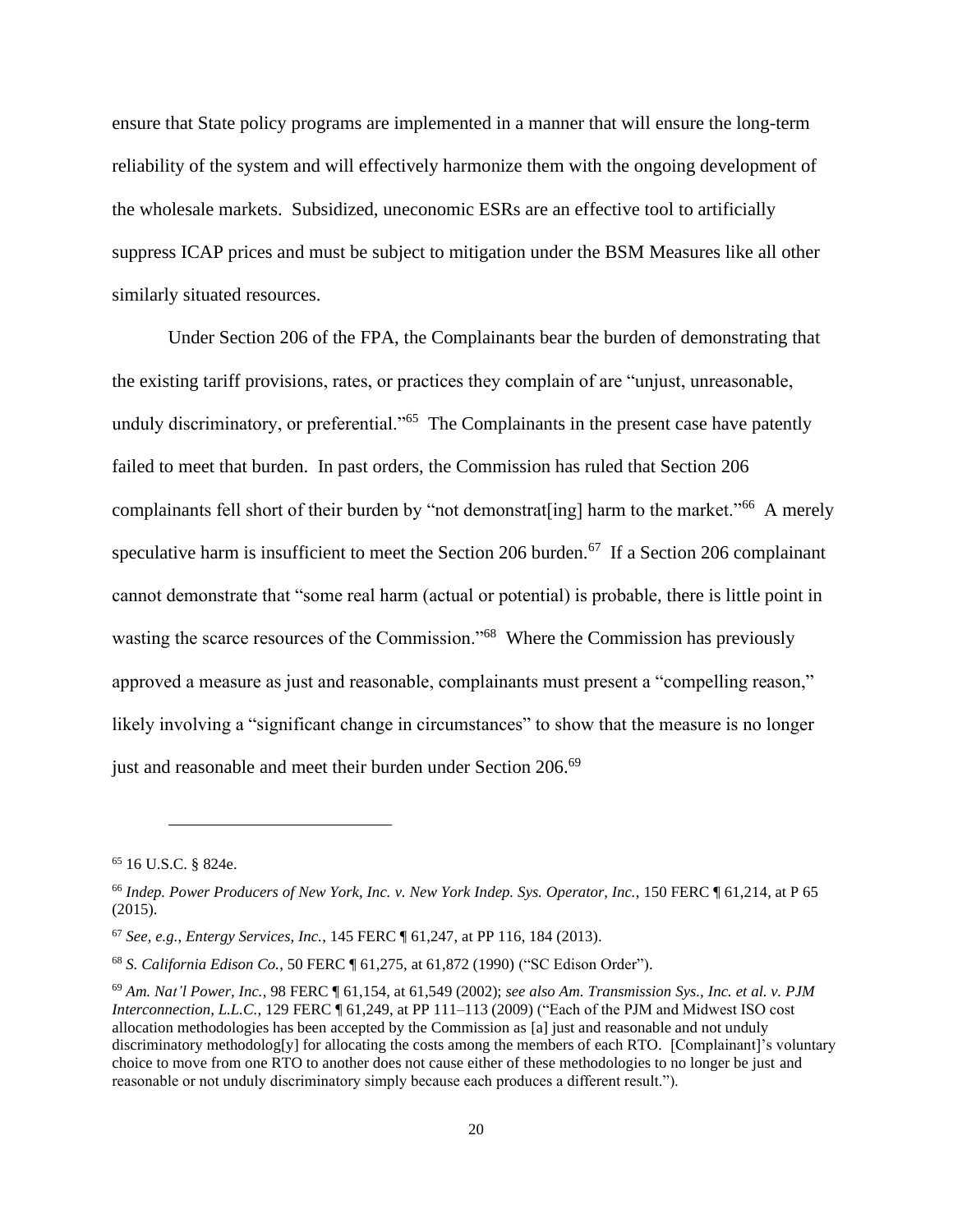The Complaint fails to demonstrate any actual harm to New York markets, but instead asks the Commission, based solely on speculation, to gut the BSM Measures it approved as just and reasonable. The Complainants admitted that they are "unable to accurately quantify the aggregate dollar impact<sup>770</sup> of the alleged harm caused by the current, accepted BSM Measures. Rather, the Complainants alleged only speculative harm that ESRs will be subject to mitigation which will impede their participation in the NYPSC's ESR deployment programs. The combined effect of the CEE and the MET together ensure that only uneconomic projects that have received State subsidies are subject to mitigation. That is, if an entrant were not subsidized, it would be eligible for the CEE, and if it were competitive, even if it were subsidized, it would avoid mitigation under the MET.

In short, the Complainants' proposed exemptions are solely designed to exempt excessively subsidized uneconomic entry from mitigation—exactly the type of new entry that the BSM Measures are designed to mitigate. The Complainants have failed to demonstrate—nor can there be—any undue harm to ESR public policy. The ESR program will go forward with its solicitations and out-of-market payments such that resources will be developed. Accordingly, the policy will be achieved at the out-of-market cost that is the result of the targeted solicitations. This is exactly what should be expected.

The Complainants have also failed to demonstrate any specified harm to the markets or market participants that would outweigh the significant harm that would occur to the market and market participants that rely on it as a result of the artificial suppression of prices caused by uneconomic new entry if it were permitted to go unmitigated. The Commission should therefore

<sup>70</sup> Complaint at 39.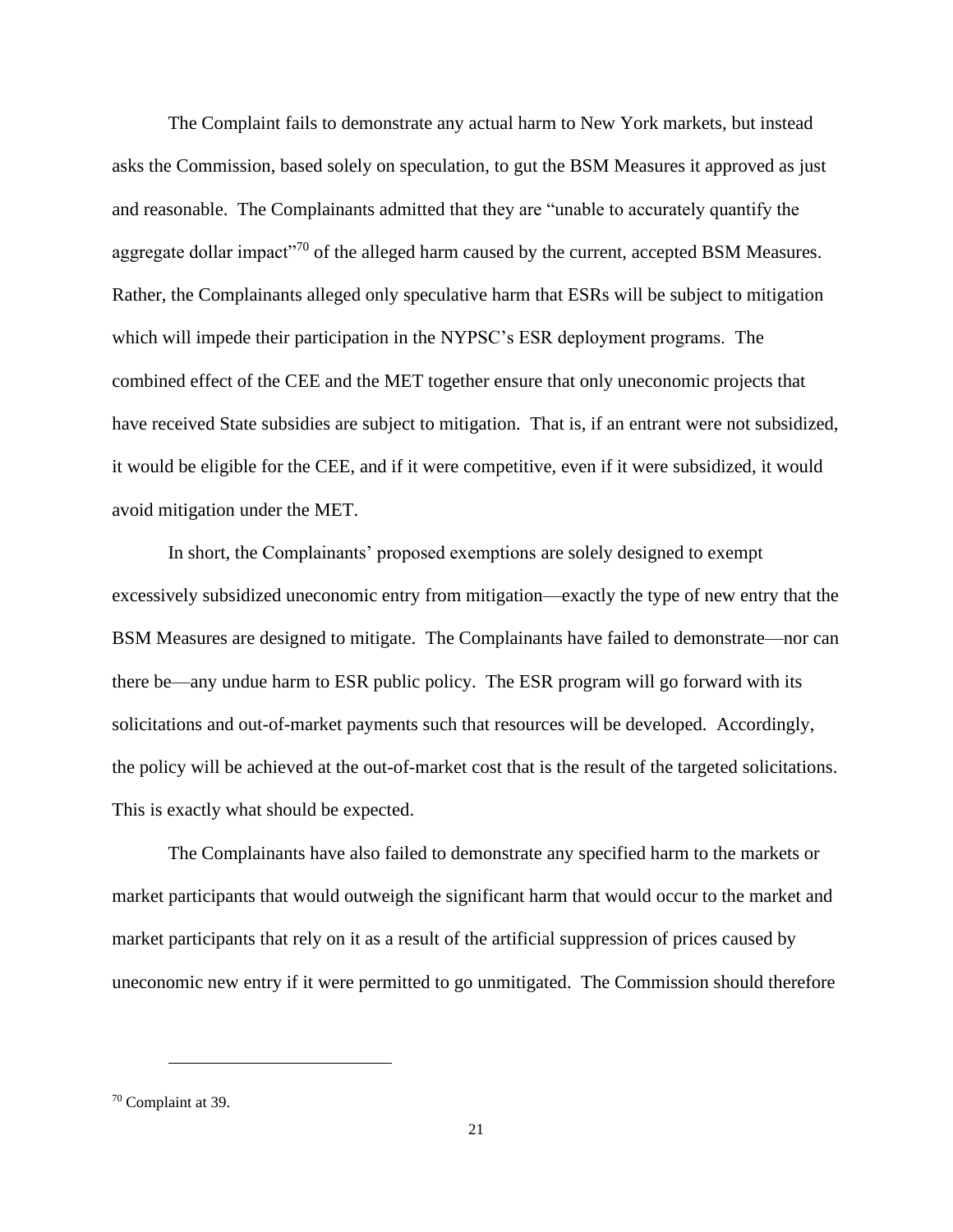deny the Complaint because the Complainants have not proven that the existing NYISO Services Tariff is unjust and unreasonable. Unless the Complainants are able to demonstrate the probability of actual or potential harm, the controversy the Complainants imagine will remain demonstrably unripe, and "there is little point in wasting the scarce resources of the Commission<sup>"71</sup>

## **1. Application of the BSM Measures to ESRs Does Not Interfere with State Policy Goals or Order No. 841.**

The Complainants asserted that New York laws obligate them to promote ESRs and direct the NYPSC to develop an energy storage deployment policy.<sup>72</sup> They pointed to both the NYPSC's recently adopted statewide ESR deployment goal of up to 3,000 MW by 2030, with an interim deployment target of 1,500 MW by 2025, and the Climate Act's subsequent mandate of 3,000 MW of ESRs by 2030. 73 The Complainants argued that subjecting ESRs to mitigation under the BSM Measures would interfere with these goals and Order No. 841's requirement that the NYISO enable ESRs "to participate in the capacity markets to the fullest extent of their technical capability," by making it more difficult for ESRs to participate in the wholesale market.<sup>74</sup>

The Complainants have failed to demonstrate that the BSM Measures are a barrier to the State's ESR policies and that the requirements of Order No. 841 support implementing a blanket exemption from competitive market rules and the BSM Measures. First, nothing in Order No.

<sup>71</sup> SC Edison Order at 61,872.

<sup>72</sup> Complaint at 14–15, 20–21.

<sup>73</sup> *Id.* at 14–15, 20–21 (citing NYPSC Case 18-E-0130, *In the Matter of Energy Storage Deployment Program*, Order Establishing Energy Storage Goal and Deployment Policy (Dec. 13, 2018) ("ESR Order"), [http://documents.dps ny.gov/public/Common/ViewDoc.aspx?DocRefId={FDE2C318-277F-4701-B7D6-](http://documents.dps.ny.gov/public/Common/ViewDoc.aspx?DocRefId=%7bFDE2C318-277F-4701-B7D6-C70FCE0C6266%7d) [C70FCE0C6266};](http://documents.dps.ny.gov/public/Common/ViewDoc.aspx?DocRefId=%7bFDE2C318-277F-4701-B7D6-C70FCE0C6266%7d) Climate Act).

<sup>74</sup> *Id.* at 25.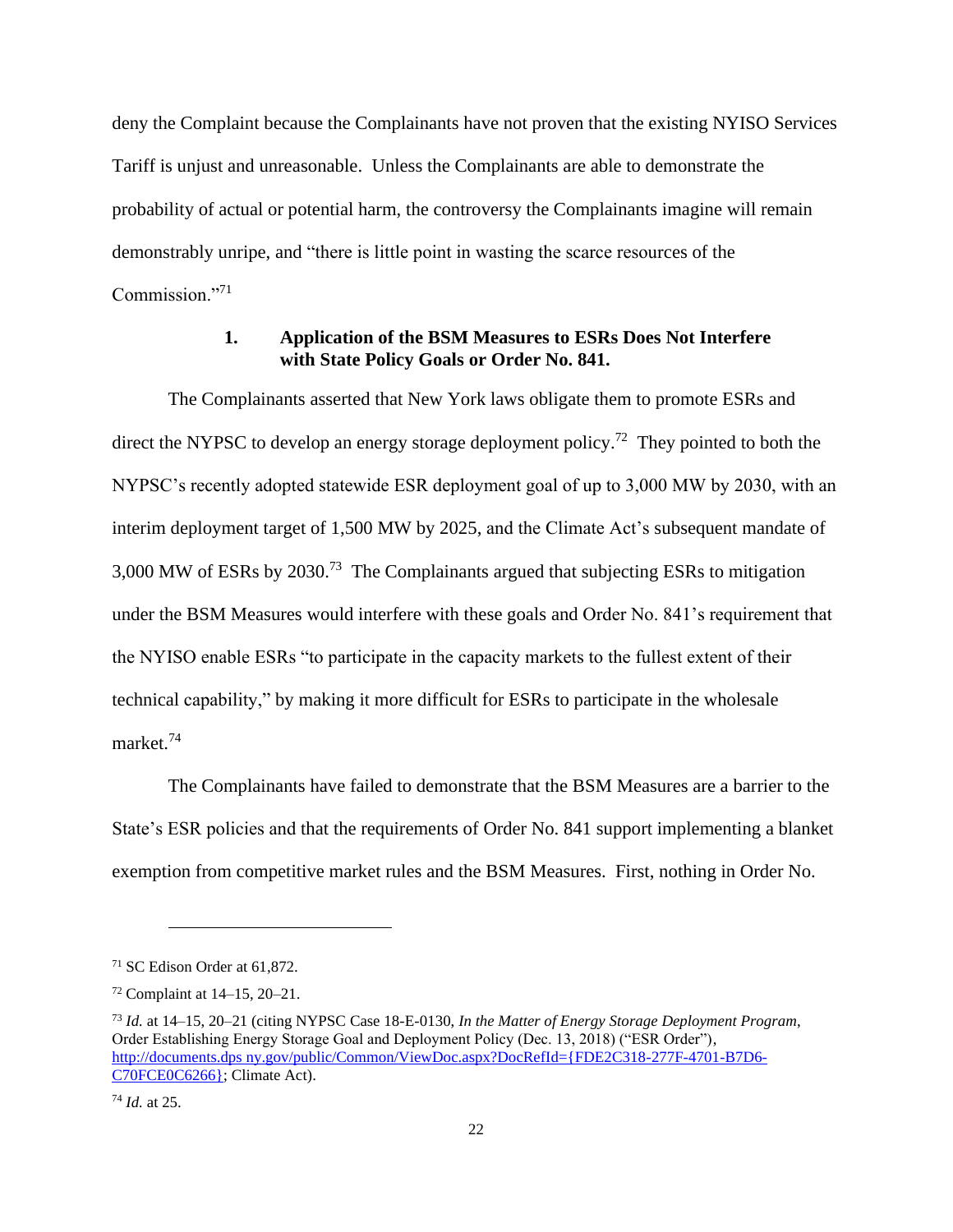841 prohibits the application of BSM Measures to ESRs. To the contrary, Order No. 841 expressly permitted the NYISO to apply its existing market power mitigation measures. The Commission stated in Order No. 841 that, to the extent that market power concerns arise as a result of ESRs' de-rating capacity to provide capacity or other services, each RTO/ISO may consider whether it is appropriate to update and/or apply existing market power mitigation processes to ESRs to alleviate these market power concerns.<sup>75</sup>

Second, the BSM Measures impose no requirements whatsoever on the State with respect to policies promoting certain types of generating technology. With or without the BSM Measures, the State remains free to permit or not to permit new ESRs, or to subsidize some particular type of facility to further State policy objectives, including the reduction of greenhouse gas emissions. The sole effect of a fair, universal, and even-handed application of the BSM Measures is to ensure the price paid for ICAP remains just and reasonable once these subsidized resources enter the market—a matter undisputedly within the Commission's exclusive jurisdiction.

The NYPSC has argued before that the BSM Measures interfere with State energy policies and therefore should not be adopted. In its protest of the NYISO's proposed BSM Measures more than 10 years ago, the NYPSC argued that the Commission should reject the NYISO's proposed BSM Measures for new ICAP supplies "on the basis that they could interfere with New York's standards for resource adequacy and the ability to self-supply ICAP."<sup>76</sup> The NYPSC also argued that BSM Measures "undermine[] the public interest" by "prevent[ing] new

<sup>75</sup> Order No. 841 at P 97.

<sup>76</sup> 2008 Order122 FERC ¶ 61,211 at P 92.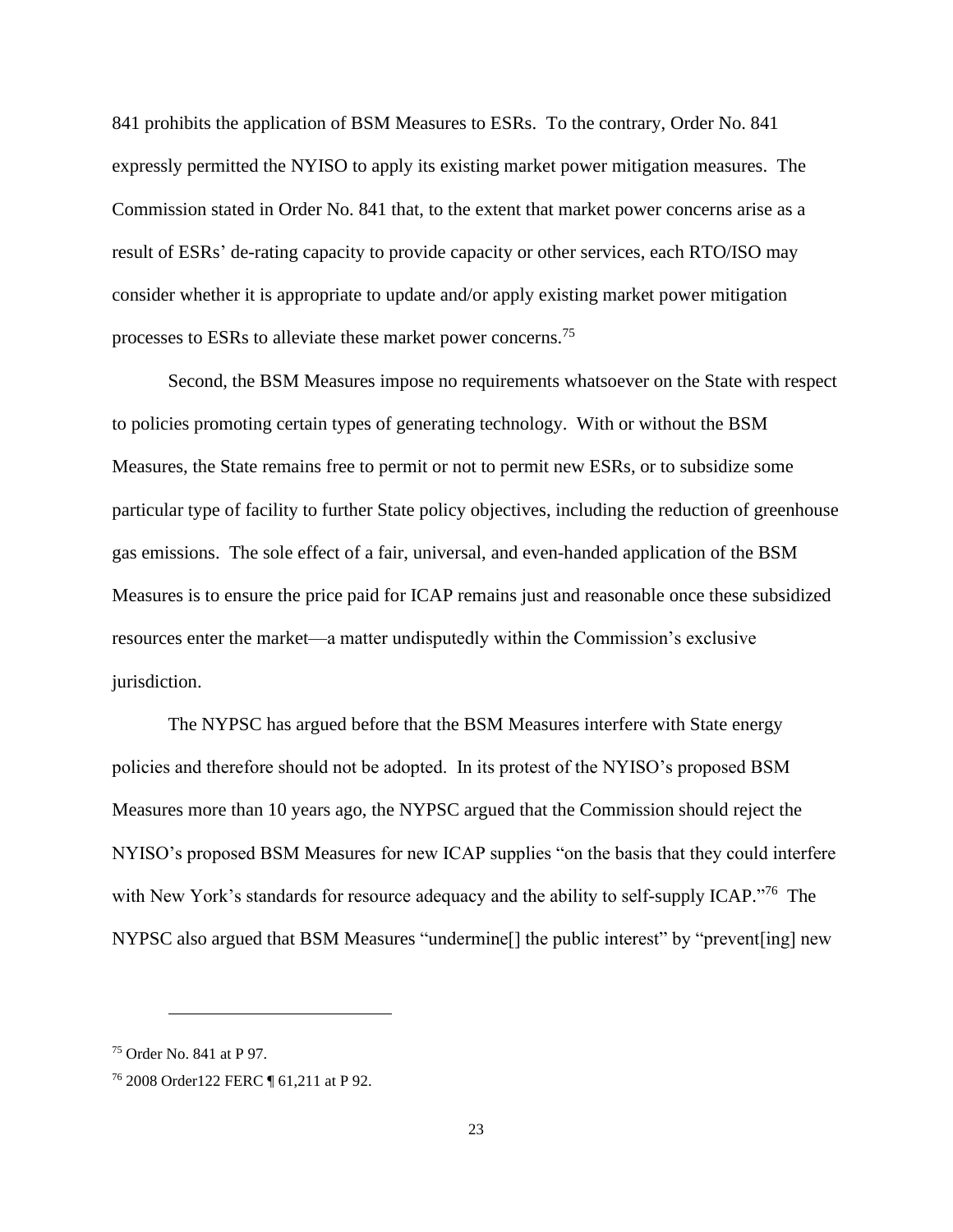resources, which are preferable from a public policy perspective (*e.g.*, increased fuel diversity or improved environmental characteristics), from . . . receiving ICAP payments when excess capacity causes clearing prices to fall below the minimum offer requirement."<sup>77</sup> After carefully considering this argument, the Commission rejected it as an attack on the NYISO's BSM Measures as a whole:

> Because uneconomic entry could produce unjust and unreasonable capacity prices by artificially depressing those prices, and NYISO's proposal provides a reasonable means to deter uneconomic entry in the in-City market, we deny NYPSC's request that the Commission reject the proposed minimum bid requirements for new capacity suppliers. Contrary to NYPSC's claim, we find that granting its request would adversely impact matters within the Commission's jurisdiction—in particular, the establishment of just and reasonable wholesale electric energy rates. Adoption of NYPSC's proposal would lead to artificially depressed capacity prices, thus both causing existing generators to be undercompensated and also directly and adversely impacting the Commission's ability to set just and reasonable rates for capacity sales in the in-City market . . . .

> The NYISO's offer floor proposal is an integral part of NYISO's proposal, which the Commission is adopting, needed to "promote long-term reliability while neither over-compensating nor undercompensating generators." The issue before us in this proceeding is not how to meet the resource adequacy requirements of New York State, but how prices for capacity in the wholesale markets should be determined in order to remedy identified flaws in the ICAP market. As we have found previously, issues of resource adequacy are important to the Commission in meeting our statutory mandate under the [FPA] to ensure that the rates, terms and conditions of jurisdictional transmission and sales of electric energy are just, reasonable, and not unduly discriminatory, or preferential.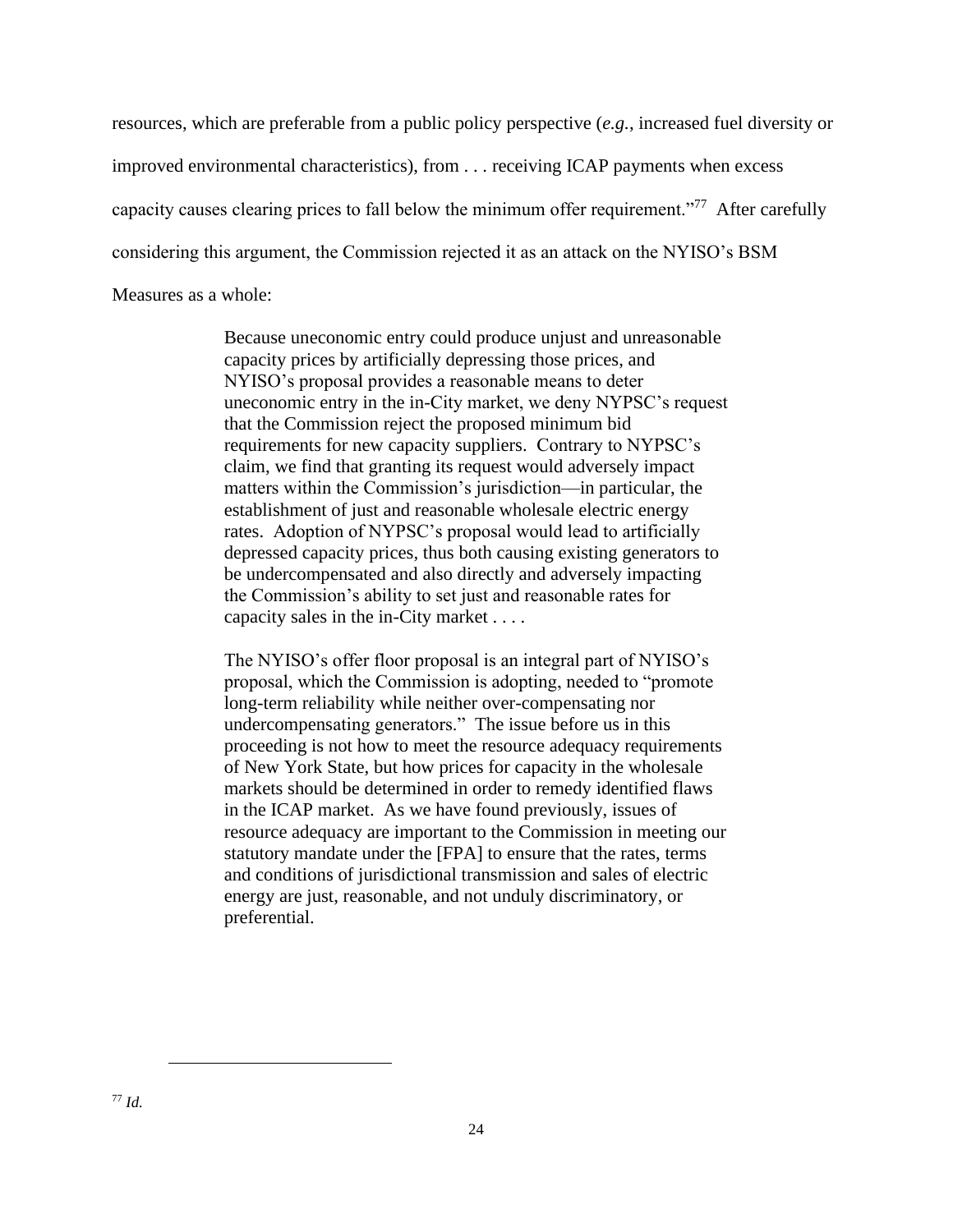Further, we find that our action in approving NYISO's minimum bid proposal does not adversely affect NYPSC's regulation of resource adequacy in NYC. This new pricing methodology does not prescribe whether or what types of generation facilities should be built, contrary to NYPSC's concerns.<sup>78</sup>

Despite this earlier rejection of the NYPSC's same argument, the Complainants now ask the Commission to reverse its settled position and provide the State a virtually unlimited means of distorting the competitive price levels in New York's ICAP markets to achieve the State's ESR goals. Yet, as was true in 2008, the NYPSC has again failed to demonstrate that the ESR Exemption is an appropriate mechanism for supporting its goals.<sup>79</sup> The Commission should thus reaffirm its determination in approving the BSM Measures and reject the Complainants' argument.

Under the BSM Measures, the Complainants retain the power to pursue whatever lawful initiatives they wish, so long as they—not the market—subsidize any uneconomic designs that may be chosen. If the State chooses to bear these costs, without distorting prices under the Commission's jurisdiction, it can do so. The resulting rates in the NYISO's competitive market, however, must remain just and reasonable for all the unsubsidized resources that rely on it for compensation. The BSM Measures are one protection to ensure that the resulting rates are just and reasonable. To eliminate it for a large quantity of subsidized resources would be unjust and unreasonable. Neither State nor rate regulated utilities are entitled to use subsidized entry to distort prices in the Commission's jurisdictional markets, regardless of whether it is intentional or not.

<sup>78</sup> *Id*. at PP 110–112.

<sup>79</sup> *See* 2008 Order on Rehearing at P 38.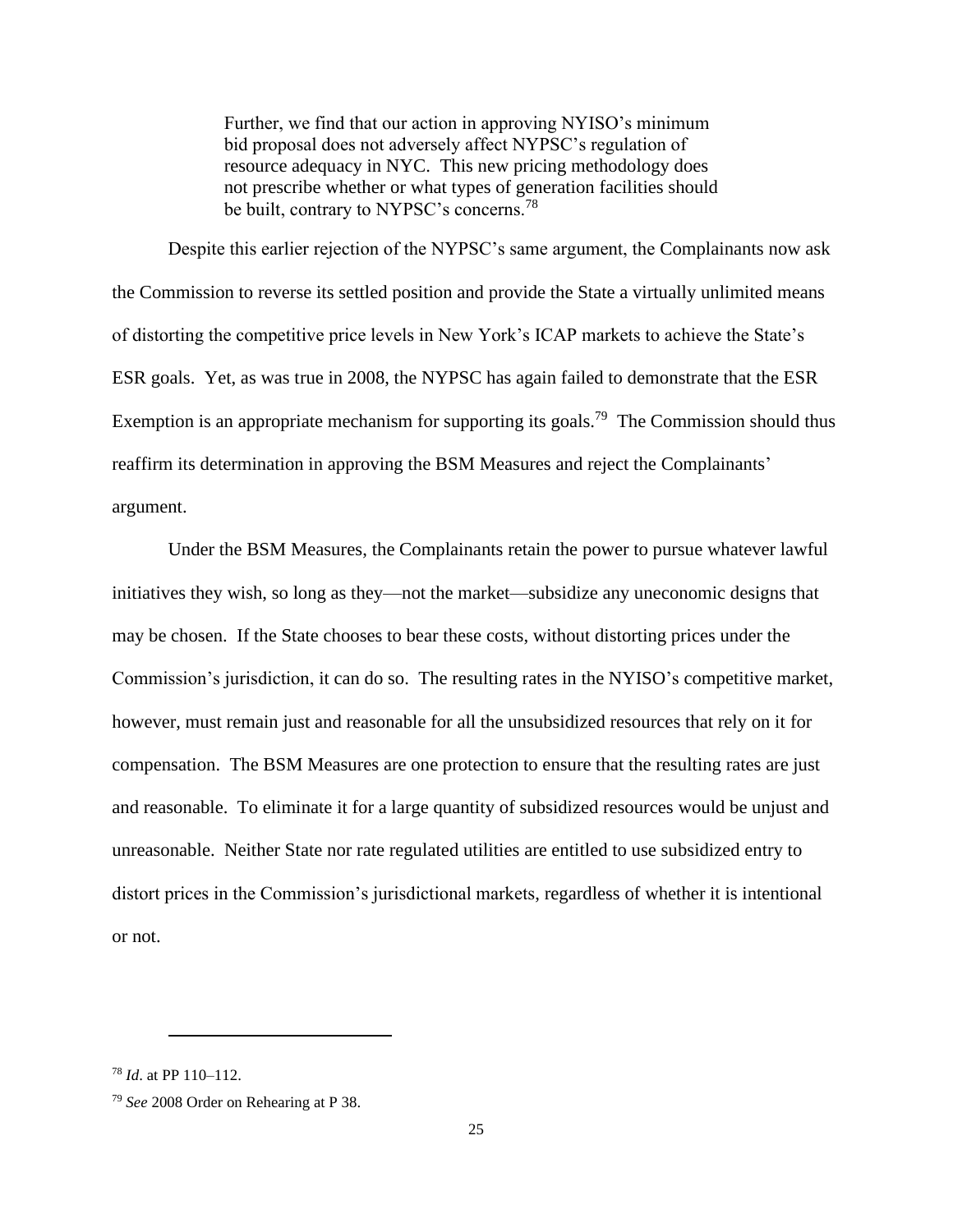# **2. The Scope of Subsidies to Support Public Policy Initiatives Requires These Resources to Be Subject to Mitigation Regardless of Intent.**

The Complainants' argument that there is no evidence that the State intends to suppress ICAP prices by subsidizing ESRs disregards the purpose of the BSM Measures, is contrary to Commission policy, and disregards the Commission's statutory obligation under the FPA. The BSM Measures are designed to ensure that resources that are otherwise uneconomic *but for* their receipt of out-of-market compensation cannot submit offers into the ICAP market that are below their going forward costs. To do so would artificially suppress ICAP prices for, and potentially cause the premature retirement of, otherwise economic resources that do not receive out-ofmarket compensation. Indeed, as noted *supra*, the Commission recently addressed the substantial influx of capacity supported by State subsidies and ruled that "resources receiving out-of-market support are capable of suppressing market prices, regardless of intent."<sup>80</sup> Pointing to the significant changed circumstances that have resulted from the substantial increase in state intervention to support public policy programs in the PJM region, the Commission reinforced this principle in an order only a year ago, finding that it was unjust and unreasonable to continue to limit PJM's offer floor mitigation mechanism, the Minimum Offer Price Rule ("MOPR"), only to new natural-gas fired resources. The Commission ruled that PJM's tariff:

> fails to protect the integrity of competition in the wholesale capacity market against unreasonable price distortions and cost shifts caused by out-of-market support to keep existing uneconomic resources in operation, or to support the uneconomic entry of new resources, regardless of the generation type or quantity of the resources supported by such out-of-market support.<sup>81</sup>

<sup>80</sup> 2018 PJM Order at P 155 (citation omitted).

<sup>81</sup> *Id.* at P 150.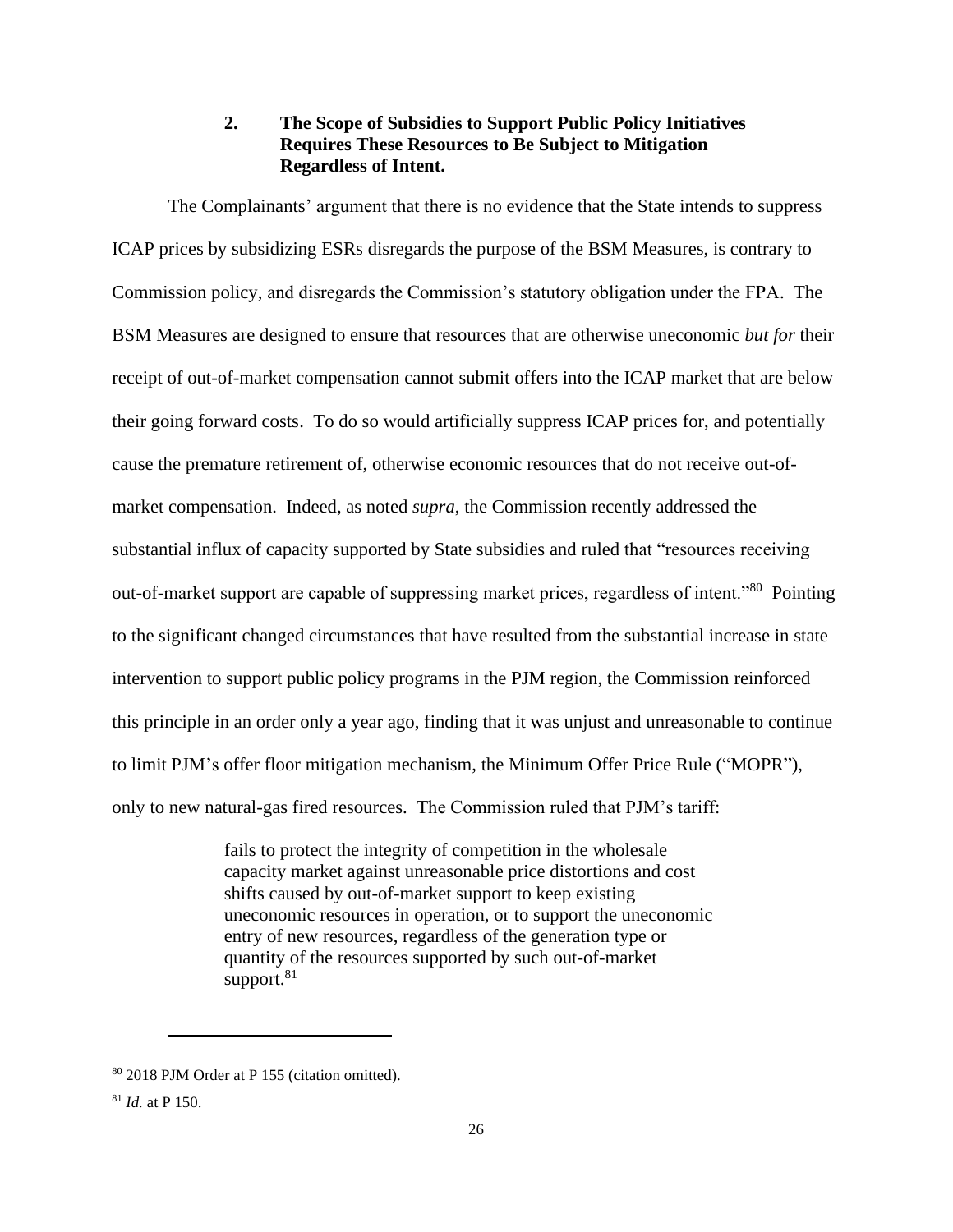The Commission further ruled that:

Price suppression stemming from state choices to support certain resources or resource types is indistinguishable from that triggered through the exercise of buyer-side market power. Under these circumstances, we no longer can assume that there is any substantive difference among the types of resources participating in PJM's capacity market with the benefit of out-of-market support. $82$ 

In reaching its determination, the Commission pointed to the programs enacted in a

number of PJM states that provide or require out-of-market support for thousands of megawatts

of nuclear, solar, and wind resources and ruled that mechanisms were required to be

implemented for the Commission to meet its statutory obligation to provide suppliers with the

opportunity to receive just and reasonable rates.<sup>83</sup> The Commission stated:

Over the last few years, the integrity and effectiveness of the capacity market administered by [PJM] have become untenably threatened by out-of-market payments provided or required by certain states for the purpose of supporting the entry or continued operation of preferred generation resources that may not otherwise be able to succeed in a competitive wholesale capacity market. The amount and type of generation resources receiving such outof-market support has increased substantially. What started as limited support primarily for relatively small renewable resources has evolved into support for thousands of megawatts (MWs) of resources ranging from small solar and wind facilities to large nuclear plants. As existing state programs providing out-of-market payments continue to grow, more states in the PJM region are considering providing more support to even more resources, based on an ever-widening scope of justifications.<sup>84</sup>

<sup>82</sup> *Id.* at P 155.

<sup>83</sup> *Id.* at PP 151–52. Review of the mechanisms to be implemented in the PJM market remains pending before the Commission at this time.

<sup>84</sup> *Id.* at P 1.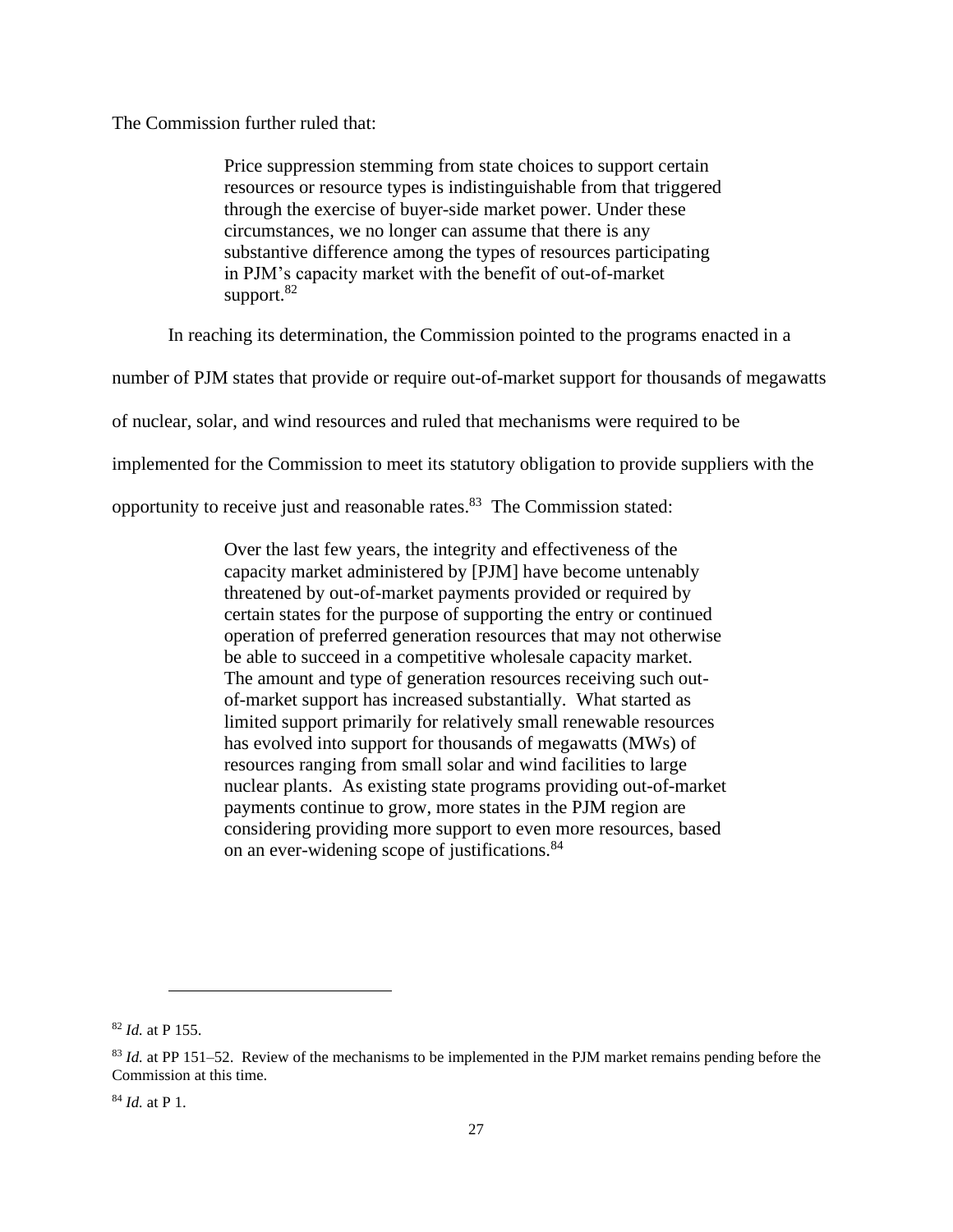Thus, even assuming the State's public policy goals are not intended to artificially suppress ICAP prices, State-subsidized uneconomic entry must continue to be subject to the BSM Measures.

# **3. While an Important Component of New York's Supply Portfolio, ESRs Cannot Meet New York System Needs That Have Longer Durations, and Thus, the ICAP Market Must Continue to Provide Adequate Price Signals to, and an Opportunity to Receive Just and Reasonable Rates for, Other Dispatchable Facilities.**

In their Complaint, the Complainants highlighted the fact that the State is expected to implement new environmental regulations in the near term that will required the reduction of NOx emission levels significantly by 2025 at roughly 3,500 MW of peaking facilities.<sup>85</sup> The Complainants also noted that the NYISO "has rigorously analyzed the reliability implications and potential costs of State policies . . . . "<sup>86</sup> Absent from the Complaint, however, is any information concerning the inability of ESRs to provide service for the duration that is required during peak and routine day-to-day operations if the peaking facilities retire. Because it remains critical for the ICAP market to send accurate price signals to incent new investment in other dispatchable facilities in New York City, the Complaint should be denied.

In March 2019, Con Edison, PSEG Long Island (on behalf of the Long Island Power Authority), and the NYISO each presented a study identifying the expected system effects of the pending environmental regulations.<sup>87</sup> Specifically, these regulations are expected to cause the

<sup>85</sup> *See* Complaint at 21, 28.

<sup>86</sup> *Id*. at 27.

<sup>87</sup> *See CRP: Peaker Scenario – Assessing DEC's NOX Limits (Draft) Ruling for Simple Cycle and Regenerative Combustion Turbines*, Con Edison (Mar. 19, 2019), https://www.nyiso.com/documents/20142/5552484/2018CRP Con Edison Slides.pdf/ee821d59-a957-d051-1070- 02275773e07b; *CRP: Peaker Scenario – Assessing DEC's NOX Limits (Draft) Ruling for Simple Cycle and Regenerative Combustion Turbines*, PSEG Long Island (Mar. 3, 2019),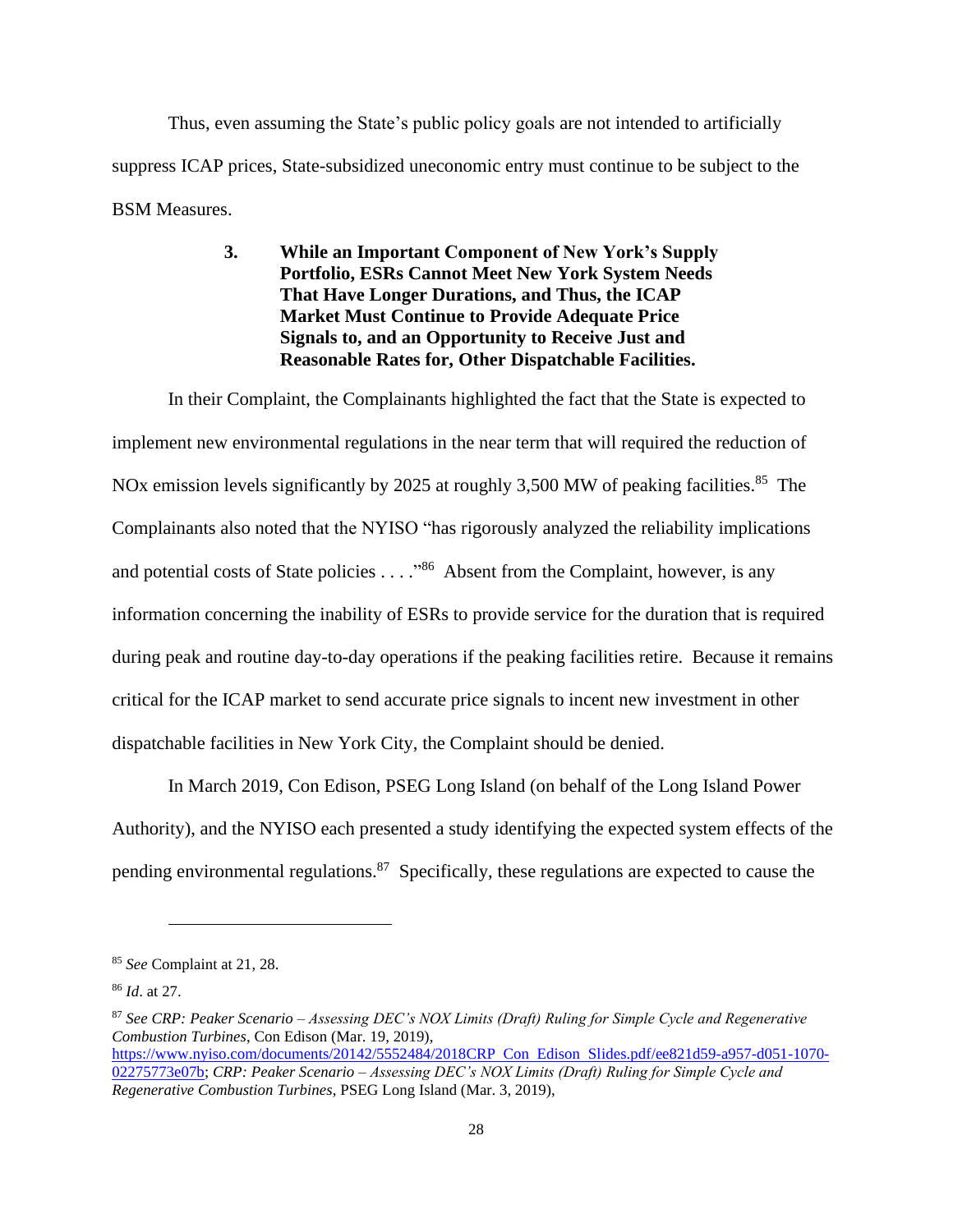retirement of roughly 3,500 MW of peaking facilities in New York City and Long Island by 2025. According to the studies, retirements will result in the need to bring hundreds of MWs on the system. In several sub-pockets in these areas, the duration of these needs spans as long as 15 hours.

ESRs alone indisputably cannot satisfy these needs.<sup>88</sup> Yet if the Commission grants the Complaint and exemptions are awarded to what the Complainants themselves declare will be a substantial amount of new ESR development in New York City, their participation in the ICAP market will substantially suppress the market clearing prices for the very resources needed to fill the gap the ESRs will leave unaddressed. These resources, however, will not be receiving subsidies under State public policy programs. And, because they were artificially suppressed, the market clearing prices will also not be sufficient to support their entry.

The end result is that subsidies beget more subsidies. Contracts beget contracts, albeit likely in the form of reliability must run ("RMR") agreements for resources not subsidized by the State. Thus, while Complainants are correct that federal and State interests should be balanced so that the State's resource adequacy needs are met,<sup>89</sup> the system needs in New York City

https://www.nyiso.com/documents/20142/5552484/LIPA-Simple%20Cycle%20Retirement%20Assessment%203- 03-2019.pdf/31d43e9f-d9f7-476f-605f-df31ef7d7674; *2019-2028 CRP: Peaker Scenario – Assessing DEC's Draft NOx Limits Rule for Simple Cycle and Regenerative Combustion Turbines*, NYISO (Mar. 19, 2019), https://www.nyiso.com/documents/20142/5552484/2018CRP\_NYISO\_PeakerScenario\_pptMarch19ESPWG.pdf/87 1cdd4d-963a-4a81-38f6-f60a063b1d21. As noted in their presentations, the loss of this peaking capacity also could raise a number of operational challenges with respect to, *e.g.*, off-peak maintenance conditions, operating reserves, black start, auxiliary power, emergency generation and transient voltage recovery.

<sup>88</sup> In their Complaint, the Complainants asserted that "the Mitigated Capacity Zones are likely where Energy Storage Resources will have the most impact in helping to replace old peaking units and in managing transmission congestion, while also counting towards Locational Capacity Requirements." Complaint at 34. IPPNY members own peaking plants in New York City and are actively pursuing ESR development. While IPPNY agrees there will be an important role for these resources in New York City, the market signals must put all viable options to address New York City needs on a level playing field to achieve efficient results for consumers.

<sup>89</sup> *See* Complaint at 33.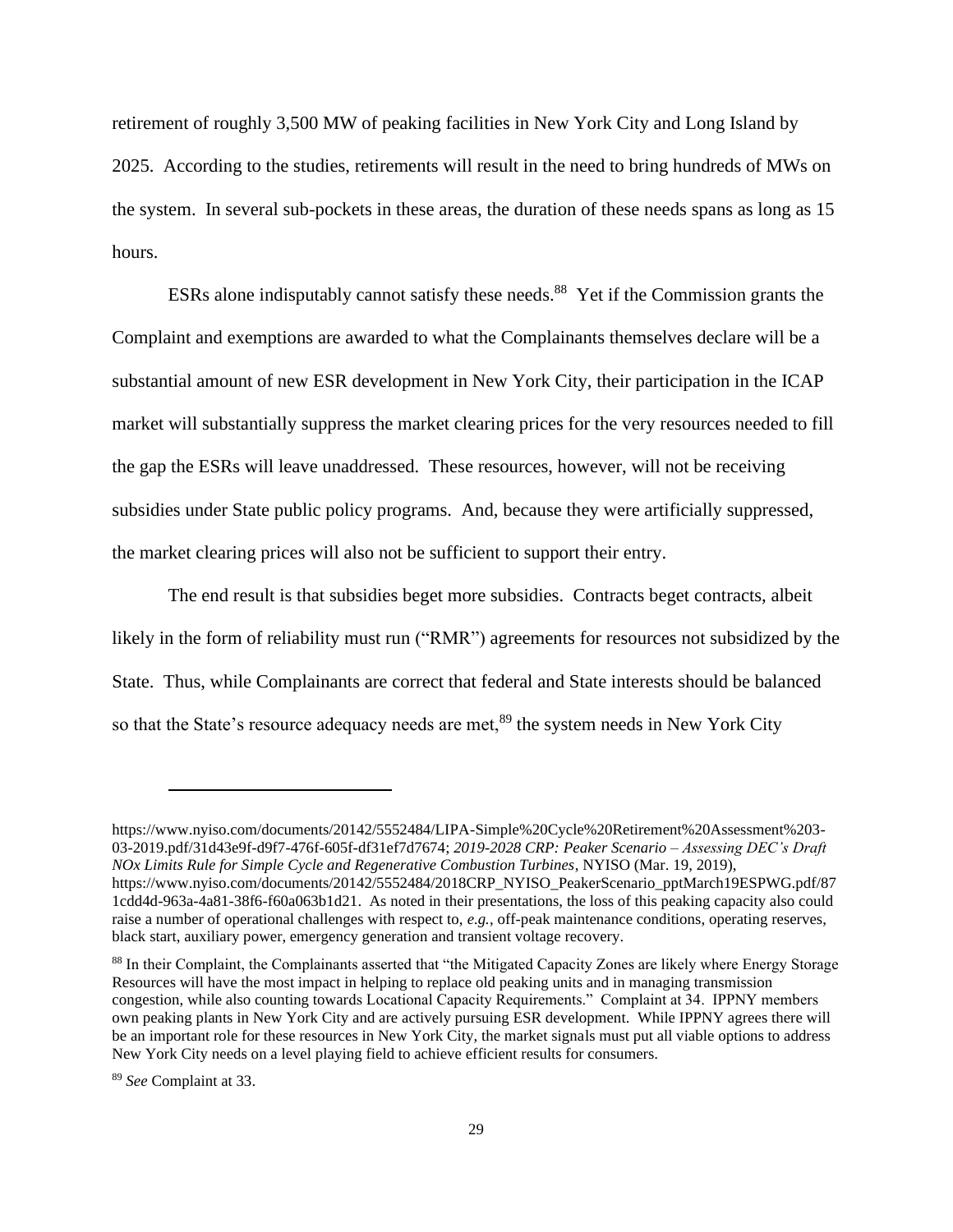compel maintaining the balance that has been in place since 2008 by continuing to apply the BSM Measures under these circumstances.

As currently proposed, owners of the peaking plants are required to submit their compliance plans by March 2020. IPPNY, therefore, agrees with Complainants that time is of the essence to address the Complaint. IPPNY further agrees that price signals should reflect the system-wide and locational value of  $ESRs$ ,  $90$  but they must equally reflect the value of other resources as well. To ensure the long-term reliability of the system and the ongoing development of the New York wholesale competitive markets, IPPNY respectfully urges the Commission to reject the Complaint in its entirety.

## **B. The Complainants Failed to Demonstrate That Their Proposed ESR Exemption is Just and Reasonable.**

## **1. The Complainants' Proposed ESR Exemption, if Granted, Will Frustrate the Purpose of the NYISO's ICAP Market.**

The Complainants' proposed ESR Exemption would frustrate the Commission's goals to ensure that, over the long-term, the ICAP clearing price should average Net CONE in each zone. Capacity markets have become an indispensable part of all three eastern RTOs.<sup>91</sup> It has been said that these markets exist in order to provide the "missing money" produced by the inefficiencies that occur whenever there are energy price caps, while also addressing the need to

<sup>90</sup> *Id*. at 17.

<sup>91</sup> *See PJM Interconnection, L.L.C.*, 115 FERC ¶ 61,079 (2006), *order denying reh'g and approving settlement*, 117 FERC ¶ 61,331 (2006), *order on reh'g and clarification*, 119 FERC ¶ 61,318 (2007); *Devon Power LLC et al.*, 113 FERC ¶ 61,075 (2005), *order approving settlement*, 115 FERC ¶ 61,340 (2006), *order on reh'g and clarification*, 117 FERC ¶ 61,133 (2006), *aff'd in relevant part sub nom. Me. Pub. Utils. Comm'n v. FERC*, 520 F.3d 464 (D.C. Cir. 2008), *rev'd in part on other grounds sub nom. NRG Power Mktg., LLC v. Me. Pub. Utils. Comm'n*, 130 S. Ct. 693 (2010), *remanded by Me. Pub. Utils. Comm'n v. FERC*, 625 F.3d 754 (D.C. Cir. 2010); *N.Y. Indep. Sys. Operator*, 103 FERC ¶ 61,201, *reh'g denied*, 105 FERC ¶ 61,108 (2003); *N.Y. Indep. Sys. Operator*, 89 FERC ¶ 61,109 (1999), *order on reh'g and clarification*, 90 FERC ¶ 61,085 (2000).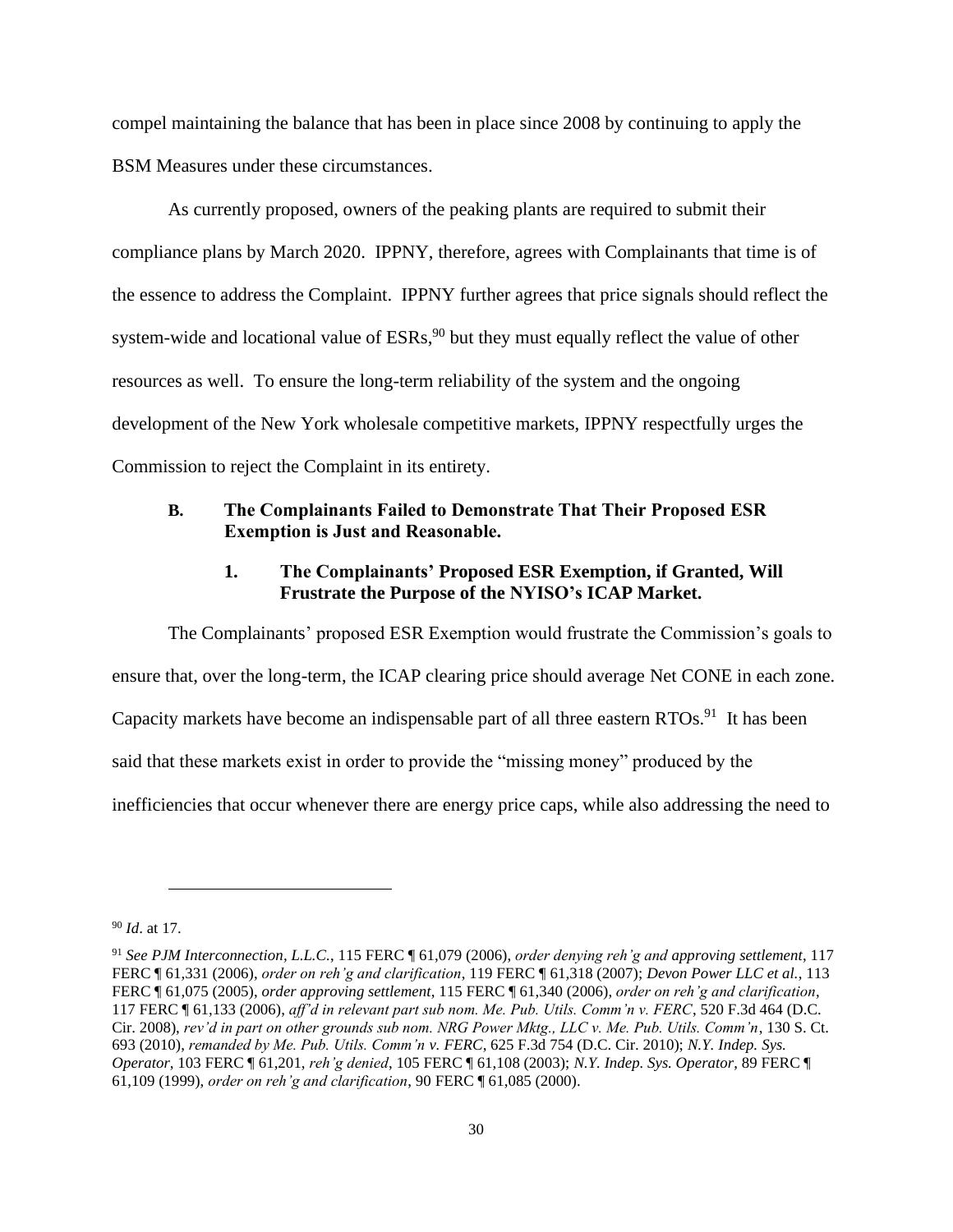achieve minimum requirements for ICAP, and a desire to reduce volatility in cash flows for both generators and load to reduce the risk of price fluctuations reflected in the cost of capital.<sup>92</sup> Ultimately, ICAP and its proper procurement are intended to ensure resource adequacy because reliability standards are established based on a regulatory desire to minimize loss of load and not simply allow loss of load to occur randomly based on volatile energy markets. As the Commission has long recognized, consumers benefit from appropriately designed ICAP markets through more efficient market outcomes that result in lower consumer charges over the long run than they do from prices that have been temporarily suppressed in the short-term.<sup>93</sup>

On average and over time, compensation must be sufficient to attract new entry and retain economic existing generation that maintains resource adequacy levels.<sup>94</sup> Electric generation is a capital intensive industry, in which the cost of new entry generally exceeds the going forward costs of existing units, *i.e*. the short-run marginal cost of generation. This means that on average and over time, to attract new entry and retain needed existing generation, the bulk power markets for energy and ICAP must produce payments that equilibrate around the Net CONE, *i.e*. the long-run marginal cost of generation. Over time, the market price should rise to the cost of new entry as a result of load growth and the retirement of existing resources that are no longer economic. The market signal must remain stable with the price reaching Net CONE, unimpeded by out-of-market subsidies and price suppression, for merchant new entry to be willing to enter and provide service in accordance with reliability standards. If excess ICAP

<sup>&</sup>lt;sup>92</sup> See PJM Interconnection, L.L.C., 115 FERC ¶ 61,079, at P 104 (2006) (noting the Commission's preference for designs that reduce price volatility).

<sup>93</sup> *See PJM Interconnection, L.L.C.*, 117 FERC ¶ 61,331, at P 141 (2006).

<sup>94</sup> *See ISO New England*, 125 FERC ¶ 61,102, at P 43 (2008), *reh'g denied*, 130 FERC ¶ 61,089 (2010).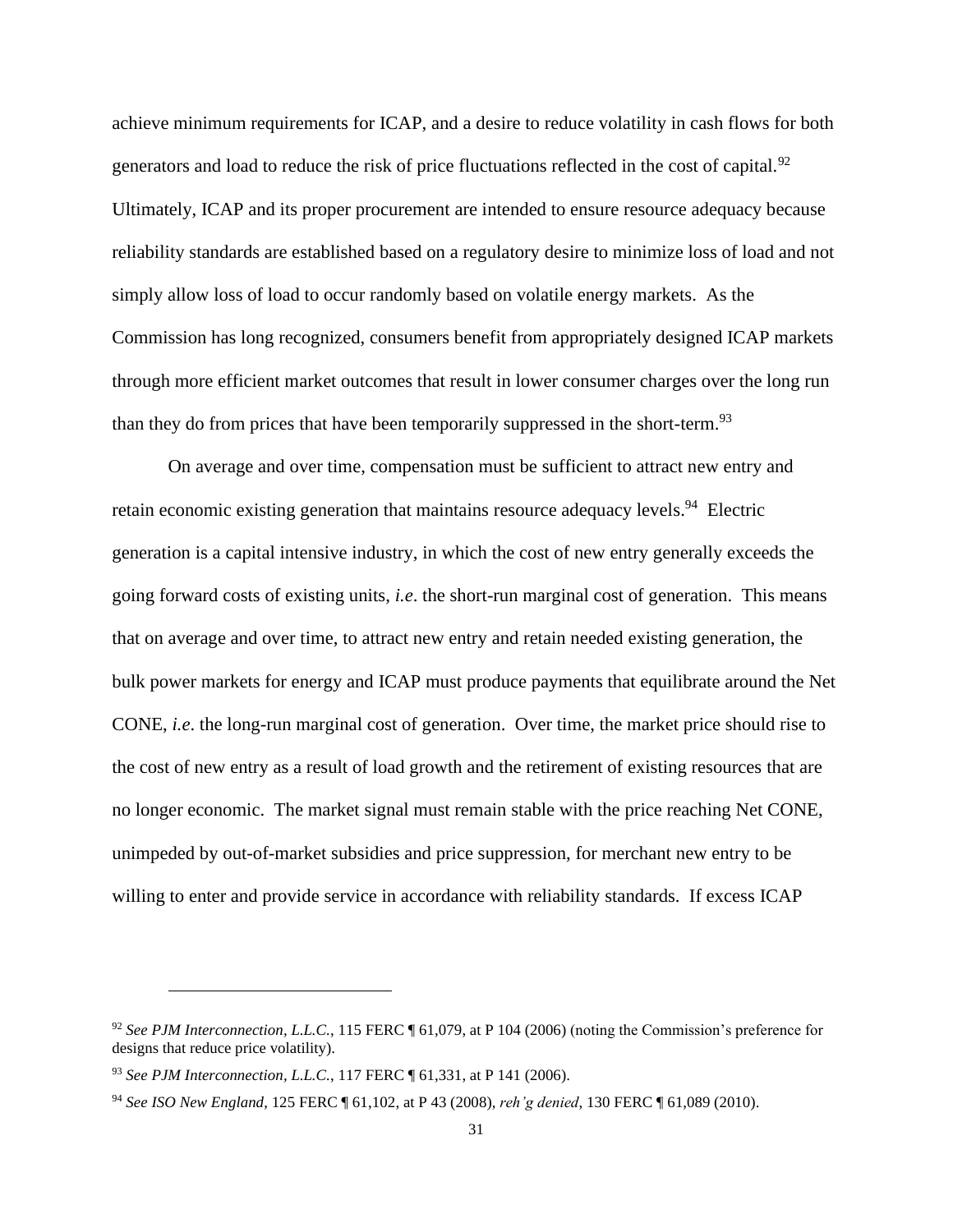causes prices to be lower than average some of the time, intervention cannot prevent those prices from being higher than average during other periods.

Thus, as the Commission established more than a decade ago, the exercise of market power by both sellers and buyers needs to be mitigated to ensure that prices are neither artificially inflated nor artificially suppressed to promote long-term reliability by neither undercompensating nor over-compensating generators. This principle was the Commission's core tenet when it initiated the In-City Proceeding and it has remained the core tenet of ICAP markets since that time.<sup>95</sup> The exercise of market power by either side of the market is destructive for competition and long-term consumer welfare.<sup>96</sup> For example, because going forward costs for existing generators are, as a rule, lower than Net CONE for new entrants, uneconomic entry can easily push prices back down toward levels of the existing generators' going forward costs. The market's price signals will therefore be artificially depressed, preventing the market from forecasting efficiently the need for competitive new entry, additional investments in existing facilities or adjustments to the location and/or timing of projects. Even assuming that prices eventually recover to adjust somewhat for the effect of the uneconomic entry, the market is unlikely ever to account fully for the distortion that such entry causes to the critical price signals market participants use to determine whether investment in a particular market is rational.

The exemptions to the BSM Measures sought by Complainants in this proceeding will distort ICAP market prices thereby introducing a substantially heightened and likely unviable

<sup>95</sup> *New York Indep. Sys. Operator, Inc*., 118 FERC ¶ 61,182, at P 17 (2007), *order on reh'g and compliance*, 118 FERC ¶ 61,251, at P 3 (2007); *see also New York Indep. Sys. Operator*, *Inc*., 122 FERC ¶ 61,211, at PP 32, 100 (2008); *Edison Mission Energy, Inc. v. F.E.R.C.*, 394 F.3d 964, 968–70 (D.C. Cir. 2005); *Midwest Indep. Transmission Sys. Operator, Inc. Pub. Utilities with Grandfathered Agreements in the Midwest ISO Region*, 111 FERC ¶ 61,043, at P 78 (2005), *order on reh'g*, 112 FERC ¶ 61,086 (2005), *aff'd sub nom. Wisc. Pub. Power v. F.E.R.C.*, 493 F.3d 239 (D.C. Cir. 2007).

<sup>96</sup> *See Devon Power LLC*, 115 FERC ¶ 61,340, at P 113 (2006).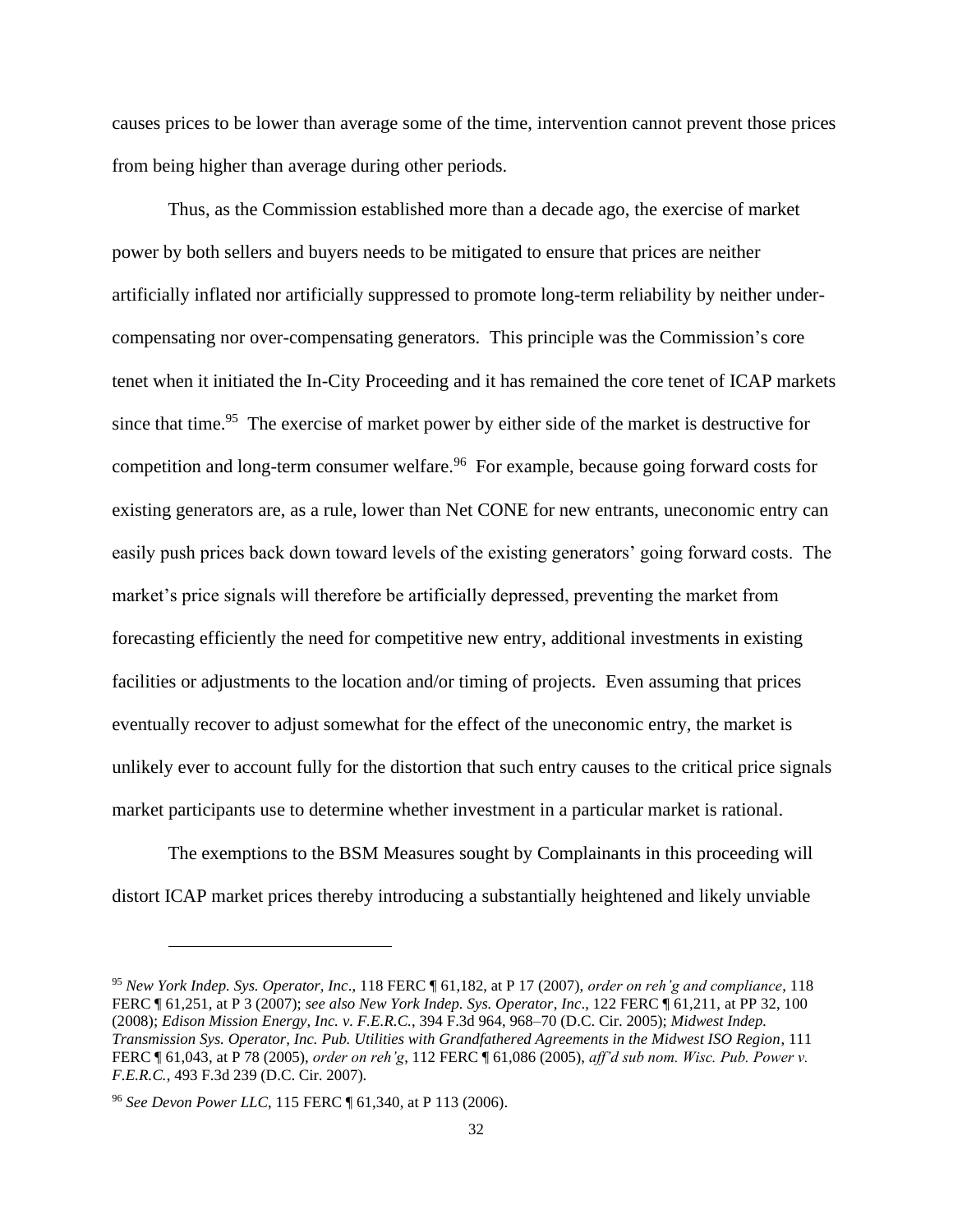level of risk to New York's markets. The Complaint improperly disregards the harm that an increased risk of uneconomic entry will cause to NYISO administered markets. As discussed at length above, the Commission has found that robust BSM Measures—characterized by carefully structured and transparent MET rules now backstopped by the CEE—will protect the market's ability to send accurate price signals so that investors may accurately determine when to enter and exit a truly competitive market and "investment risk will not be shifted to captive customers over time."<sup>97</sup> The Complainants' proposed ESR Exemption, if approved, would enable the State to flood the market with new, uneconomic, excessively subsidized capacity, preventing other merchant capacity from having an opportunity to recover their costs. Such a situation would frustrate the Commission's goal of fostering a competitive market, forcing more and more merchant suppliers out and, as demonstrated *supra*, increasing the likelihood that future new entrants will require subsidization. This, in turn, will shift investment risk even further onto the backs of captive customers.

Without sufficient BSM Measures, the market will not provide adequate price signals to retain needed existing resources or incentivize new resources to enter the market in New York City to replace the retired peaking plants. To bring them online, these resources will require regulated, cost-of-service RMR agreements while operations of other otherwise economic resources in these regions will no longer be viable. Retirement of these facilities will ensue. Worse yet, reliability resources will struggle to remain in service and become unavailable unexpectedly due to lack of investment and operating issues. Reliability consequences and market failure will result. Over time, the New York system will be composed of resources

<sup>97</sup> *See PJM Interconnection, L.L.C*., 128 FERC ¶ 61,157, at P 91 (2009).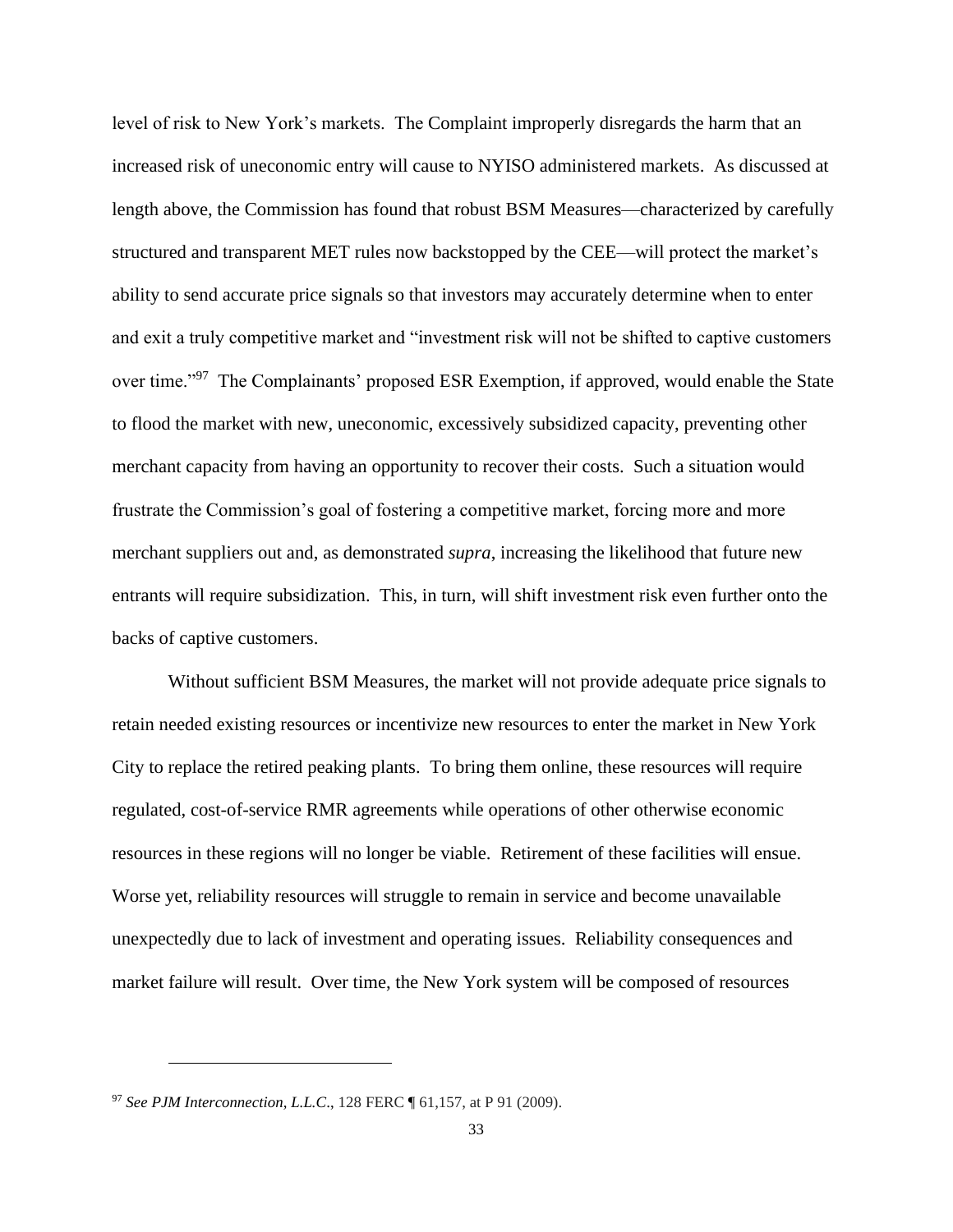subsidized under State public policy programs, RMR units, and emergency actions in an attempt to maintain reliable service. The market will be effectively dead.

Whatever the intent of an uneconomic entrant, the risk that that entrant will cause irreparable harm to the NYISO's markets by artificially suppressing prices is too high to allow, particularly given that the existing BSM Measures allow an exemption for purely merchant projects as well as projects that are economic. The State could instead achieve *all* of its Climate Act mandates with economic projects if it supported the NYISO's proposed market design effort in response to the proceeding initiated by the Commission to explore how to harmonize State public policy initiatives with competitive wholesale markets.<sup>98</sup>

Specifically, as IPPNY recently established in its answer concerning the NYISO's proposed 1,000 MW Renewable Exemption, the NYISO worked through the stakeholder process and developed a comprehensive market design and associated tariff amendments that would internalize the value of carbon emission reductions in wholesale energy prices that would much more effectively address the State's climate change goals.<sup>99</sup> Under this approach, the value of carbon would be added to the energy bids of carbon-emitting resources (the "Carbon Adder"). The NYISO dispatch would thereby incorporate the full carbon cost in its commitment and

<sup>98</sup> *See* Docket No. AD17-11-000, *State Policies and Wholesale Markets Operated by ISO New England, Inc., New York Independent System Operator, Inc. and PJM Interconnection, L.L.C.*, Notice of Technical Conference (Mar. 3, 2017) ("State Public Policy Proceeding"), at 1 (recognizing that "[i]n recent years, there has been increased interest by state policy makers to pursue policies that prioritize certain resources or resource attributes" and stating that "there is an open question of how the competitive wholesale markets, particularly in states or regions that restructured their retail electricity service, can select resources of interest to state policy makers while preserving the benefits of regional markets and economic resource selection"); *see also* Docket No. AD17-11-000, *supra*, Supplemental Notice of Technical Conference (Apr. 28, 2017).

<sup>99</sup> Ethan D. Avallone, *Carbon Pricing: Market Design Complete*, NYISO (June 20, 2019), at 5, https://www.nyiso.com/documents/20142/7129597/6.20.2019\_MIWG\_Carbon\_Pricing\_MDC\_FINAL.pdf/cf67ebb 8-d0fc-7b4b-100f-c3756d6afae8. The design and tariff work are complete and could be filed in short order.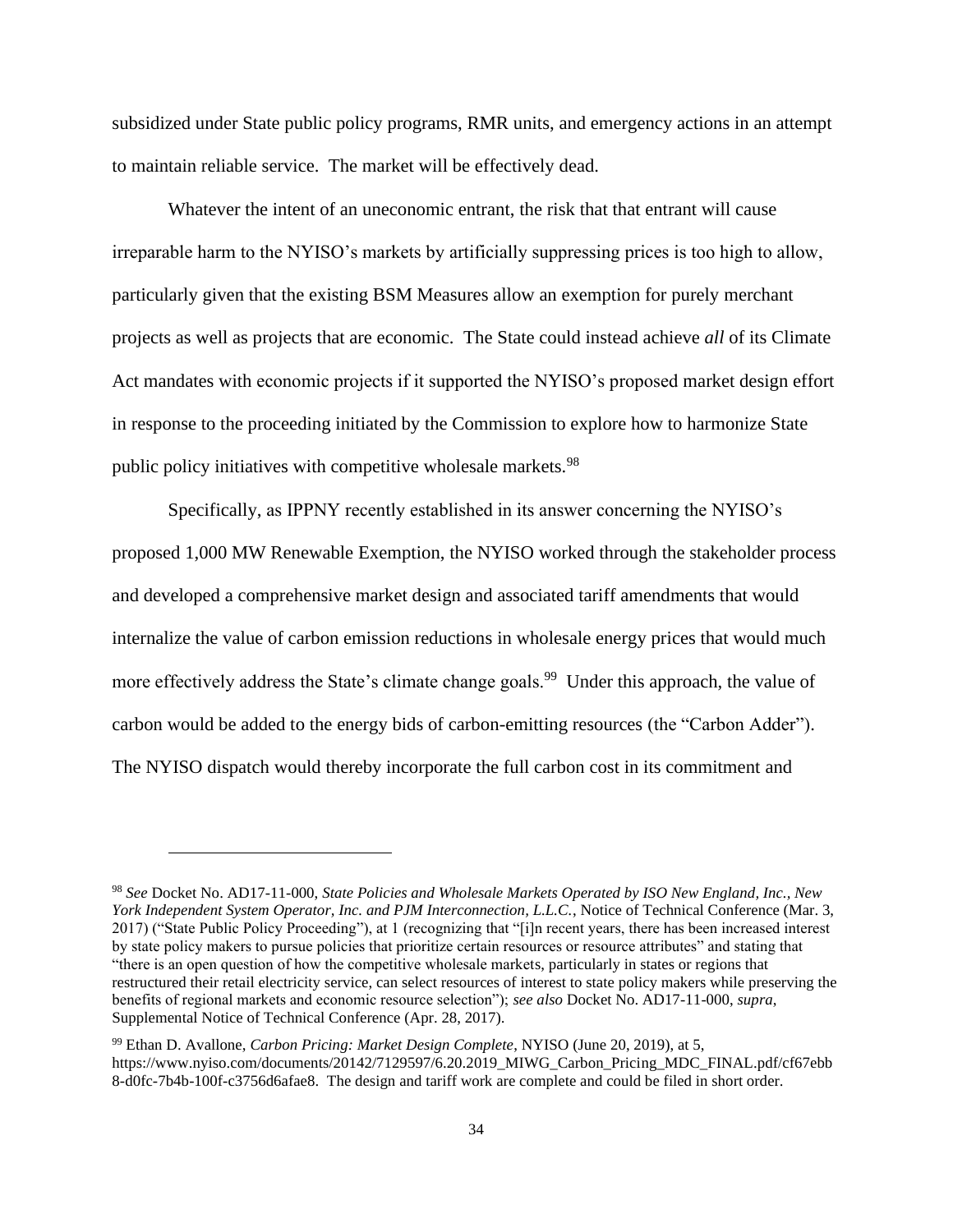dispatch decisions, and those costs would be included in the wholesale energy prices, which all zero-emitting resources would be paid. $100$  Carbon emitting resources would be paid the wholesale-energy price but would be required to pay for the cost of carbon for the unit's generation and such funds collected would be returned to loads.<sup>101</sup>

The NYISO's proposed tariff amendments provide that the NYPSC would set the Carbon Adder to be included in the energy prices. The NYPSC would thus have the ability to significantly reduce, if not eliminate, the need for out-of-market subsidies to incent the development of either renewable resources or ESRs by effectively structuring the Carbon Adder to reflect the value of providing carbon-free generation. <sup>102</sup> Adopting the NYISO's carbon pricing program would harmonize State public policy with the competitive markets while, at the same time, keeping the necessary protections afforded by the BSM Measures fully intact.

## **2. Subsidized, Uneconomic ESRs Are an Effective Tool to Artificially Suppress ICAP Prices.**

As noted above, the NYPSC in its ESR Order set a goal of encouraging the deployment of thousands of megawatts of ESRs, a goal that subsequently became a mandate in the Climate

<sup>100</sup> *See id.* at 5–6.

<sup>&</sup>lt;sup>101</sup> *See id.* In its reports to Market Participants, the NYISO has reported that it has not brought the Carbon Adder proposal to a market participant vote because it is unknown whether the State supports it, even though the New York Department of Public Service Staff has been closely involved in the development of the proposal since its inception two years ago. If the State supported the Carbon Adder, IPPNY believes it is likely that the Carbon Adder would receive the necessary votes from market participants and the NYISO Board of Directors would approve its filing with the Commission. In addition to providing a more efficient means to meet the State's public policy goals, a major benefit of the Carbon Adder is that renewable resources and ESRs could be added to the system without the need for a Renewable Exemption or ESR Exemption.

<sup>&</sup>lt;sup>102</sup> With a sufficient Carbon Adder, the State can achieve its ESR goals as well as its renewable energy goals because ESRs, which presumably would charge during off-peak periods, stand to benefit from higher energy prices during peak periods when a high carbon-emitting generator is on the margin, without artificially suppressing ICAP prices. However, the State will have far less incentive to support the Carbon Adder if the Commission grants the ESR Exemption. Given that the State has an alternative means to meet its policy goals that can be implemented relatively quickly, is market-based, is consistent with the Commission's efforts in its State Public Policy Proceeding, and will not cause a devastating reduction in ICAP prices, there is no justification to grant the ESR Exemption.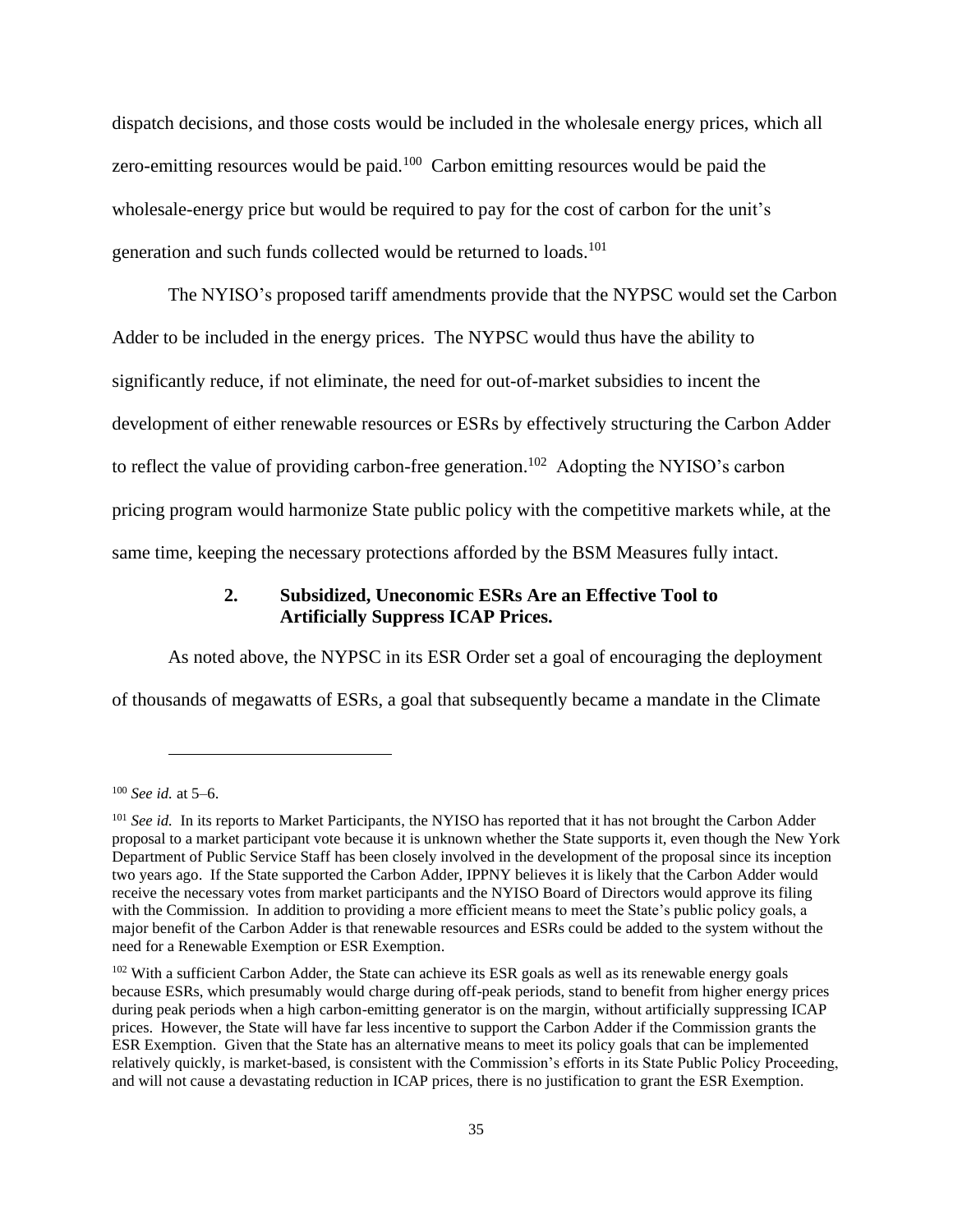Act. To achieve these levels, the NYPSC, *inter alia*, directed each of the State's investor-owned utilities ("IOUs") to competitively procure specific minimum levels of ESRs to be operational by December 31, 2022.<sup>103</sup> Importantly, the NYPSC required Con Edison, the IOU that serves the Zone J Mitigated Capacity Zone, to procure dispatch and scheduling rights through contracts with at least 300 MW of ESRs located in its service territory and each of the other IOUs to procure such service from at least 10 MW each in their respective service territories.<sup>104</sup> Con Edison will recover its contract costs from all of its delivery customers through cost-of-service ratemaking, meaning such costs are non-bypassable, and it will receive a return of and on such costs, net of the wholesale market revenues Con Edison earns from the NYISO markets by offering the ESRs' output into the NYISO's Energy, Ancillary Services, and ICAP markets.<sup>105</sup>

Importantly, the NYPSC required that the IOUs "request bids for contracts for up to seven years, during which the utility will have *full dispatch rights* to the assets."<sup>106</sup> As the IOUs will control the scheduling and dispatch of the ESRs, Con Edison has the same ability to exercise buyer-side market power whether it contracts with one 300 MW ESR, 30 ten MW ESRs or builds an entirely new generation facility.

The impact of this level of uneconomic entry into NYC is substantial—again, regardless of intent. The entry of 300 MW of ESRs capable of injecting power for only four hours per

<sup>105</sup> NYPSC Case 18-E-0130, *supra*, Implementation Plan of Consolidated Edison Company of New York, Inc. and Orange and Rockland Utilities, Inc. for a Competitive Direct Procurement of Scheduling and Dispatch Rights from Qualified Energy Storage Systems (Feb. 11, 2019), at 12–13,

http://documents.dps ny.gov/public/Common/ViewDoc.aspx?DocRefId={516A0B55-DF3D-4807-8256- 1DAACCFD6186}.

 $103$  ESR Order at 53.

 $104$  *Id.* at 55. The NYPSC directed that the bids shall not exceed a utility-specific defined ceiling but did not publish the ceiling due to the competitive nature of the solicitations. *Id.* at 55 & n.49.

<sup>106</sup> ESR Order at 54.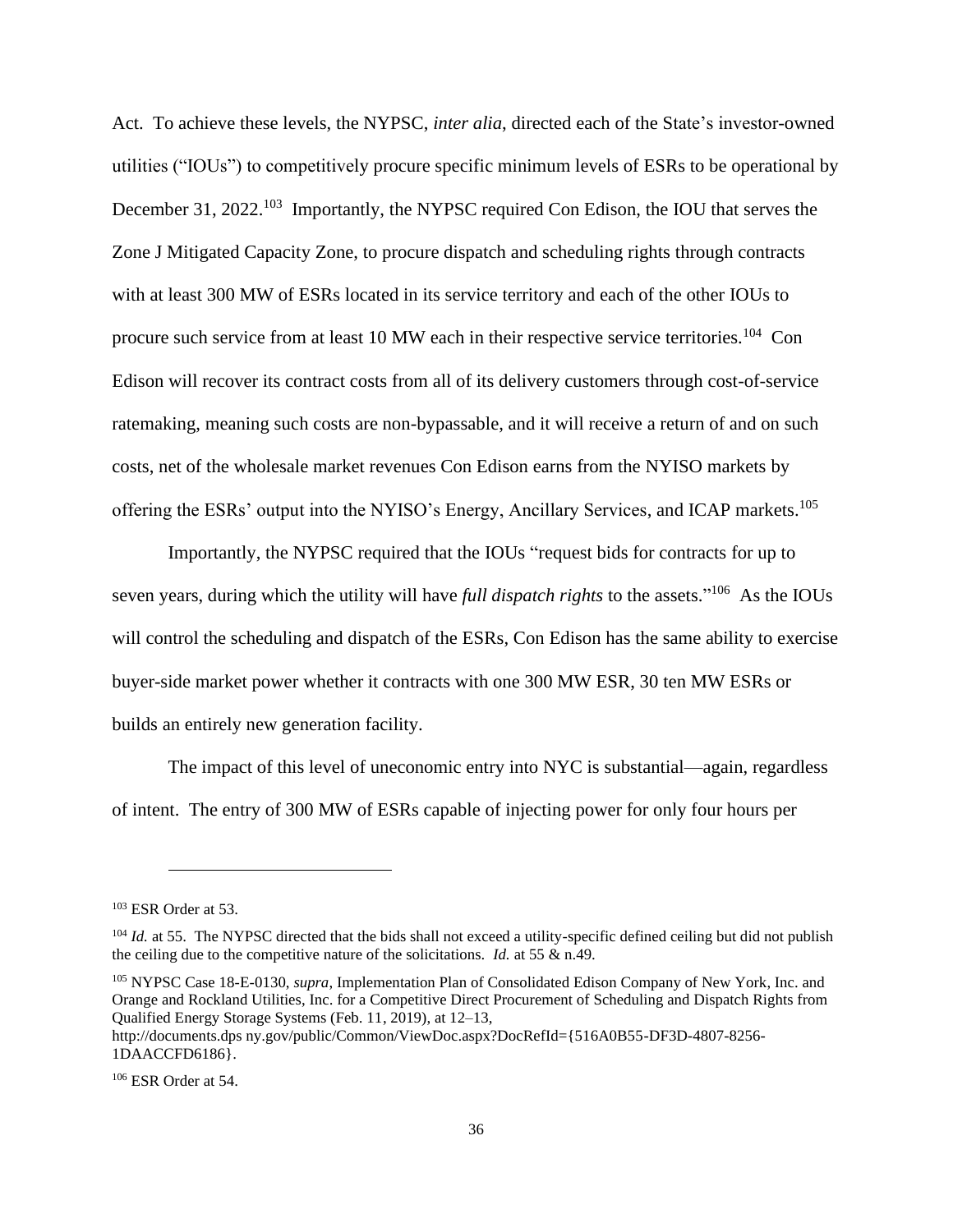charge cycle would reduce ICAP clearing prices by \$2.24/kW-month in Zones G-J and \$3.81/kW-month in Zone J based on the current Demand Curve levels and the NYISO's proposed capacity eligibility structure.<sup>107</sup> If the ESRs were able to inject power for eight hours per charge cycle, they would qualify for a full ICAP payment under the NYISO's proposed valuation for energy duration limited resources, and the result would be a reduction of \$2.49/kWmonth in Zones G-J and \$4.23/kW-month in Zone J. Were the Commission *arguendo* to accept the NYISO's proposed 1,000 MW Renewable Exemption and the ESR Exemption and 1,000 MW of wind and solar and 300 MW of eight-hour duration ESRs entered in a Class Year, the result would be even more extreme, resulting in a reduction of \$10.79/kW-month in Zones G-J and  $$18.33/kW$ -month in Zone J.<sup>108</sup>

Importantly, these measures alone will most certainly crash the market but do not yet take into account all of the incentives directed in the ESR Order. As noted in the Complaint, the NYPSC also authorized a \$310 million "market acceleration bridge incentive" which is intended

<sup>107</sup> Docket No. ER19-2276-000, *New York Indep. Sys. Operator, Inc*., Proposed Tariff Revisions Regarding Establishment of Participation Model for Aggregations of Resources, Including Distributed Energy Resources, and Proposed Effective Dates (June 27, 2019), at 79–80 (establishing structure to permit ICAP payments to energy duration limited resources, *i.e.*, resources that are unable to provide energy continuously for at least eight hours). The NYISO proposed that a resource with a daily energy duration limitation less than 6 hours but greater than or equal to 4 hours would be paid 90% of the value received by a resource than can operate 24 hours continuously until incremental penetrations have reached 1,000 MW, at which point such resources will be paid 75% of the value of the 24 hour resource. *Id.* For purpose of this calculation, the pre-threshold percentage was used. The Demand Curves are available at https://www.nyiso.com/documents/20142/2953344/Demand-Curve2019-2020.pdf/fbe06a61- 0578-d056-5c78-dfab5b9ae74b. Based on the current Demand Curves, each 1 MW change in supply changes the price of capacity by \$0.0141/kW-month and \$0.0083/kW-month in Zone J and Zones G-J, respectively. The indicated impacts were estimated as follows: (a) for Zones G-J, (\$0.0083/kW month per MW)\*(300 MW ESR)\*(0.90 partial capacity value) =  $$1.87/kW$ -month; (b) for Zone J, ( $$0.0141/kW$ -month)\*(300 MW ESR)\*(0.90 partial capacity value) =  $$3.81/kW$ -month.

<sup>&</sup>lt;sup>108</sup> The indicated impacts were estimated using 1000 MW of perfect ICAP: (a) for Zones G-J, (\$0.0083/kW month per MW)\*(1000 MW Renewables)+(2.49/kW-month) = \$10.79/kW-month; (b) for Zone J, (\$0.0141/kWmonth)\*(1000 MW Renewables)+(4.23/kW-month) =  $$14.1/kW$ -month. The devastating price impacts of this exemption upon exemption approach provides further support for proceeding with the NYISO's carbon pricing proposal.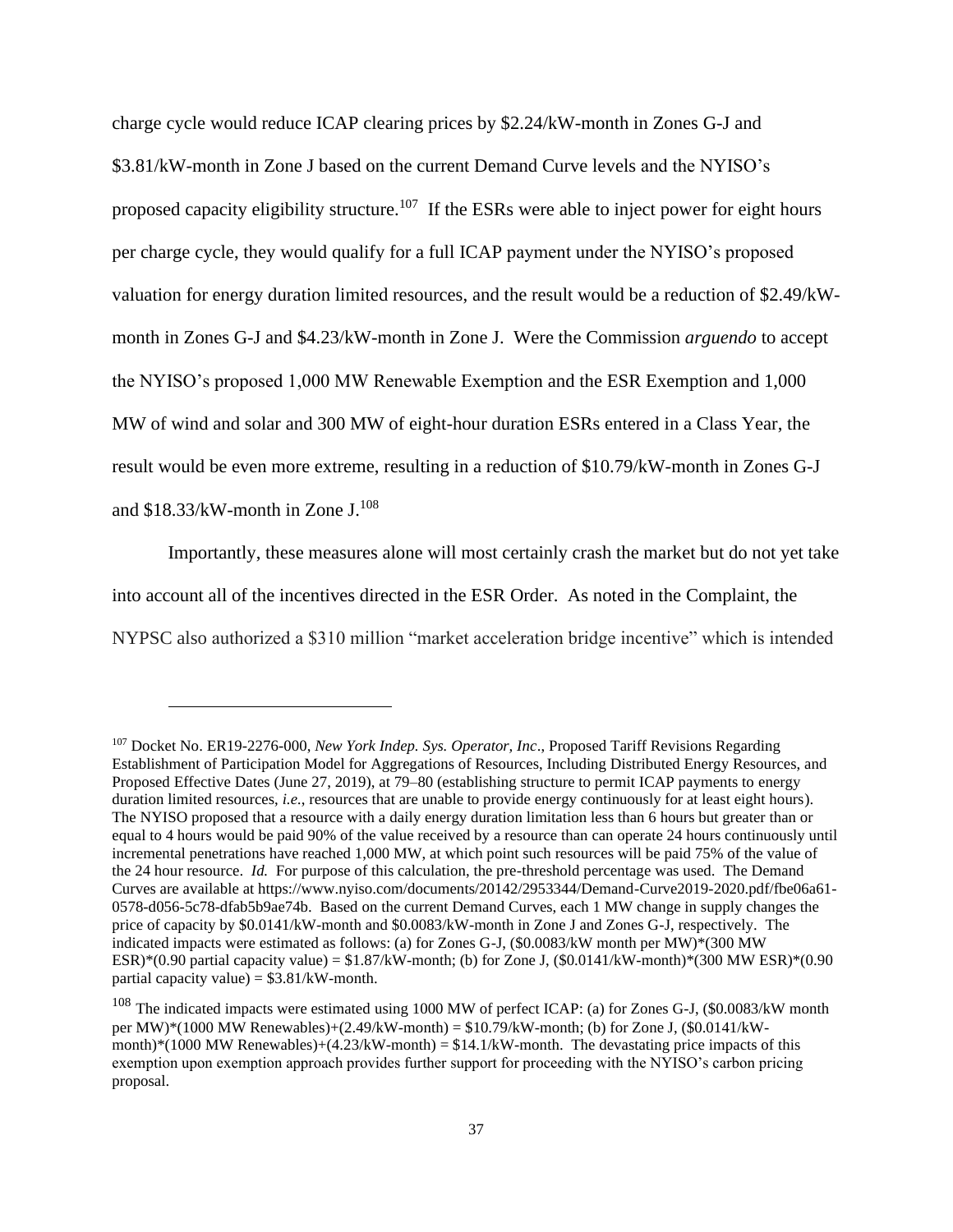to "accelerate the cost decline curve by almost two years and save approximately \$200 million from the projected cost of deploying 1,500 MW of energy storage by 2025, and more than \$400 million from the projected cost of deploying 3,000 MW by 2030."<sup>109</sup> The NYPSC stated in its ESR Order that:

> A bridge incentive is a proven approach, successfully applied in NY-Sun, that provides revenue certainty to the market for a defined duration and level of deployment. Such an approach provides that funding at levels of "missing money" to enable markets to work in the near term, and tapers this level of missing money predictably and transparently so as costs decline and values improve, to arrive at a point of cost reduction and economic deployment where incentives are no longer needed or appropriate. $110$

The NYSERDA program is expected to expend roughly \$350 million and bring

approximately 500 MW of additional ESRs onto the system.<sup>111</sup> Seven-year contracts with IOUs

and additional money through market acceleration bridge incentives for ESRs that cannot earn

adequate revenues from the competitive market are exactly the type of out-of-market subsidies

that the BSM Measures are designed to mitigate.

Entry of subsidized ESRs, if unmitigated, will have an unsustainable impact on

competitive ICAP prices in the Mitigated Capacity Zones.<sup>112</sup> Further, in the ESR Order, the

NYPSC ordered its staff to perform a study which includes, among other things, a determination

<sup>109</sup> Complaint at 19–20; ESR Order at 65.

 $110$  ESR Order at 62.

<sup>111</sup> *Id*. at 66.

<sup>112</sup> February 27 Answer at 8–11. In their Complaint, the Complainants seek to downplay both the importance and severity of these price impacts, suggesting they are simply short-term changes that will be addressed by "a quick market response via the retirement of a comparable quantity of capacity resource." *See* Complaint at 28 (citation omitted). However, what the Complainants fail to acknowledge is that the resources that will retire were *otherwise economic* resources whose value has been artificially eroded by the State's actions.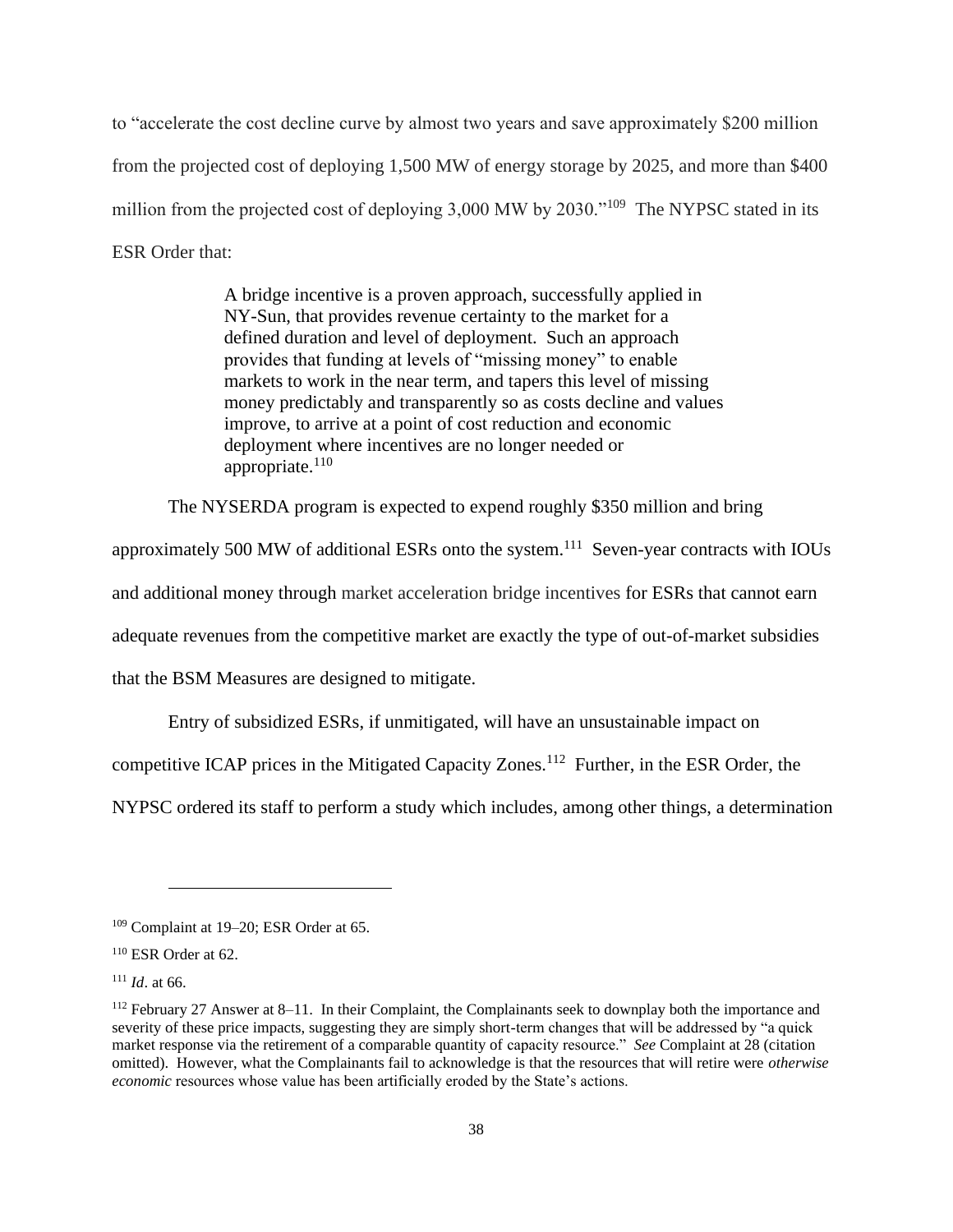of "how many MWs of peaking units could be replaced or repowered economically with energy storage at varying durations without threatening reliability."<sup>113</sup> As such, ESRs participating in the NYISO's ICAP market are directly competing with fossil peaking facilities. It would be unduly discriminatory, unjust, and unreasonable to exempt ESRs from the BSM Measures while imposing such rules on fossil peaking facilities.<sup>114</sup>

# **3. The Complainants' Reliance on the Commission's October 2015 Order as a Basis for Their Proposed 300 MW Cap is Misplaced**.

The Complainants' proposed alternative 300 MW Cap erroneously relies on the Commission's direction to the NYISO in its October 2015 Order to exempt certain new intermittent renewable resources up to an annual megawatt cap. Specifically, the Complainants' request for a 300 MW Cap disregards crucial differences: dispatchability and capacity factors. In its October 2015 Order, the Commission ruled that only *intermittent* resources with *low*  capacity factors are eligible for the exemption based on its determinations that these resources costs have little or no incentive and ability to exercise buyer-side market power.<sup>115</sup> Thus, even were the Commission *arguendo* to accept the NYISO's 1,000 MW Renewable Exemption, which it should not as IPPNY and EPSA demonstrated in the pleadings in Docket No. ER16-1404-000, it is no basis to grant an ESR Exemption subject to a 300 MW Cap. This is because an

<sup>113</sup> ESR Order at 90.

<sup>&</sup>lt;sup>114</sup> That ESRs are considered a form of peaking facilities is demonstrated by a recent application filed with the NYPSC for a certificate to construct a 316 MW ESR project which is intended to replace 316 MW of fossil peaking plants on the same site. Case 19-E-0122, *Ravenswood Development, LLC*, Petition for an Order Granting a Certificate of Public Convenience and Necessity and Establishing a Lightened Regulatory Regime (Feb. 21, 2019), http://documents.dps ny.gov/public/Common/ViewDoc.aspx?DocRefId={1F6E91EA-70B8-4C7D-B1E7- 6E286898DC71}.

 $115$  October 2015 Order at P 47.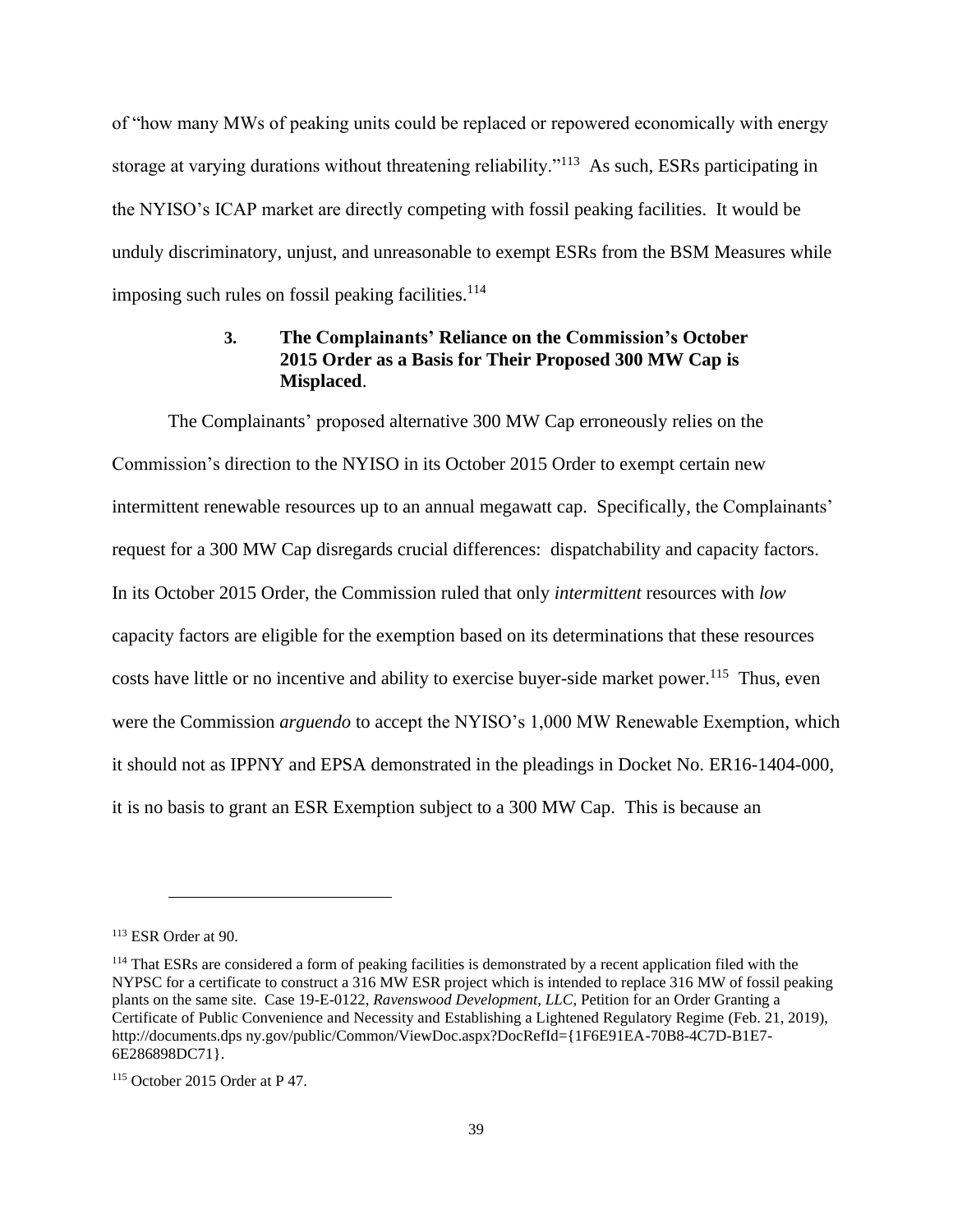intermittent resource does not have the capability to reliably operate its facility during peak periods when ICAP is most valuable.

The Commission's use of the term low capacity factor in its October 2015 Order references the NYPSC's characterization of a low value in the ICAP market relative to the MW size of the facility.<sup>116</sup> For example, a 100 MW, land-based wind facility would only be permitted to sell approximately 15 to 20 MW of ICAP. Thus, it is the amount of ICAP that the resource would qualify to offer that determines whether the resource will artificially suppress prices. While intermittent resources generally have a low capacity value from an energy market perspective, ESRs are expected to have a relatively high capacity value. As explained above, under the NYISO's proposal, an ESR that can sustain injection for only 4 hours would be able to have 90% (until incremental penetration reaches 1,000 MW) or 75% (once incremental penetration reaches 1,000 MW) of the capacity value of a resource without limitations in its duration of operations, and an ESR that can sustain injection for 8 hours would have the same 100% capacity value as a resource without duration limitations.<sup>117</sup> An installed MW of ESR would clearly be expected to have a much bigger impact on suppressing ICAP prices than an installed MW of intermittent generation.

<sup>116</sup> *Id.* at P 40 (citing Docket No. EL15-64-000, *N.Y. Pub. Serv. Comm'n et al. v. N.Y. Indep. Sys. Operator, Inc.*, Complaint (May 8, 2015), at 19–20, 24–25 ("NYPSC Complaint"), Affidavit of Thomas S. Paynter at 18:1–5 (attached as Exhibit A to the NYPSC Complaint). The NYPSC Complaint stated that "renewable resources usually operate intermittently, resulting in a lower than average contribution to meeting capacity requirements, making it even more unlikely that a buyer could use such a resource to drive down the capacity market price sufficient to recover the substantial development costs." NYPSC Complaint at 25 (citing Affidavit of Thomas S. Paynter, at 19:1–5 (attached as Exhibit A to the NYPSC Complaint)).

<sup>&</sup>lt;sup>117</sup> For example, a 100 MW ESR with a 4-hour duration would be permitted to sell 75 MW of capacity (as compared to a 100 MW fossil-generator which would be able to sell 100 MW without taking derating into account), and a 100 MW ESR with an 8-hour duration would be permitted to sell 100 MW of capacity.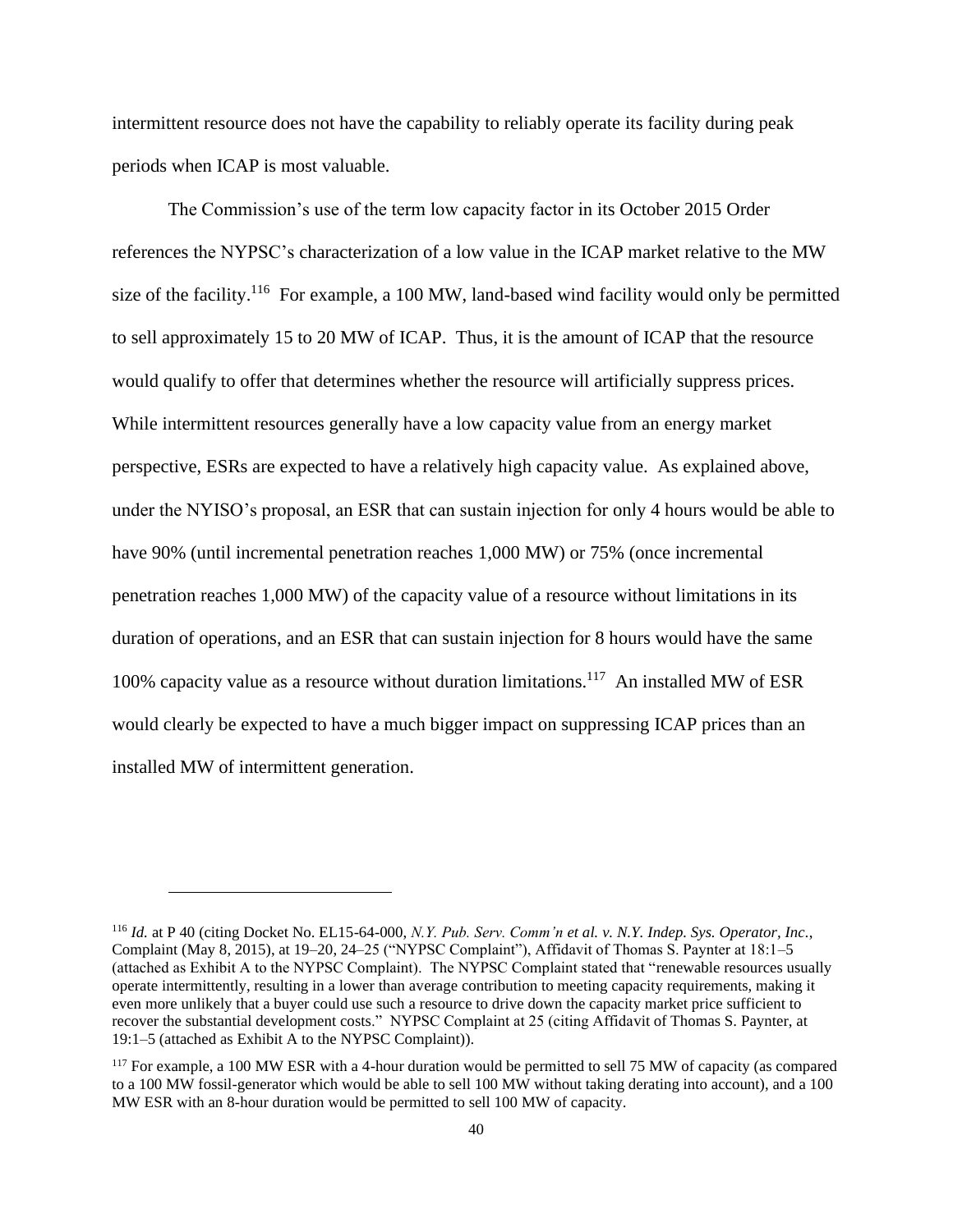ESRs are not intermittent resources like wind and solar resources. They do not have low capacity values. They are controllable and can be dispatched during peak periods. ESRs as a resource type, like fossil peaking facilities, are thus capable of artificially suppressing ICAP prices and, therefore, must be subject to the BSM Rules without any exemption cap.

For these reasons, the Commission should reject the Complainants' alternative request to order the NYISO to provide an exemption for ESRs entering the market up to an annual megawatt cap of 300 MW or any other level.

### **III. CONCLUSION**

For the aforementioned reasons, the Commission should deny the Complaint and reject the Complainants' proposed changes to the BSM Measures.

Dated: August 19, 2019

#### Respectfully submitted,

# *David B. Johnson* David B. Johnson Read and Laniado, LLP Attorneys for Independent Power Producers of New York, Inc. 25 Eagle Street Albany, New York 12207

Telephone: 518-465-9313